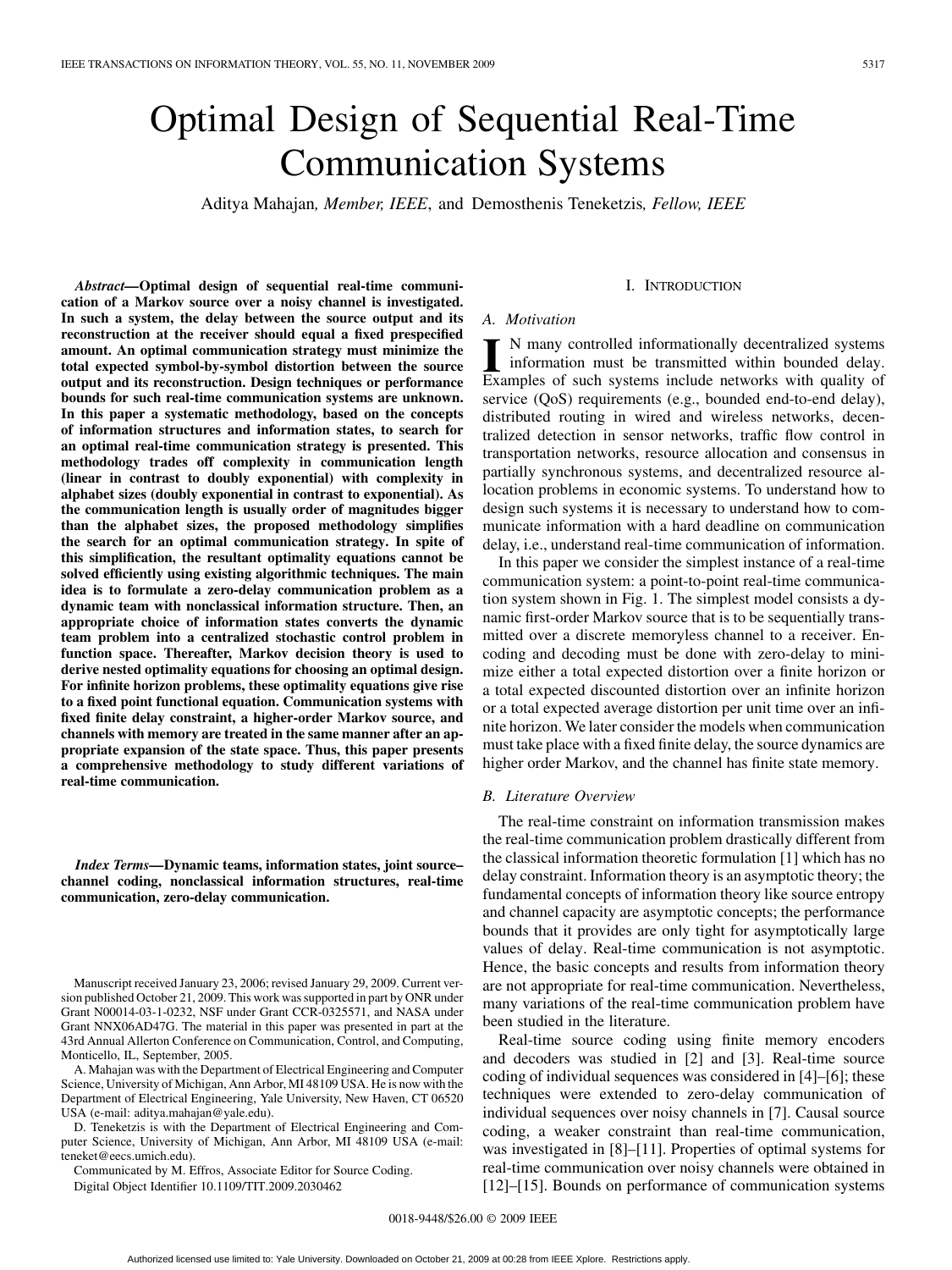

Fig. 1. A point-to-point real-time communication system.

with a real-time or finite-delay constraint on the information transmission were obtained in [16]–[23]. Error exponents of zero-delay source coding were obtained in [24].

For Markovian sources structural properties of optimal encoders and decoders have also been identified. Properties of real-time decoders for noisy observations of a Markov source were considered in [25] and [26]. Properties of real-time encoders for transmitting Markov sources through noiseless channels were investigated in [27] and [28]. The structure of optimal real-time encoding and decoding strategies for systems with noisy channels and noiseless feedback from the decoder to encoder was investigated in [29] and [30]. Applications of results developed in [30] appeared in [31] and [32]. Structural properties of optimal real-time encoding and decoding strategies for systems with Markov source, noisy channels with no feedback and finite memory at the receiver were presented in [33]. Such structural properties are derived by assuming that either the encoder or the decoder is fixed, considering the communication problem at the other end as a stochastic optimization problem, and identifying an information state sufficient for performance analysis.

For real-time source coding and real-time joint source channel coding with noiseless feedback optimality equations to determine optimal encoders and decoders were obtained in [28] and [29], respectively. However, optimality equations that determine optimal encoders and decoders for real-time joint source–channel coding with no feedback are unknown. In this paper, we use the structural results of [33] to obtain such optimality equations.

The real-time communication over noisy channel without feedback (which is considered in this paper) is fundamentally different from the real-time source coding and the real-time communication over noisy channel with noiseless feedback (which were considered in [27]–[29]). The difference lies in the information structures of the models. In the models of [27]–[29] the encoder "knows" all the information available at the decoder. In the model considered in this paper neither the encoder nor the decoder "knows" what is "known" to the other. The models considered in [27]–[29] can be solved by considering the problem from the decoder's point of view. The model considered in this paper cannot be solved from the point of view of either the encoder or the decoder.

In this paper, we formulate the joint design of real-time encoders *and* decoders as a decentralized multiagent sequential stochastic optimization problem; the encoder and the decoder can be thought of as the two agents of the system. As mentioned above, the problem has a nonclassical information structure because of the noise in the communication channel. As such, it cannot be solved *directly* by Markov decision theory [34], which is only applicable to stochastic optimization problems with *classical* information structure, or equivalently, problems with centralized information.

In real-time communication both agents (the encoder and the decoder) have a common objective (minimize a total expected distortion). As such, it is a *team problem*. However, systematic methods to solve general team problems are unknown. Nevertheless, in this paper we show that a systematic solution for the real-time communication problem can be obtained by an appropriate choice of information state. This systematic solution is *sequential decomposition*; it breaks the one-shot (bruteforce) optimization problem into a sequence of nested optimization problems. This decomposition exponentially simplifies the complexity of the search for optimal real-time encoding and decoding strategies. Moreover, these optimality equations can be extended to infinite horizon problems. This is in contrast to the only other methodology to sequentially decompose team problems—Witsenhausen's standard form [35], which is only applicable to finite horizon problems.

#### *C. Contributions*

The main contribution of this paper is a solution framework for the optimal design of a real-time communication system. So far, there are no existing communication schemes or tight performance bounds for communicating stochastic sources over noisy channels within a (small) finite delay. The framework presented in this paper has significantly lower complexity than a brute force search; it is also amenable to approximations, though currently no good approximation algorithms exist.

In a finite-horizon communication system, the complexity of searching for an optimal communication scheme by brute force is doubly exponential in the communication length and exponential in the alphabet sizes. We present a search framework whose complexity is linear in the communication length and doubly exponential in the alphabet sizes. We extend this framework to infinite horizon communication systems. For such systems, an optimal communication strategy is obtained from the fixed point of a functional equation. In contrast, a brute force search cannot be used to find an optimal communication scheme for an infinite horizon problem.

We are unaware of any existing algorithm to solve the optimality equations presented in this paper. As a consequence, although the results presented in this paper drastically simplify the search for an optimal communication scheme, yet they do not completely solve the real-time communication problem. Nevertheless, we believe that these optimality equations are useful because they are amenable to approximations. The optimality equations of this paper are similar in structure to the dynamic programming equations for POMDPs (partially observable Markov decision process) with continuous state and action spaces. Approximation algorithms for such POMDPs is an active area of research (see [36]–[39]). Advances in such approximation algorithms along with the framework presented in this paper will provide a complete methodology to obtain real-time communication schemes that perform well for small delays.

Another contribution of this paper is presenting real-time communication as an example in which both finite and infinite horizon variations of dynamic teams with nonclassical information structure can be sequentially decomposed. A general method to sequentially decompose finite and infinite horizon team problems with nonclassical information structures does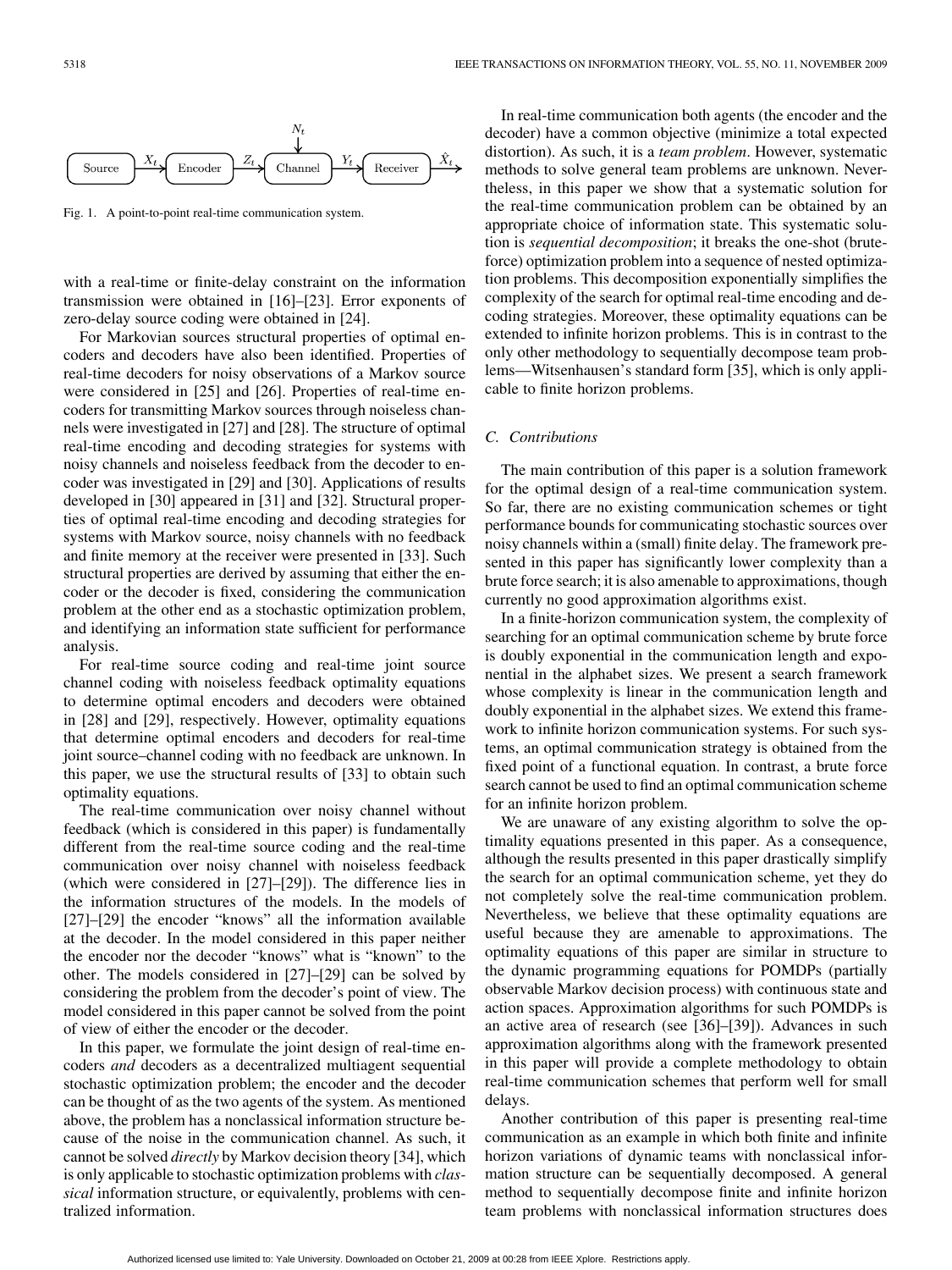not exist; even examples where such decomposition can be obtained are few and far between. We believe that the insights and guidelines on choosing an information state presented in this paper will also be useful for general dynamic teams with nonclassical information structure.

#### *D. Organization*

The rest of this paper is organized as follows. The finite horizon problem with zero-delay constraint is described in Section II. Information state and its properties are explained in Section III. Then, variables that satisfy these properties are identified, and used to sequentially decompose the optimal design problem. The solution approach for the finite horizon problem is extended to infinite horizon problems in Section IV. Extensions to fixed-finite delay, higher order Markov sources, and channels with memory are considered in Sections V–VII. These extensions are treated in the same manner as the original problem after an appropriate expansion of the state space. Computational aspects are discussed in Section VIII. We contrast the philosophy of our approach with that of information theory and coding theory in Section IX. Concluding remarks and future directions are presented in Section X.

## *E. Notation*

Throughout this paper, we use the following notion. Uppercase letters  $(X, Y, Z)$  represent random variables, lowercase letters  $(x, y, z)$  represent their realizations, and calligraphic letters  $(\mathcal{X}, \mathcal{Y}, \mathcal{Z})$  represent their alphabets. Script letters  $(\mathcal{C}, \mathcal{G}, \mathcal{L})$ represent family of functions and Gothic letters  $(\mathfrak{F}, \mathfrak{E}, \mathfrak{R})$  represent  $\sigma$ -algebras. For random variables and functions,  $x^t$  is a short hand for the sequence  $x_1, \ldots, x_t$ , and  $x_a^b$  is a short hand for  $x_a, \ldots, x_b$ .  $\mathbb{E}\left\{\cdot\right\}$  denotes the expectation of a random variable,  $Pr(\cdot)$  denotes the probability of an event,  $\mathbb{1}[\cdot]$  denotes the indicator function of a statement, and  $\mathcal{P}(\mathcal{X})$  denotes the space of all PMF (probability mass functions) on X. We use  $\mathbb{E}\{\cdot|\phi\}$ and  $\Pr(\cdot | \phi)$  to denote that the expectation of a random variable or the probability of an event depends on a function  $\phi$ . This slightly unusual notation is chosen since we want to keep track of all functional dependencies and the conventional notation of  $\mathbb{E}^{\varphi} \{\cdot\}$  and  $\Pr^{\varphi} \{\cdot\}$  is too cumbersome to use.

## II. THE FINITE HORIZON PROBLEM

#### *A. Problem Formulation*

We first study the finite horizon version of the problem. Consider a discrete time communication system shown in Fig. 1. A first-order Markov source produces a random sequence  $\{X_t, t = 1, \ldots, T\}$ . For simplicity of exposition we assume that  $X_t$  takes values in a finite alphabet X. Let  $P_{X_1}$  denote the PMF (probability mass function) of the first output  $X_1$ , and  $P_{X_{t+1}|X_t}$  denote the transition probability at time t.

At each stage  $t$ , the encoder transmits a symbol  $Z_t$  taking values in a finite alphabet  $Z$ . This encoded symbol is causally generated in real-time using all the source outputs until that time according to an encoding rule  $c_t$ , i.e.

> $Z_t = c_t(X_1, \ldots, X_t), \quad t = 1, \ldots, T$ (1)

and transmitted through a  $|\mathcal{Z}|$ -input  $|\mathcal{Y}|$ -output DMC (discrete memoryless channel) producing a channel output  $Y_t$  which belongs to a finite alphabet  $Y$ . The channel is given by

$$
Y_t = h_t(Z_t, N_t), \quad t = 1, \dots, T,
$$
\n<sup>(2)</sup>

where  $h_t(\cdot)$  denotes the channel function at time t, and  $N_t$ , which belongs to a finite alphabet  $N$ , denotes the channel noise at time t.  $\{N_t, t = 1, \ldots, T\}$  is a sequence of independent random variables that are also independent of the source output  $\{X_t, t = 1, \ldots, T\}$ . Let  $P_{N_t}$  denote the PMF of  $N_t$ .

We assume that the receiver has a memory of  $\log_2 |\mathcal{M}|$  bits. So, after some time, the receiver cannot store all the past observations and must selectively *shed* information. This is modeled by assuming that the contents of the memory belong to a finite alphabet M. The memory is arbitrarily initialized with  $M_0 = 1$ and then updated at each stage according to the memory update rule  $l_t$ , i.e.

$$
M_t = l_t(Y_t, M_{t-1}), \quad t = 1, \dots, T-1.
$$
 (3)

The decoder generates an estimate  $\hat{X}_t$  of the source output in real-time. This estimate takes values in a finite set  $\hat{\mathcal{X}}$  and is generated from the present channel output  $Y_t$  and the memory contents  $M_{t-1}$  according to the decoding rule  $g_t$ , i.e.,

$$
\hat{X}_t = g_t(Y_t, M_{t-1}), \quad t = 1, \dots, T.
$$
 (4)

The performance of the system is determined by a sequence of distortion functions,  $\rho_t : \mathcal{X} \times \mathcal{X} \to [0, \rho_{\text{max}}]$ , where  $\rho_{\text{max}} <$  $\infty$ . The function  $\rho_t(X_t, \hat{X}_t)$  measures the distortion at stage t.

The collection  $C := (c_1, c_2, \dots, c_T)$  of encoding rules for the entire horizon is called an *encoding strategy*. Similarly, the collection  $G := (g_1, g_2, \dots g_T)$  of decoding rules is called a *decoding strategy* and the collection  $L := (l_1, l_2, \dots l_T)$  of memory update rules is called a memory update strategy. Furthermore, the choice  $(C, G, L)$  of communication rules for the entire horizon is called a *communication strategy* or a *design*. The performance of a communication strategy is quantified by the expected total distortion under that strategy and is given by

$$
\mathcal{J}_T(C, G, L) := \mathbb{E}\left\{\sum_{t=1}^T \rho_t(X_t, \hat{X}_t) \middle| C, G, L\right\}.
$$
 (5)

We are interested in the following optimization problem.

*Problem 2.1:* Assume that the encoder and the receiver know the statistics of the source (i.e., PMF of  $X_1$  and the transition probabilities  $P_{X_{t+1}|X_t}$ , the channel function  $h_t$ , the statistics  $P_{N_t}$  of the noise, the distortion function  $\rho_t(\cdot, \cdot)$ , and the time horizon T. Choose a communication strategy  $(C^*, G^*, L^*)$  that is optimal with respect to the performance criterion of (5), i.e.,

$$
\mathcal{J}_T(C^*, G^*, L^*) = \mathcal{J}_T^* := \min_{\substack{C \in \mathcal{C}^T \\ G \in \mathcal{G}^T \\ L \in \mathcal{L}^T}} \mathcal{J}_T(C, G, L) \tag{6}
$$

where  $C^T := C_1 \times \cdots \times C_T$ ,  $C_t$  is the family of functions from  $\mathcal{X}^t$ to  $Z, \mathcal{G}^T := \mathcal{G} \times \cdots \times \mathcal{G}$  (*T*-times),  $\mathcal{G}$  is the family of functions from  $\mathcal{Y} \times \mathcal{M}$  to  $\hat{\mathcal{X}}, \mathcal{L}^T := \mathcal{L} \times \cdots \times \mathcal{L}$  (*T*-times), and  $\mathcal{L}$  is the family of functions from  $\mathcal{Y} \times \mathcal{M}$  to  $\mathcal{M}$ .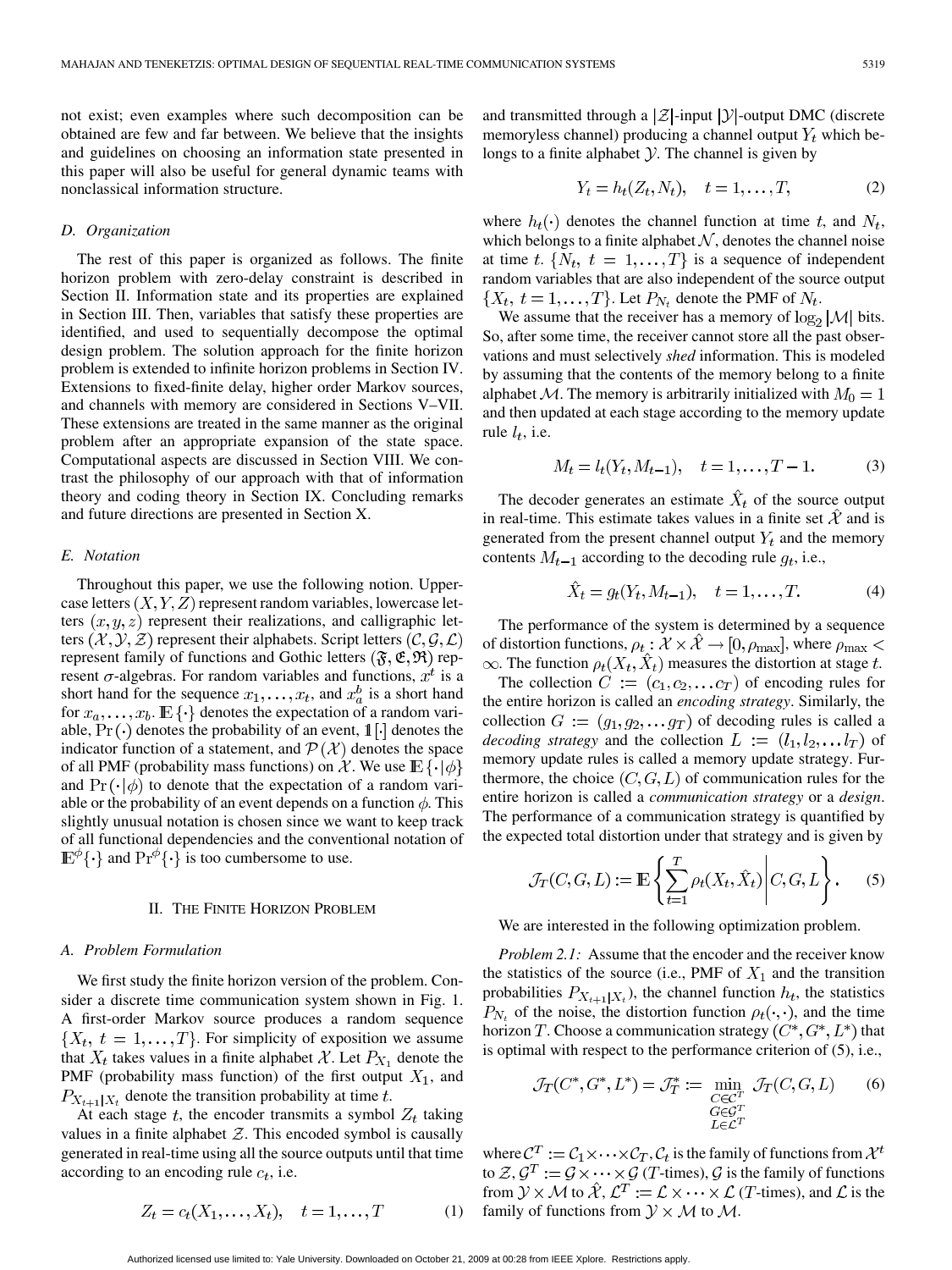In Problem 2.1 we want to identify a globally optimal communication strategy to communicate the outputs of a first-order Markov source over a DMC when both the encoding and the decoding have to done in real-time. Due to this real-time constraint on communication, separate source and channel coding is not optimal. So, we are looking for joint source–channel coding strategies. A globally optimal communication strategy always exists because there are only a finite number of communication strategies and we can always choose one with the best performance. The number of possibly time-varying communication strategies are doubly exponential in the communication length and exponential in the alphabet sizes. Thus, a brute force search for an optimal solution is intractable. As a result, a systematic approach to search for an optimal communication strategy is required. In this paper we present one such systematic approach called *sequential decomposition*, which determines an optimal communication strategy sequentially by proceeding backward in time. The resultant simplified nested optimization problems have linear complexity in the communication length and doubly exponential complexity in the alphabet sizes. In the next section we present an example for a real-time communication system.

## *B. An Example*

Consider a real-time communication system that runs for three time steps (T = 3) with  $\mathcal{X} = \mathcal{Z} = \mathcal{N} = \mathcal{Y} = \mathcal{\hat{X}} = \{0, 1\}$ and  $M = \{0, 1, \dots, 7\}$ . Suppose the source statistics are

$$
P_{X_1} = [0.4 \quad 0.6], \quad P_{X_2|X_1} = P_{X_3|X_2} = \begin{bmatrix} 1.0 & 0.0 \\ 0.1 & 0.9 \end{bmatrix}
$$

and the channel is a  $Z$ -channel with crossover probability  $0.1$ , which can be written as

$$
h_t(Z_t, N_t) = Z_t \cdot N_t
$$
,  $P_{N_1} = P_{N_2} = P_{N_3} = [0.1 \ 0.9]$ .

The distortion metric is probability of correct reconstruction, i.e.

$$
\rho_t(x_t, \hat{x}_t) = \mathbf{1}[x_t = \hat{x}_t].
$$

We are going to consider the complexity and performance of two classes of communication strategies for this system: memoryless and real-time. Memoryless communication strategies are a subclass of real-time communication strategies which encode and decode based on only the current symbol, i.e., encoding and decoding is of the form

$$
Z_1 = c_1(X_1), \quad Z_2 = c_2(X_2), \quad Z_3 = c_3(X_3), \quad (7a)
$$

$$
X_1 = g_1(Y_1), \quad X_2 = g_2(Y_2), \quad X_3 = g_3(Y_3).
$$
 (7b)

Since the memory is large enough for the decoder to store all its past observations, real-time communication strategies can be written as

$$
Z_1 = c_1(X_1), Z_2 = c_2(X_1, X_2), Z_3 = c_3(X_1, X_2, X_3), (8a)
$$
  

$$
\hat{X}_1 = g_1(Y_1), \hat{X}_2 = g_2(Y_1, Y_2), \hat{X}_3 = g_3(Y_1, Y_2, Y_3). (8b)
$$

Observe that there are  $(2^2 \times 2^2 \times 2^2)^2 = 4096$  memoryless communication strategies of the form (7), while there are  $(2^2 \times$  $(2^4 \times 2^8)^2 \approx 2.6 \times 10^8$  real-time communication strategies of

the form (8). An optimal memoryless communication strategy  $is<sup>1</sup>$ 

$$
c_1(X_1) = 1 - X_1, \quad c_2(X_2) = 1 - X_2, \quad c_3(X_3) = X_3
$$
  
and  

$$
g_1(Y_1) = 1 - Y_1, \quad g_2(Y_2) = 1 - Y_2, \quad g_3(Y_3) = Y_3.
$$

The total expected distortion of this memoryless communication strategy is 0.1346. An optimal real-time communication strategy is $<sup>1</sup>$ </sup>

 $c_1(X_1) = 1 - X_1, \quad c_2(X_1, X_2) = 1 - X_1 \cdot X_2$ 

$$
c_3(X_1, X_2, X_3) = 1 - X_1 \cdot X_2 \cdot X_3
$$

and

$$
g_1(Y_1) = 1 - Y_1, \ g_2(Y_1, Y_2) = (1 - Y_1) \cdot (1 - Y_2)
$$

$$
g_3(Y_1, Y_2, Y_3) = (1 - Y_1) \cdot (1 - Y_2) \cdot (1 - Y_3).
$$

The total expected distortion of this real-time communication strategy is 0.0564. Thus, for this example, real-time communication strategies provide 2.39 times smaller distortion than memoryless communication strategies.

It was shown in [14], [15] that for memoryless sources, i.e., when  $\{X_t, t = 1, \ldots, T\}$  is i.i.d. (independent and identically distributed), memoryless strategies are optimal for realtime communication. The above example shows that this need not be the case when the source is Markovian.

The main difficulty with finding optimal real-time communication strategies is that the number of communication strategies increase doubly exponentially with the communication length. The above example, which is one of the simplest real-time communication systems, has around  $10^8$  real-time communication strategies (with the dominant term being the  $2^{2^{\circ}}$  real-time encoding and decoding strategies at stage 3). This doubly exponential dependence of the number of real-time communication strategies on the communication length makes a brute force search impractical for systems that operate for large horizons. In the rest of this paper, we present a systematic method to search for an optimal real-time communication strategy, which reduces the search complexity to be linear in the communication length (at the cost of searching over a Borel space instead of a discrete space). We now present some concepts and notation needed for the rest of the paper.

# *C. Primitive Random Variables*

In this paper we work with conditional probabilities, probability measures of probability measures, and  $\sigma$ -fields. To be precise in our analysis we need to define the probability space clearly. For that matter, we first define the primitive random variables of the system.

Any Markov chain  $\{X_t, t = 1, \ldots, T\}$  can be defined using a sequence of independent uniform  $[0,1]$  random variables  $\{\theta_t, t = 1, \ldots, T\}$  such that

$$
X_{t+1} = f_t(X_t, \theta_t) \tag{9}
$$

<sup>1</sup>The optimal strategy was obtained numerically, it is simply presented in analytic form here.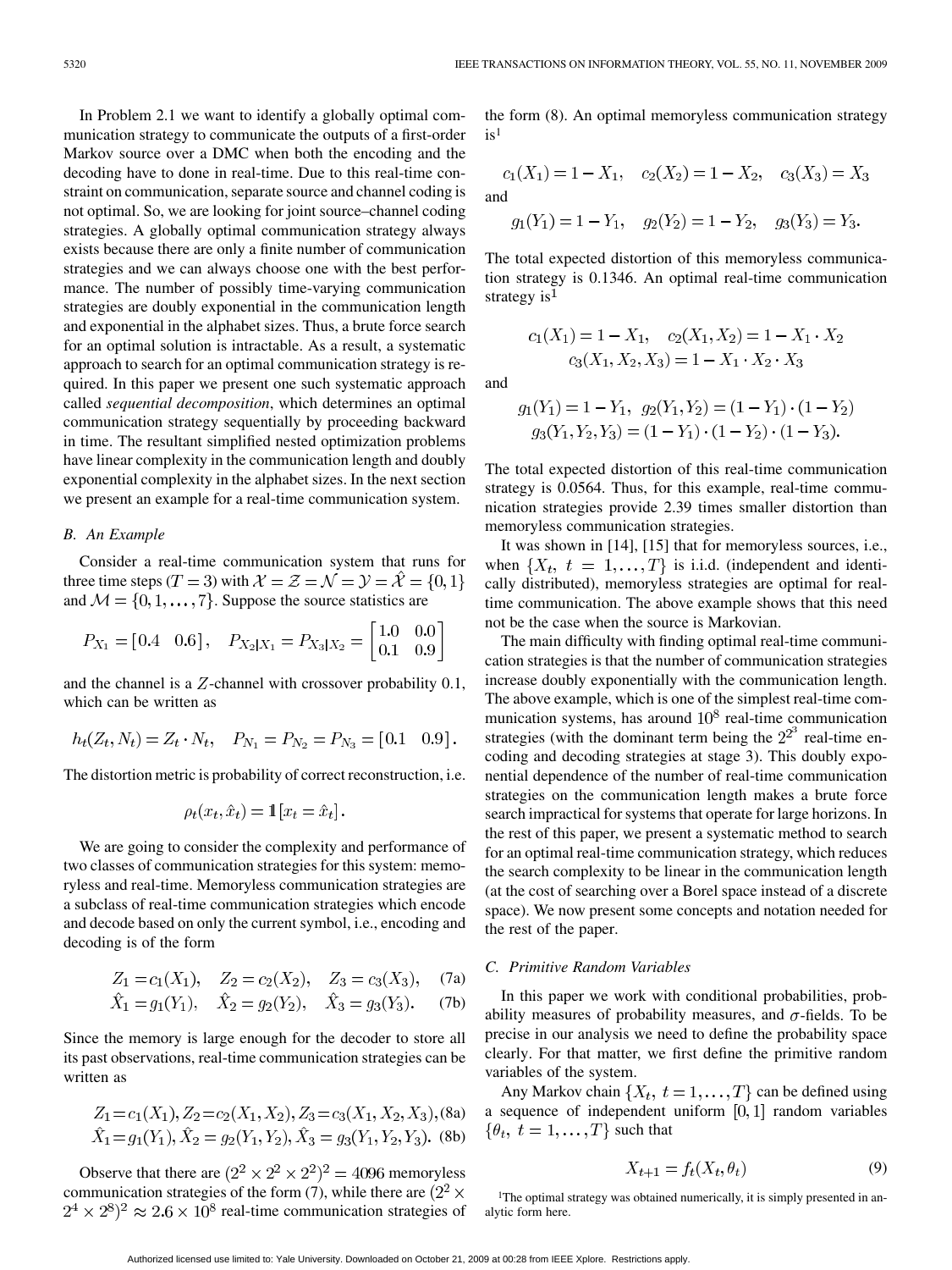

Fig. 2. The sequential ordering of the variables of the real time communication system.  $^{1}t$ ,  $^{2}t$ , and  $^{3}t$  are refinements of stage t.

where for  $x, x' \in \mathcal{X}, \theta \in [0,1]$ 

$$
f_t(x, \theta) = x'
$$
 iff  $F_{X_{t+1}|X_t}(x'-1|x) < \theta \le F_{X_{t+1}|X_t}(x'|x)$ 

and  $F_{X_{t+1}|X_t}(\cdot|x)$  is the CDF (cumulative distribution function) of  $P_{X_{t+1}|X_t}(\cdot|x)$ . This method is called the inverse transform method or Smirnov transform (see [40, Sec. 4.11]). Assume that  $\{X_t, t = 1, \ldots, T\}$  is generated from independent variables  $(X_1, \theta_1, \dots, \theta_T)$  using (9). Since, the noise in the communication channel is independent of the source output, the random variables  $(X_1, \theta_1, \ldots, \theta_T, N_1, \ldots, N_T)$  are independent. These random variables are called the primitive random variables. We assume that all primitive random variables are defined on a common probability space  $(\Omega, \mathfrak{F}, P)$ . If the communication strategy is fixed, all system variables are defined in terms of the primitive random variables, and are  $(\Omega, \mathfrak{F}, P)$  measurable. In the sequel, all (random) variables are assumed to be defined on  $(\Omega, \mathfrak{F}, P)$ .

#### *D. Problem Classification*

Problem 2.1 is a sequential stochastic optimization problem in the sense of [35]. The sequential nature of the problem can be understood by refining the notion of time. We call each step of the system a *stage*. For each stage consider three time instances2:  $\frac{1}{1}t$ ,  $\frac{2}{t}t$  and  $\frac{3}{t}$ . Assume that the system has three "agents": the encoder (agent 1), the decoder (agent 2), and the memory update (agent 3). There is no loss of generality in assuming that these agents act sequentially at  $\frac{1}{t}$ ,  $\frac{2}{t}$ , and  $\frac{3}{t}$ , respectively. The choice of decision rules and the realization of primitive random variables do not affect the order in which the agents act. Hence, Problem 2.1 is a sequential problem. The sequential ordering of the system variables is shown in Fig. 2 (some of these variables will be defined later).

In Problem 2.1, all agents have the same objective given by (5). Multiagent problems in which all agents have the same objective are called teams [41], and are further classified as static

2The actual values of these time instances are irrelevant; we need three values in increasing order.

or dynamic teams on the basis of their information structure. In static teams, an agent's information is a function of primitive random variables only. In contrast, in dynamic teams an agent's information depends on the functional form of the decision rules of other agents. In Problem 2.1 the receiver's information depends on the functional form of the encoding rule. Thus, Problem 2.1 is a dynamic team. Dynamic teams are, in general, functional optimization problems having a complex interdependence among the decision rules [42]. This interdependence leads to nonconvex (in policy space) optimization problems that are hard to solve.

## *E. Information Fields*

For the ease of notation let  ${}^{i}\phi_t$  and  ${}^{i}\phi^{t-1}$  denote the current and all the past decision rules at time  $t$ ,  $i = 1, 2, 3$ , i.e.,

$$
{}^{1}\phi^{t-1} := (c^{t-1}, g^{t-1}, l^{t-1}), \quad {}^{1}\phi_t := c_t, \n{}^{2}\phi^{t-1} := (c^t, g^{t-1}, l^{t-1}), \quad {}^{2}\phi_t := g_t, \n{}^{3}\phi^{t-1} := (c^t, g^t, l^{t-1}), \quad {}^{3}\phi_t := l_t.
$$

Recall that  $(\Omega, \mathfrak{F}, P)$  is the probability space on which all primitive random variables are defined. Suppose  ${}^{i}O_{t}$  is the observation of agent i at time  $i_t$ . For any choice  $i_{\phi}t-1$  of the last decision rules,  ${}^{i}O_{t}$  is measurable with respect to  $\mathfrak{F}$ . All the information (about the randomness in  $\mathfrak{F}$ ) that agent i can collect from his observations  ${}^{i}O_{t}$  is called the *information field* of agent i at time  $\dot{t}$ . It is equal to the smallest subfield of  $\mathfrak{F}$  with respect to  ${}^{i}O_{t}$  is measurable and is denoted by  $\sigma({}^{i}O_{t};{}^{i}\phi^{t-1})$ . The information fields at the encoder's and the receiver's site are given below.

*Definition 2.1 (Encoder's Information):* Let  ${}^{i}E_{t}$  denote the observation and  ${}^{i}\mathfrak{E}_{t}$  denote the information field at the encoder's site at time  $it$ ,  $i = 1, 2, 3$ . Then

$$
{}^{1}E_{t} := (X^{t}, Z^{t-1}), \quad {}^{2}E_{t} := (X^{t}, Z^{t}), \quad {}^{3}E_{t} := {}^{2}E_{t} \tag{10a}
$$
 and

$$
{}^{i}\mathfrak{E}_{t} := \sigma({}^{i}E_{t}; {}^{i}\phi^{t-1}), \quad i = 1, 2, 3. \tag{10b}
$$

Let  ${}^{i}\mathcal{E}_{t}$  denote the space of realizations of  ${}^{i}E_{t}$ ,  $i = 1, 2, 3$ .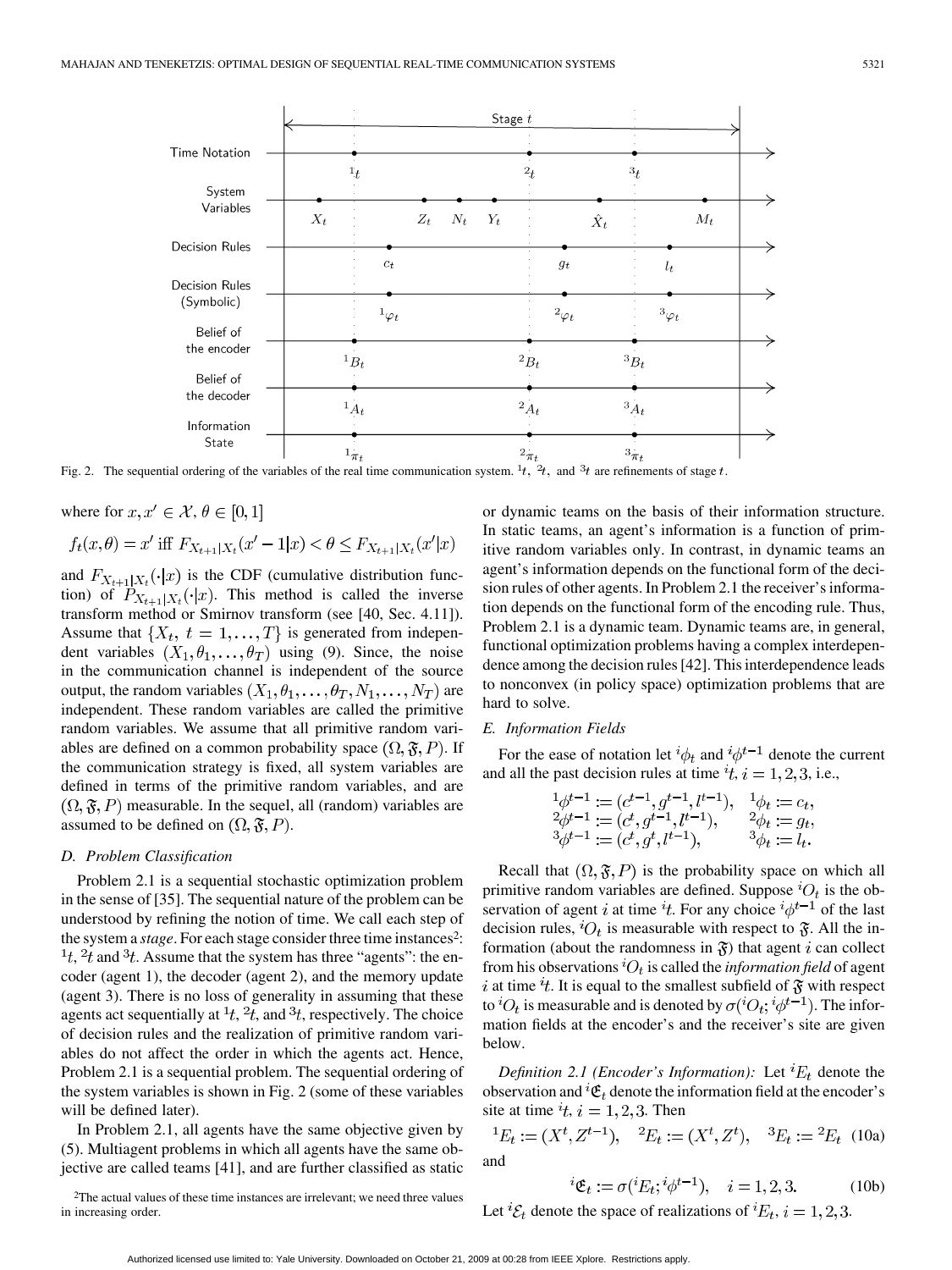*Definition 2.2 (Decoder's Information):* Let  ${}^{i}R_{t}$  denote the observation and  ${}^{i}\mathfrak{R}_t$  denote the information field at the receiver's site at time  $i, i = 1, 2, 3$ . Then

$$
{}^{1}R_{t} := M_{t-1}, \quad {}^{2}R_{t} := (Y_{t}, M_{t-1}), \quad {}^{3}R_{t} := {}^{2}R_{t} \quad (11a)
$$
  
and

$$
{}^i\mathfrak{R}_t:=\sigma({}^iR_t;{}^i\phi^{t-1}),\quad i=1,2,3. \eqno(11b)
$$

Let <sup>*i*</sup>R denote the space of realizations of *<sup>i</sup>R*<sub>t</sub>, *i* = 1, 2, 3.

The above defined information fields highlight the following features of the problem.

## F1) *Nonclassical information structure.*

In general, the noise in the channel makes the information fields at the encoder's and the receiver's sites noncompatible, i.e.,  ${}^{i}\mathfrak{E}_{t} \not\subseteq {}^{i}\mathfrak{R}_{t}$  and  ${}^{i}\mathfrak{E}_{t} \not\supseteq {}^{i}\mathfrak{R}_{t}$ . Thus, at no time during the evolution of the system does the encoder "know" what is known to the receiver and *vice versa*. Hence, the information in the system is decentralized and Problem 2.1 has a nonclassical information structure.

F2) *Shedding of information at the receiver due to finite memory.*

The encoder has perfect memory, i.e., it remembers all the past observations. As a result the information fields at the encoder are nested, i.e.,  ${}^1\mathfrak{E}_t \subseteq {}^2\mathfrak{E}_t \subseteq {}^3\mathfrak{E}_t \subseteq$  ${}^{1}\mathfrak{E}_{t+1}$  and so on. On the other hand, the receiver has finite memory. As a result, the information fields at the receiver are not-nested: although  ${}^1\mathfrak{R}_t \subseteq {}^2\mathfrak{R}_t \subseteq {}^3\mathfrak{R}_t$ , at time  ${}^{3}t$  when the receiver updates its memory  ${}^{3}\mathfrak{R}_t \not\subseteq$  ${}^{1}\mathfrak{R}_{t+1}$ , i.e., at time  ${}^{3}t$  the receiver sheds information.

## *F. Agents' Belief and Their Evolution*

As explained in F1) above, the encoder does not "know" what is "known" to the receiver and *vice versa*. So, we need to characterize what the encoder "thinks" that the receiver has "seen" and what the receiver "thinks" that the encoder has "seen." This is captured by the encoder's belief about the observations at the receiver and the receiver's belief about the observations at the encoder. These beliefs are given below.

*Definition 2.3 (Encoder's Beliefs):* Let  ${}^{i}B_{t}$  denote the encoder's belief about the receiver's observation at time  $i$ ,  $i =$ 1, 2, 3. Then for  ${}^{i}r \in {}^{i}R$ 

$$
{}^{i}B_{t}({}^{i}r) := \Pr\left({}^{i}R_{t} = {}^{i}r\big|{}^{i}\mathfrak{E}_{t}\right). \tag{12}
$$

Let  ${}^{i}B := \mathcal{P} ({}^{i} \mathcal{R})$  denote the space of realizations of  ${}^{i}B_{t}$ 

*Definition 2.4 (Receiver's Beliefs):* Let  ${}^{i}A_{t}$  denote the receiver's belief about the encoder's observation at time  $t$ ,  $i =$ 1, 2, 3. Then for  $e_t \in {}^i\mathcal{E}_t$ 

$$
{}^{i}A_{t}({}^{i}e_{t}) := \Pr\left({}^{i}E_{t} = {}^{i}e_{t} \mid {}^{i}\mathfrak{R}_{t}\right). \tag{13}
$$

Let  ${}^iA_t := \mathcal{P}({}^i\mathcal{E}_t)$  denote the space of realizations of  ${}^iA_t$ . Furthermore, let  $\hat{A}_t$  denote the receiver's belief about the source output at time instant  $^2t$ , i.e., for  $x \in \mathcal{X}$ 

$$
\hat{A}_t(x) := \Pr\left(X_t = x \,|\,^2 \mathfrak{R}_t\right). \tag{14}
$$

The sequential ordering of the beliefs is shown in Fig. 2. For any particular realization  $e_t$  of  $^1E_t$ , and any arbitrary (but fixed)

choice of  ${}^1\phi^{t-1}$ , the realization  ${}^1b_t$  of  ${}^1B_t$  is a PMF on M. If  ${}^{1}E_{t}$  is a random vector, then  ${}^{1}B_{t}$  is a random vector belonging to  $P(M)$ , the space of PMFs on M. Similar interpretations hold for  ${}^2B_t$ ,  ${}^2B_t$ ,  ${}^1A_t$ ,  ${}^2A_t$ , and  ${}^3A_t$ .

The belief of the encoder evolve as follows.

*Lemma 2.1 (Evolution of the Encoder's Beliefs):* For each stage t, there exist deterministic functions  ${}^{1}F_{t}$  and  ${}^{3}F$  such that

$$
{}^{2}B_{t} = {}^{1}F_{t}({}^{1}B_{t}, Z_{t}), \quad {}^{3}B_{t} = {}^{2}B_{t}, \quad {}^{1}B_{t+1} = {}^{3}F({}^{3}B_{t}, I_{t}).
$$

This is proved in Appendix A.

## *G. Structural Properties*

The structural properties of optimal real-time encoders and decoders were derived in [33]. We summarize these properties below and will later use them to develop a methodology for determining globally optimal communication strategies.

*Theorem 2.1 (Structure of Optimal Real-Time Encoders):* Consider Problem 2.1 for any arbitrary (but fixed) decoding and memory update strategies,  $G = (g_1, g_2, \dots, g_T)$  and  $L = (l_1, l_2, \dots l_T)$ , respectively. Then there is no loss of optimality in restricting attention to encoding rules of the form

$$
Z_t = c_t(X_t, {}^1B_t), \quad t = 2, \dots, T. \tag{15}
$$

*Theorem 2.2 (Structure of Optimal Real-Time Decoders):* Consider Problem 2.1 for any arbitrary (but fixed) encoding and memory update strategies,  $C = (c_1, c_2, \dots, c_T)$  and  $L = (l_1, l_2, \dots l_T)$ , respectively. Then there is no loss of optimality in restricting attention to decoding rules of the form

$$
\hat{X}_t = \hat{g}_t(\hat{A}_t) := \arg\min_{\hat{x}\in\hat{\mathcal{X}}} \sum_{x\in\mathcal{X}} \rho_t(x, \hat{x}) \hat{A}_t(x). \tag{16}
$$

# *H. Implication of the Structural Results*

Let  $\hat{\mathcal{C}}$  denote the space of functions from  $\mathcal{X} \times {}^{1}B$  to  $\mathcal{Z}$ . The result of Theorem 2.1 states that instead of choosing an encoding rule from the space  $C_t$  at time t, an encoding rule from the space  $\mathcal C$  can be chosen. Therefore, we have the following corollary.

*Corollary 2.1:* The optimal performance  $\mathcal{J}_T^*$  given by (6) can be determined by

$$
\mathcal{J}_T^* := \inf_{\substack{C \in \hat{C}^T \\ G \in \mathcal{G}^T \\ L \in \mathcal{L}^T}} \mathcal{J}_T(C, G, L)
$$
(17)

where  $\hat{C}^T := \hat{C} \times \cdots \times \hat{C}$  (*T*-times), and  $\mathcal{G}^T$  and  $\mathcal{L}^T$  are defined as before.

Hence, in Problem 2.1 rather than choosing a communication strategy  $(C^*, G^*, L^*)$  belonging to  $(\mathcal{C}^T \times \mathcal{G}^T \times \mathcal{L}^T)$  to minimize (6), a communication strategy  $(C^*, G^*, L^*)$  belonging to  $(\hat{C}^T \times$  $\mathcal{G}^T \times \mathcal{L}^T$ ) to minimize (17) can be chosen. The domain of an encoding rule belonging to  $C_t$  increases with  $t$ . In contrast, the domain of an encoding rule belonging to  $\hat{C}$  does not depend on t. Hence, using the structural results of Theorem 2.1, Problem 2.1 can be reformulated such that the encoding rules at each time are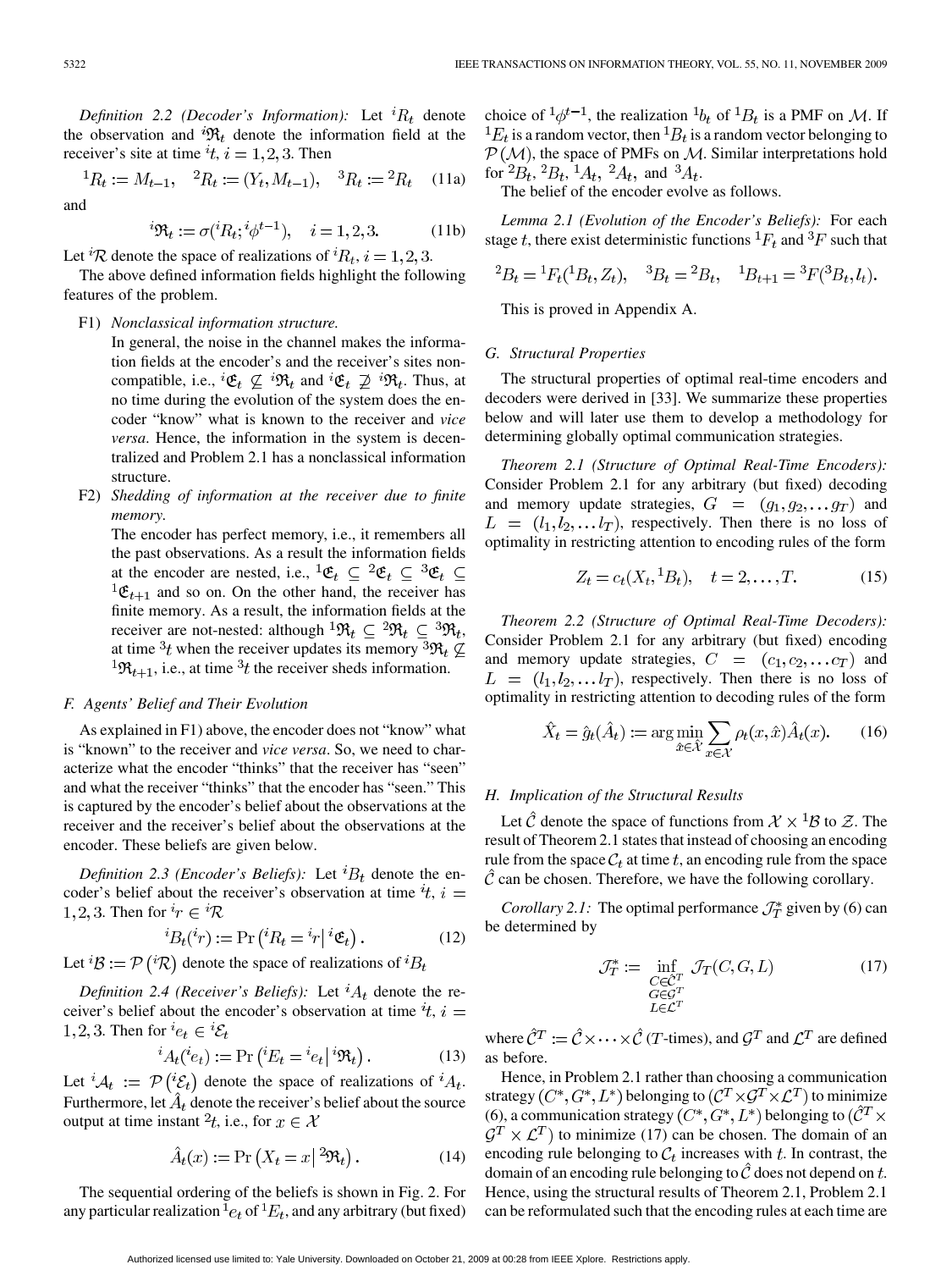chosen from a time-invariant space. The reformulated problem is as follows.

*Problem 2.2:* Under the assumptions of Problem 2.1, choose a communication strategy  $(C^*, G^*, L^*)$  belonging to  $(\hat{C}^T \times$  $\mathcal{G}^T \times \mathcal{L}^T$ ) that is optimal with respect to the performance criterion of (17).

In the sequel, we will concentrate on Problem 2.2.

## III. GLOBAL OPTIMIZATION

In this section we provide a methodology for sequential decomposition of Problem 2.2. The class of problems consisting of Problem 2.2 and its infinite horizon extensions belong to a category for which no sequential decomposition methodology is known in general. In order to obtain a sequential decomposition, we need to find "information states sufficient for performance evaluation." We explain the properties that such information states should satisfy, and then guess information states with these properties and show how they lead to a sequential decomposition.

## *A. Information Structures and Information State*

In a multiagent system, the collection of sets of data available to each agent as arguments of its decision rule is called the *information structure* (or *information pattern*) of the system. Multiagent systems can be classified according to their information structures. In [43] three classes of information structures are defined: classical, quasi-classical, and nonclassical information structures. A system is said to have a classical information structure if all agents observe the same data and have perfect recall (or equivalently, if the information fields of all agents at a given time stage are equal and the information fields across time are nested). The system is said to have a *quasi-classical* information structure if each agent knows the information available to any other agent whose actions affect its observations. A system that has neither classical nor quasi-classical information structure is said to have a (strictly) nonclassical information structure.

Markov decision theory explains how to obtain a sequential decomposition of problems with a classical information structure. Witsenhausen's standard form [35] explains how to obtain a sequential decomposition of a subclass of problems with a nonclassical information structure. Methodologies to sequentially decompose a general problem with a nonclassical information structure are unknown. Problem 2.1 and its infinite horizon extensions have a nonclassical information structure so they cannot be solved by Markov decision theory; the infinite horizon extensions of Problem 2.1 belong to a subclass that cannot be solved using the standard form. So, we need to develop a new methodology for sequential decomposition of these problems.

Identifying information states sufficient for performance evaluation is a critical step in sequentially decomposing problems with nonclassical information structures. An information state is a sufficient statistic that satisfies certain properties. Unfortunately, all definitions of information states in the literature are in terms of their properties for systems with a classical information structure; there is no explanation of the properties of information states for systems with a nonclassical information structure. The idea behind an information state is best described in [44]: "The [information] state should be a summary ("compression") of some data (the "past") known to someone (an observer or a controller) and sufficient for some purposes (input–output map, optimization, dynamic programming)."

In this section we define the properties that the information states sufficient for performance analysis should satisfy and explain what these properties mean in the context of real-time communication. These properties are as follows.

#### P1) *Sufficient summary of past information*

The information state should be a representation of all the past information that is sufficient for future performance evaluation. This has the following interpretation. The real-time communication problem is a controlled stochastic input–output system. The stochastic inputs are  $\{X_t, t = 1, ..., T\}$  and  $\{N_t, t = 1, ..., T\}$ , and the outputs are  $\{\hat{X}_t, t = 1, \ldots, T\}$ . The designer has to choose a communication strategy  $(C, G, L)$ . Suppose the system is at time  $it$ : nature has produced  $(x^t, n^t)$ , the designer has chosen  ${}^i\phi^{t-1}$ , and the system has produced  $\hat{x}^{t-1}$  and incurred a distortion  $\sum_{g=1}^{t-1} \rho_s(x_s, \hat{x}_s)$ . The designer now wants to choose  $\psi_t^T$  to minimize the expected future distortion .

Different choices of the past communication rules are equivalent for the purpose of evaluating future performance if any choice of future decision rules lead to the same expected future performance. In other words, two choices of past decision rules  $\psi^{t-1,(1)}$  and  $\psi^{t-1,(2)}$  are equivalent, denoted by  $\psi^{t-1,(1)} \sim \psi^{t-1,(2)}$ , if for any choice of future decision rules  ${}^{i}\phi_t^T$ 

$$
\mathbb{E}\left\{\sum_{s=t}^{T}\rho_{s}(X_{s},\hat{X}_{s})\Bigg|\,^{i}\phi^{t-1,(1)},^{i}\phi_{t}^{T}\right\}
$$
\n
$$
=\mathbb{E}\left\{\sum_{s=t}^{T}\rho_{s}(X_{s},\hat{X}_{s})\Bigg|\,^{i}\phi^{t-1,(2)},^{i}\phi_{t}^{T}\right\}.
$$

Assume that the designer has already chosen  $^{i}\phi^{t-1}$  and wants to choose  ${}^{t}\phi_t^T$  to minimize the expected future cost. If  $\psi^{t-1,(1)} \sim \psi^{t-1,(2)}$  then the optimal future communication rules are same for both of them. So, to evaluate future performance and choose future communication rules, it is sufficient for the designer to keep track of the equivalence class of the past communication rules.

Let  ${}^{i}\Phi^{t-1}$  denote the space of realization of all past decision rules, and let  ${}^{i}\Pi_{t}$  be any arbitrary space. Suppose  ${}^{t}\pi_{t}: {}^{t}\Phi^{t-1} \rightarrow {}^{t}\Pi_{t}$  is a function such that for any  ${}^{i}\phi^{t-1,(1)}, {}^{i}\phi^{t-1,(2)} \in {}^{i}\Phi^{t-1}$  if , then  $\psi^{t-1,(1)} \sim \psi^{t-1,(2)}$ . Any such  $i_{\pi_t}$  is a sufficient statistic for future performance evaluation.

P2) *Common knowledge and sequential update.*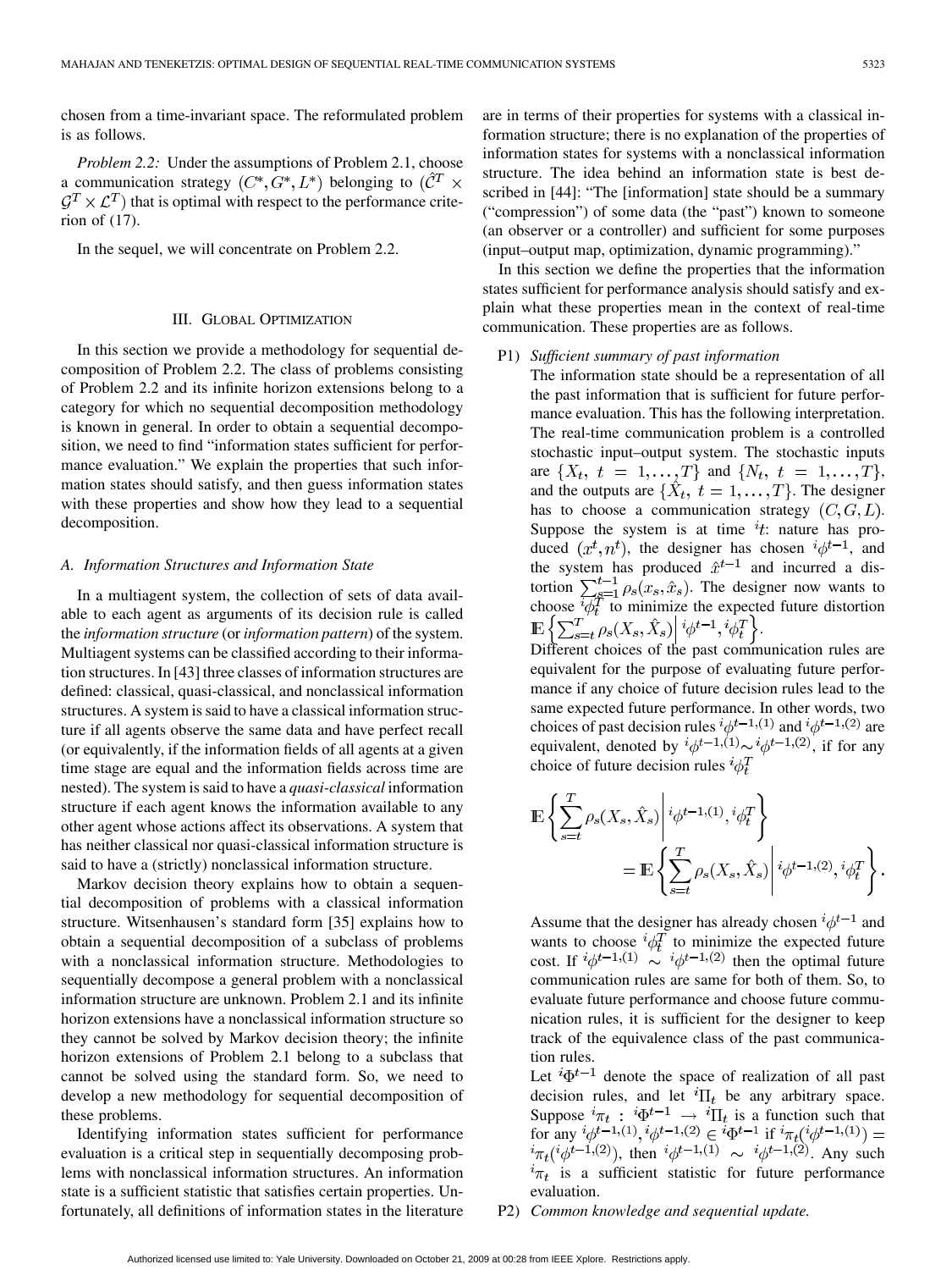All agents in the system should be able to solve the sequential decomposition of the problem. So, the information state cannot depend on data that is observed locally by one of the agents. In fact, the information state should be common knowledge in the sense of Aumann [45], and the agents should be able to keep track of how the information state evolves with time.

In centralized stochastic optimization (i.e., problems with classical information structure), the conditional expectation of the state conditioned on the agent's data is an information state appropriate for performance evaluation. However, in decentralized stochastic optimization (i.e., problems with nonclassical information structures) such conditional expectations cannot be information states as they are not common knowledge: the data observed at each agent is not common knowledge, hence conditional expectations based on this data is not common knowledge. The sufficient statistics  ${}^{i}\pi_{t}$ of (P1) are derived from past decision rules, which are common knowledge. So, they can be evaluated both at the encoder and the receiver.

Furthermore, for the purpose of sequential decomposition,  ${}^2\pi_t({}^2\phi^{t-1})$  has to be a function of  ${}^1\pi_t({}^1\phi^{t-1})$  and (recall that  ${}^1\phi^{t-1} = ({}^1\phi^{t-1}, {}^1\phi_t)$ ),  ${}^3\pi_t({}^3\phi^{t-1})$  has to be a function of  ${}^2\pi_t({}^2\phi^{t-1})$  and  ${}^2\phi_t$ , and has to be a function of  ${}^3\pi_t({}^3\phi^{t-1})$  and  ${}^3\phi_t$ .

Any sequence  $\{\hat{i}\pi_t, i=1,2,3, t=1,\ldots,T\}$  that has properties P1) and P2) is a valid choice of information state, and can be used to obtain a sequential decomposition for the finite horizon problem. We want to develop a methodology that can be extended to infinite horizon problem. For that matter, we require the following additional property.

3) *Time invariant domain.*

Identify functions  ${}^{i}\pi_t$ :  ${}^{i}\Phi^{t-1} \rightarrow {}^{i}\Pi$  such that  $\{ {}^{i}\pi_t, i =$  $1, 2, 3, t = 1, \ldots, T$  satisfy (P1) and (P2) and the sets <sup>1</sup>II, <sup>2</sup>II, and <sup>3</sup>II do not depend on the time horizon *T*.

An information state should provide representation of past knowledge that is efficient, both in calculating optimal decision rules and in their implementation. The smaller the set of all realizations of the information state, the more efficient is it to compute optimal communication rules. So, the following property is desirable.

4) *Minimality.*

If more than one appropriate information state exist, we want to use the "smallest" information state. However, we have not been able to establish a good way of comparing information states, especially, information states satisfying P3). So, in the rest of the paper, we do not consider minimality.

For a given communication rule  $(C, G, L)$ ,  ${}^{i}\pi_t({}^{i}\phi^{t-1})$  is the information state at time  $it$  and denoted by  $i_{\pi_t}$ . In summary, these information states satisfy the following properties.

- S1) *The information state is a summary of past information*. Thus,  ${}^{1}\pi_t$  is a function of  ${}^{1}\phi^{t-1}$ ,  ${}^{2}\pi_t$  is a function of  $^{2}\phi^{t-1}$ , and  $^{3}\pi_{t}$  is a function of  $^{3}\phi^{t-1}$ .
- S2) *Both the encoder and the receiver should be able to keep track of the information states*.

This means that  ${}^2\pi_t$  can be determined from  ${}^1\pi_t$  and  ${}^1\phi_t$ (i.e.,  ${}^{1}\pi_t$  and  $c_t$ ),  ${}^{3}\pi_t$  can be determined from  ${}^{2}\pi_t$  and  $^{2}\phi_{t}$  (i.e.,  $^{2}\pi_{t}$  and  $g_{t}$ ), and  $^{1}\pi_{t+1}$  can be determined from  ${}^3\pi_t$  and  ${}^3\phi_t$  (i.e.,  ${}^3\pi_t$  and  $l_t$ ).

S3) *The information state should be sufficient for performance evaluation, that is, it should absorb the affect of past decisions on future performance*. This means that

$$
\mathbb{E}\left\{\sum_{s=t}^{T} \rho_s(X_s, \hat{X}_s) \middle| C, G, L\right\}
$$
\n
$$
= \mathbb{E}\left\{\sum_{s=t}^{T} \rho_s(X_s, \hat{X}_s) \middle| \begin{aligned}^{3} \pi_{t-1}, c_t^T, g_t^T, l_{t-1}^T \end{aligned}\right\}
$$
\n
$$
= \mathbb{E}\left\{\sum_{s=t}^{T} \rho_s(X_s, \hat{X}_s) \middle| \begin{aligned}^{1} \pi_t, c_t^T, g_t^T, l_t^T \end{aligned}\right\}
$$
\n
$$
= \mathbb{E}\left\{\sum_{s=t}^{T} \rho_s(X_s, \hat{X}_s) \middle| \begin{aligned}^{2} \pi_t, c_{t+1}^T, g_t^T, l_t^T \end{aligned}\right\}.
$$
\n(18)

In general, it is difficult to check (18). Nevertheless, the state update relation of S2) suggests the following sufficient condition of (18):

$$
\mathbb{E}\left\{\rho_t(X_t, \hat{X}_t) \Big| C, G, L\right\} \n= \mathbb{E}\left\{\rho_t(X_t, \hat{X}_t) \Big| {}^3\pi_{t-1}, l_{t-1}, c_t, g_t\right\} \n= \mathbb{E}\left\{\rho_t(X_t, \hat{X}_t) \Big| {}^1\pi_t, c_t, g_t\right\} \n= \mathbb{E}\left\{\rho_t(X_t, \hat{X}_t) \Big| {}^2\pi_t, g_t\right\}.
$$
\n(19)

S4) *The information states should belong to time-invariant spaces*.

This means that there exist spaces  ${}^{1}\Pi$ ,  ${}^{2}\Pi$ , and  ${}^{3}\Pi$  such that for all  $t, {}^{i}\pi_t \in {}^{i}\Pi$ ,  $i = 1, 2, 3$ .

Properties S1) and S2) are equivalent to property P1), properties S1) and S3) are equivalent to P2), and property S4) is equivalent to P3).

In order to obtain a sequential decomposition, we need to identify information states  ${}^{1}\pi_t$ ,  ${}^{2}\pi_t$ , and  ${}^{3}\pi_t$  that satisfy properties S1)–S4). As mentioned earlier, there is no general method of identifying appropriate information states for problems with a nonclassical information structure. Next, we first guess information states that satisfy the above properties, and then show how to obtain a sequential decomposition using these information states.

*Definition 3.1:* Define  ${}^{1}\pi_t$ ,  ${}^{2}\pi_t$ , and  ${}^{3}\pi_t$  as follows:

$$
{}^{1}\pi_{t} := \Pr(X_{t}, {}^{1}B_{t} | {}^{1}\phi^{t-1}),
$$
  
\n
$$
{}^{2}\pi_{t} := \Pr(X_{t}, {}^{2}B_{t} | {}^{2}\phi^{t-1}),
$$
  
\n
$$
{}^{3}\pi_{t} := \Pr(X_{t}, {}^{3}B_{t} | {}^{3}\phi^{t-1}).
$$

Let  ${}^{i}$ II,  $i = 1, 2, 3$ , denote the space of probability measures on  $(X \times {}^{i}B)$ . Then  ${}^{i}\pi_{t}$  takes values in  ${}^{i}\Pi$ .

The above definitions are to be interpreted as follows. Let  $(\Omega, \mathfrak{F}, P)$  denote the probability space on which all primitive random variables are defined. For any choice  ${}^{i}\phi^{t-1}$  of past decision rules for agent  $i, i = 1, 2, 3$ , the beliefs  ${}^{i}B_{t}$  are  $\mathfrak{F}$ -measur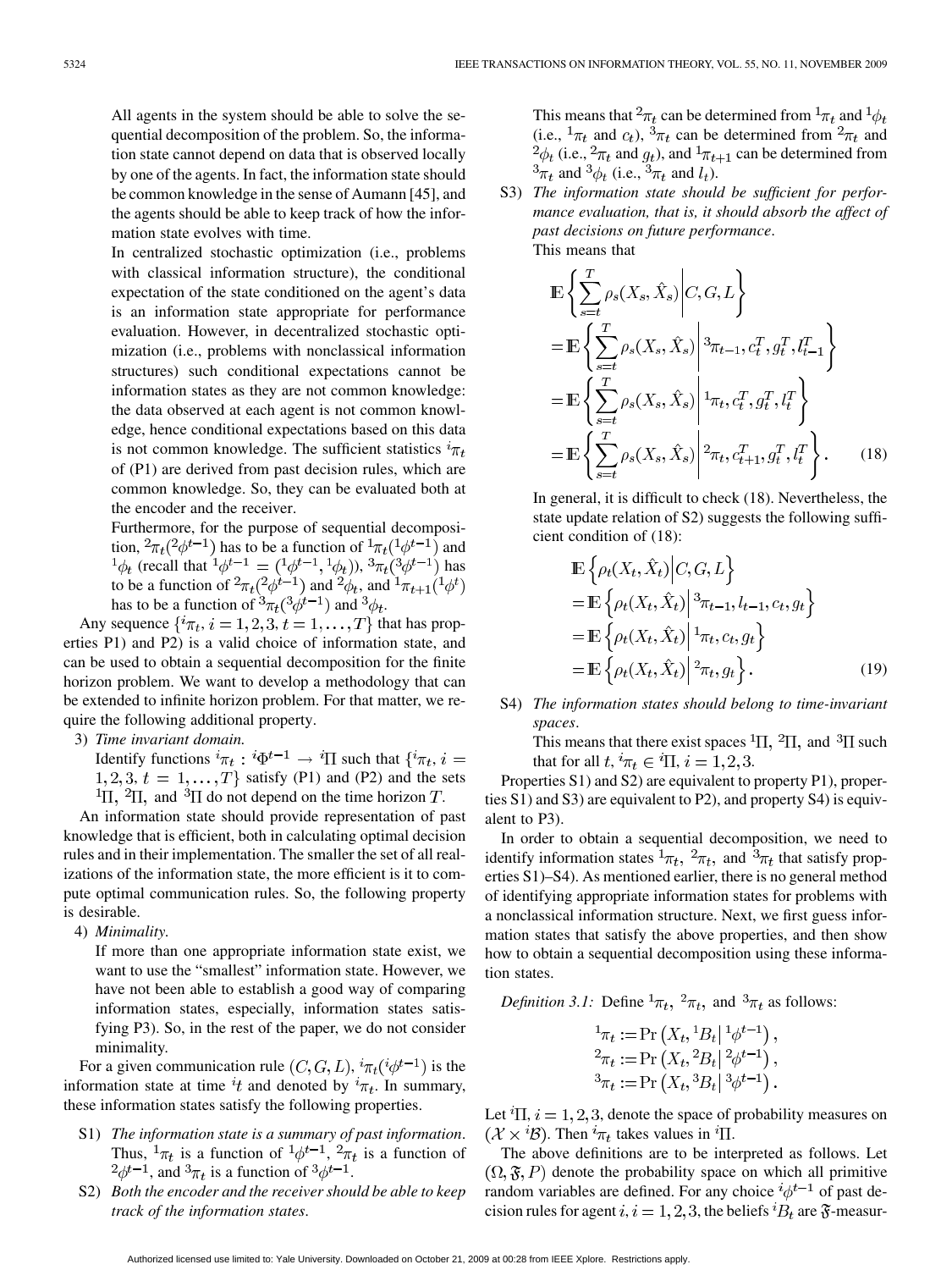able. Thus, for any choice of  ${}^{i}\phi^{t-1}$ ,  $(X_t, {}^{i}B_t)$  is  $\mathfrak{F}$ -measurable.  $i_{\pi_t}$  is the corresponding induced measure on  $(\mathcal{X} \times \mathcal{Y})$ .

The above defined probability measures are related as follows.

*Lemma 3.1:* For encoding rules of the form (15),  ${}^{1}\pi_{t}$ ,  ${}^{2}\pi_{t}$ , and  ${}^{3}\pi_{t}$  are information states for the encoder, the decoder, and the memory update respectively, i.e.

1) there exist linear transformations  ${}^1Q_t$  and  ${}^3Q_t$  such that

$$
{}^{2}\pi_{t} = {}^{1}Q_{t}(c_{t}) {}^{1}\pi_{t}, \quad {}^{3}\pi_{t} = {}^{2}\pi_{t}, \quad {}^{1}\pi_{t+1} = {}^{3}Q_{t}(l_{t}) {}^{3}\pi_{t}.
$$
 (20)

2) The expected instantaneous cost can be expressed as

$$
\mathbb{E}\left\{\rho_t(X_t,\hat{X}_t)\middle|{}^2\phi^{t-1},g_t\right\} = \hat{\rho}_t({}^2\pi_t,g_t). \tag{21}
$$

This is proved in Appendix B. Observe that by definition  ${}^{i}\pi_{t}$ satisfies S1). Part 1 of Lemma 3.1 shows that they satisfy S2); part 2 shows that they satisfy S3). S4) is satisfied by definition. Next we show how these information states lead to a sequential decomposition.

#### *B. An Equivalent Optimization Problem*

Consider a centralized deterministic optimization problem with state space alternating between  ${}^{1}\Pi$ ,  ${}^{2}\Pi$ , and  ${}^{3}\Pi$  and action space alternating between  $\hat{C}$ ,  $\hat{G}$ , and  $\hat{L}$ . The system dynamics are given by (20) and at each stage t the decision rules  $c_t$ ,  $q_t$ , and  $l_t$  are determined according to *meta-functions* or *meta-rules*  ${}^1\Delta_t$ ,  ${}^2\Delta_t$ , and  ${}^3\Delta_t$ , where  ${}^1\Delta_t$  is a function from  ${}^1\Pi$  to  $\hat{C}$ ,  ${}^2\Delta_t$ is a function from <sup>2</sup> $\Pi$  to  $\mathcal{G}$ , and <sup>3</sup> $\Delta_t$  is a function from <sup>3</sup> $\Pi$  to  $\mathcal{L}$ . Thus, the system (20) can be written as

$$
c_t = {}^1\Delta_t({}^1\pi_t), \quad {}^2\pi_t = {}^1Q(c_t) {}^1\pi_t, \tag{22a}
$$

$$
g_t = {}^2\Delta_t({}^2\pi_t), \quad {}^3\pi_t = {}^2\pi_t, \tag{22b}
$$

$$
l_t = {}^{3}\Delta_t({}^{3}\pi_t), \quad {}^{1}\pi_{t+1} = {}^{3}Q(l_t){}^{3}\pi_t. \tag{22c}
$$

The initial state  ${}^1\pi_1$  =  $P_{X_1}$  is given. At stage t, an instantaneous cost  $\hat{\rho}_t(^2\pi_t, g_t)$  is incurred. The choice is called a *meta-strategy* or a *meta-design* and denoted by  $\Delta^T$ . The performance of a meta-strategy is given by the total cost incurred by that meta-strategy, i.e.,

$$
\mathcal{J}_T(\Delta^T \mid {}^1\pi_1) = \sum_{t=1}^T \hat{\rho}_t({}^2\pi_t, g_t). \tag{23}
$$

Now consider the following optimization problem.

*Problem 3.1:* Consider the dynamic system (22) with known transformations <sup>1</sup>Q and <sup>3</sup>Q. The initial state  ${}^{1}\pi_1$  is given. Determine a meta-strategy  $\Delta^T$  to minimize the total cost given by (23).

Given any meta-strategy  $\Delta^T$ , the time evolution of  ${}^i\pi_t$  is deterministic;  ${}^{i}\pi_{t}$  and the corresponding  ${}^{i}\phi_{t}$  can be determined from (22). Thus, for a given initial states  ${}^1\pi_t$ , there is a communication strategy corresponding to any choice of meta-strategy.

Furthermore, the performance criterion of (5) can be rewritten as

$$
\mathcal{J}_T(C, G, L) = \mathbb{E}\left\{\sum_{t=1}^T \rho_t(X_t, \hat{X}_t) \middle| C, G, L\right\}
$$

$$
\stackrel{(a)}{=} \sum_{t=1}^T \mathbb{E}\left\{\rho_t(X_t, \hat{X}_t) \middle| \begin{matrix} 2\phi^{t-1}, g_t \\ 2\phi^{t-1}, g_t \end{matrix} \right\}
$$

$$
\stackrel{(b)}{=} \sum_{t=1}^T \hat{\rho}_t(\hat{Z}_{\tau_t}, g_t)
$$

$$
=: \mathcal{J}_T(\Delta^T | \mathbf{1}_{\tau_1})
$$

where  $(a)$  follows from the sequential ordering of system variables and (b) follows from Lemma 3.1. Thus, if  $\Delta^{*,T}$  is an optimal meta-strategy for Problem 3.1, and  $(C^*, G^*, L^*)$ is the communication strategy corresponding to  $\Delta^{*,T}$ , then  $(C^*, G^*, L^*)$  is an optimal communication strategy for Problem 2.2 and thereby also for Problem 2.1. Hence, Problem 3.1 is equivalent to Problems 2.1 and 2.2. Now we provide an algorithm to determine an optimal meta-strategy for Problem 3.1.

#### *C. The Global Optimization Algorithm*

Problem 3.1 can be formulated as a classical centralized stochastic control problem by considering the information state  ${}^{t}\pi_{t}$ as the "controlled state" at time  $i_t$ , the communication rule  $i_{\phi_t}$  $(c_t, g_t, \text{or } l_t)$  depending on i) as the "control action" (or decision) at time  $i_t$ , and the meta-function  $i_{\Delta_t}$  as the "control law" at time  $t$ . Hence, an optimal meta-strategy for Problem 3.1 is given by the optimal "control strategy" of the centralized stochastic control problem and can be determined as follows:

*Theorem 3.1 (Global Optimization Algorithm):* An optimal meta-strategy  $\Delta^{*,T}$  for Problem 3.1 (and consequently an optimal communication strategy for Problem 2.1) can be determined by the solution of the following nested optimality equations. For all  ${}^{i}\pi \in {}^{i}\Pi$ ,  $i = 1, 2, 3$ , define

$$
{}^{1}V_{T+1}({}^{1}\pi) = 0, \tag{24a}
$$

and for  $t = 1, \ldots, T$ 

$$
{}^{1}V_{t}({}^{1}\pi) = \inf_{c_{t}\in\hat{C}} {}^{2}V_{t}({}^{1}Q_{t}(c_{t})\,{}^{1}\pi), \tag{24b}
$$

$$
{}^{2}V_{t}(^{2}\pi) = \min_{g_{t}\in\mathcal{G}}\left[\hat{\rho}_{t}(^{2}\pi, g_{t}) + {}^{3}V_{t}(^{2}\pi)\right],\tag{24c}
$$

$$
{}^{3}V_{t}({}^{3}\pi) = \min_{l_{t} \in \mathcal{L}} {}^{1}V_{t+1}({}^{3}Q_{t}(l_{t}) {}^{3}\pi). \tag{24d}
$$

The functions  ${}^{i}V_{t}$  are called *value functions*; they represent the minimum expected future cost that the system in state  ${}^{i}\pi$  will incur from time  $\imath$  t onwards. These value functions can be determined iteratively by moving backwards in time. The optimal performance of Problem 3.1 (and Problem 2.1) is given by

$$
\mathcal{J}_T^* = {}^1V_1({}^1\pi_1). \tag{25}
$$

For any <sup>i</sup>t and <sup>i</sup> $\pi$ , the arg min (or arg inf) in the RHS of <sup>i</sup> $V_t$ <sup>(i</sup> $\pi$ ) equals to the optimal value of the meta-function  ${}^{i}\Delta_{t}({}^{i}\pi_{t})$ . Thus,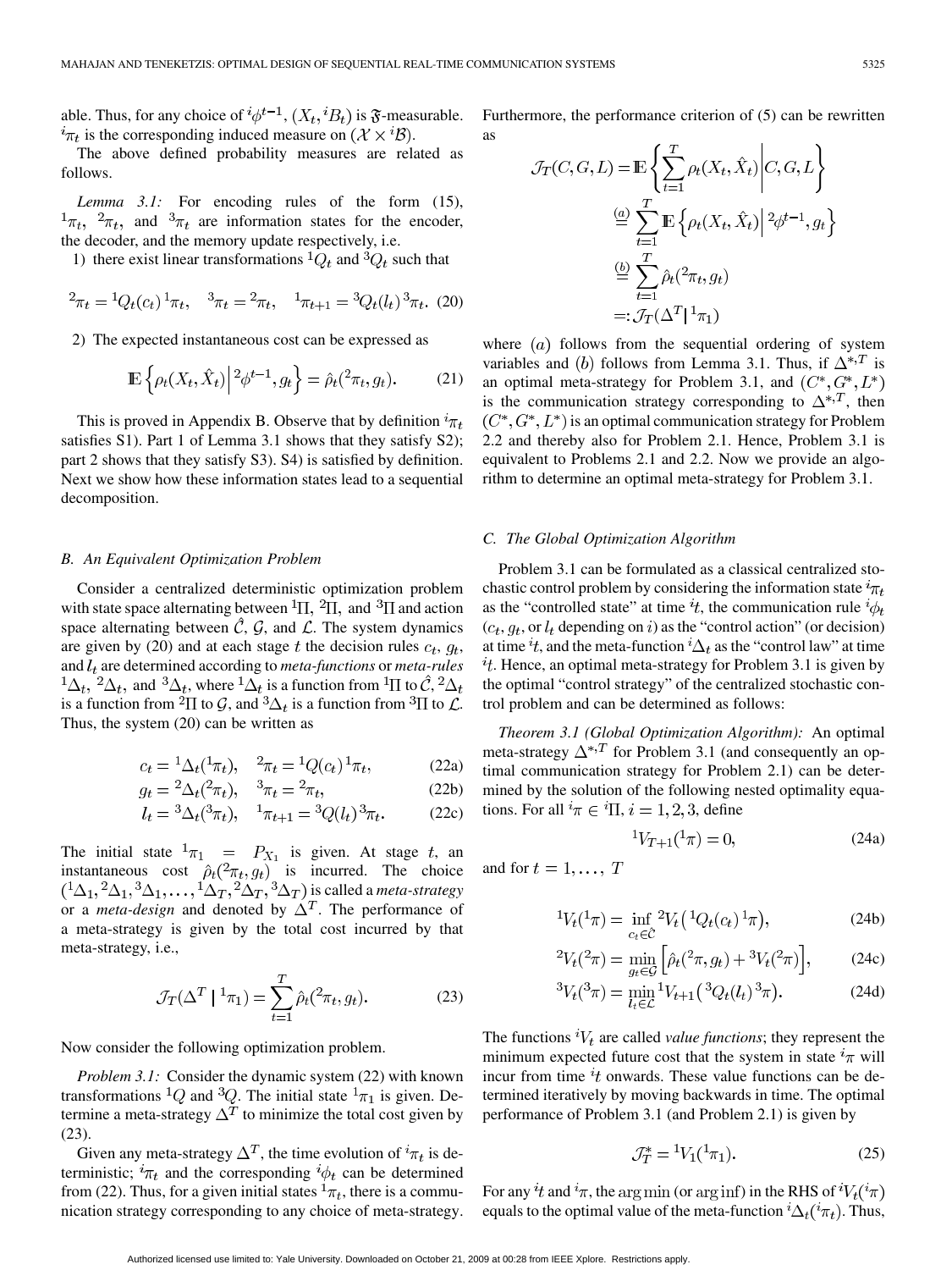solving for the value functions for all values of the information state also determines an optimal meta-strategy  $\Delta^{*,T}$  for Problem 3.1. Relations (22) can be used to determine optimal communication strategy for Problem 2.1.

*Proof:* As explained in the previous paragraph, Problem 3.1 can be formulated as a centralized stochastic control problem. Therefore, the optimality of the sequential decomposition of (24) follows from standard results in controlled Markov processes, see [34, Ch. 2]. The communication policy corresponding to  $\Delta^{*,T}$  is optimal for Problem 2.1 because of the equivalence between Problems 2.1 and 3.1.

Observe that the three step  $T$ -stage sequential decomposition of (24) can be combined into a one-step T-stage sequential decomposition

$$
{}^{1}V_{t}({}^{1}\pi) = \inf_{\substack{c \in \mathcal{C}^{T} \\ g \in \mathcal{G}^{T}}} \left[ \hat{\rho}_{t} \left( {}^{1}Q_{t}(c_{t}) {}^{1}\pi, g_{t} \right) \right. \\ + {}^{1}V_{t+1} \left( \left( {}^{3}Q_{t}(l_{t}) \circ {}^{1}Q_{t}(c_{t}) \right) {}^{1}\pi \right) \right] \tag{26}
$$

which is a deterministic dynamic program in function space. The decomposition of Theorem 3.1 is based on the refinement of time presented in Section II-D; consequently, it has a smaller search space than the decomposition of (26).

## *D. The Time Homogeneous Case*

In many scenarios the system is time-homogeneous, i.e., the source statistics  $P_{X_{t+1}|X_t}$ , the channel function  $h_t(\cdot)$ , the noise statistics  $P_{N_t}$  and the distortion function  $\rho_t(\cdot)$ , do not depend on time  $t$ . If the system of Problem 2.1 is time-homogeneous, some of the results derived in the previous section can be simplified. The function  ${}^{1}F_{t}$  in Lemma 2.1 does not depend on t; the transformations  ${}^{1}Q_{t}$ ,  ${}^{3}Q_{t}$  and the function  $\hat{\rho}_{t}$  of Lemma 3.1 also do not depend on  $t$ ; thus, we drop the subscripts  $t$  and simply denote them by  ${}^{1}F, {}^{1}Q, {}^{3}Q$  and  $\hat{\rho}$ , respectively. Hence, Problem 3.1 reduces to a time-homogeneous problem—the state space, the action space, the system update equations, and the instantaneous distortion do not depend on  $t$ . Furthermore, Theorem 3.1 simplifies as follows.

*Corollary 3.1:* If the system of Problem 2.1 is time-homogeneous, the nested optimality equations (24) can be written as

$$
{}^{1}V_{T+1}({}^{1}\pi) = 0 \tag{27a}
$$

and for  $t = 1, \ldots, T$ 

$$
{}^{1}V_{t}({}^{1}\pi) = \inf_{c_{t}\in\hat{C}} {}^{2}V_{t}({}^{1}Q(c_{t}){}^{1}\pi)
$$
 (27b)

$$
{}^{2}V_{t}(^{2}\pi) = \min_{g_{t}\in\mathcal{G}}\left[\hat{\rho}(^{2}\pi, g_{t}) + {}^{3}V_{t}(^{2}\pi)\right]
$$
(27c)

$$
{}^{3}V_{t}({}^{3}\pi) = \min_{l_{t} \in \mathcal{L}} {}^{1}V_{t+1}({}^{3}Q(l_{t}) {}^{3}\pi). \tag{27d}
$$

Notice that in the above equations <sup>1</sup>Q, <sup>3</sup>Q, and  $\hat{\rho}$  do not depend on  $t$ .

## IV. THE INFINITE HORIZON TIME-HOMOGENEOUS PROBLEM

In this section we extend the time-homogeneous model of Section III-D to an infinite horizon ( $T \to \infty$ ) using two criteria:

the expected discounted distortion and the average distortion per unit time. Let  $(C, G, L)$ ,  $C := (c_1, c_2, \ldots)$ ,  $G := (g_1, g_2, \ldots)$ ,  $L := (l_1, l_2, \ldots)$  denote an infinite horizon communication strategy or an infinite horizon design. The two performance criteria that we consider are as follows.

## 1) The expected discounted cost criteria.

Under this criteria the performance of a communication strategy is given by

$$
\mathcal{J}^{\beta}(C, G, L) := \mathbb{E}\left\{ \sum_{t=1}^{\infty} \beta^{t-1} \rho(X_t, \hat{X}_t) \middle| C, G, L \right\}
$$
(28)

where  $0 < \beta < 1$  is called the discount factor.

2) The average cost per unit time criteria. Under this criteria the performance of a communication strategy is given by

$$
\bar{\mathcal{J}}(C, G, L) := \limsup_{T \to \infty} \frac{1}{T} \mathbb{E} \left\{ \sum_{t=1}^{T} \rho(X_t, \hat{X}_t) \middle| C, G, L \right\}.
$$
\n(29)

Time-invariant communication strategies are desirable while implementing a communication scheme for infinite horizon. This motivates the following definitions.

*Definition 4.1 (Stationary Communication Strategy):* A communication strategy  $(C, G, L)$ ,  $C = (c_1, c_2, \ldots)$ ,  $G = (g_1, g_2,...), L = (l_1, l_2,...)$  is called stationary (or time-invariant) if  $c_1 = c_2 = \cdots = c$ ,  $g_1 = g_2 = \cdots = g$ , and  $l_1 = l_2 = \cdots = l$ . Such a stationary communication strategy is equivalently denoted by  $(c^{\infty}, q^{\infty}, l^{\infty})$ .

*Definition 4.2 (Stationary Meta-Strategy):* A meta-strategy  $\tilde{\Delta}^{\infty} = (\tilde{\Delta}_1, \tilde{\Delta}_2, \ldots)$ , where  $\tilde{\Delta}_t = ({}^1\Delta_t, {}^2\Delta_t, {}^3\Delta_t)$ , is called stationary (or time-invariant) if  $\tilde{\Delta}_1 = \tilde{\Delta}_2 = \cdots = \tilde{\Delta}$ .

In time-homogeneous infinite-horizon stochastic optimization problems with classical information structures, under some technical conditions there is no loss of optimality in restricting attention to stationary strategies (see [34]). This result drastically simplifies the search for an optimal solution. It is not known whether, in general, restricting attention to stationary strategies is optimal for problems with nonclassical information structures. (Recall that Problem 2.1 has a nonclassical information structure.) In this section we show that for the timehomogeneous infinite-horizon extensions of Problem 2.1, stationary communication strategies may not be optimal. However, there is no loss of optimality in restricting attention to stationary meta-strategies: for the expected discounted distortion criterion there exist stationary meta-strategies that are optimal; for the average cost per unit time criterion, under a technical condition, there exist stationary meta-strategies that are arbitrarily close to optimal.

However, the optimal communication strategy corresponding to the stationary meta-strategy is, in general, time-varying.

#### *A. The Expected Discounted Distortion Problem*

Consider a time-homogeneous infinite-horizon problem with the expected discounted distortion criterion of (28). With a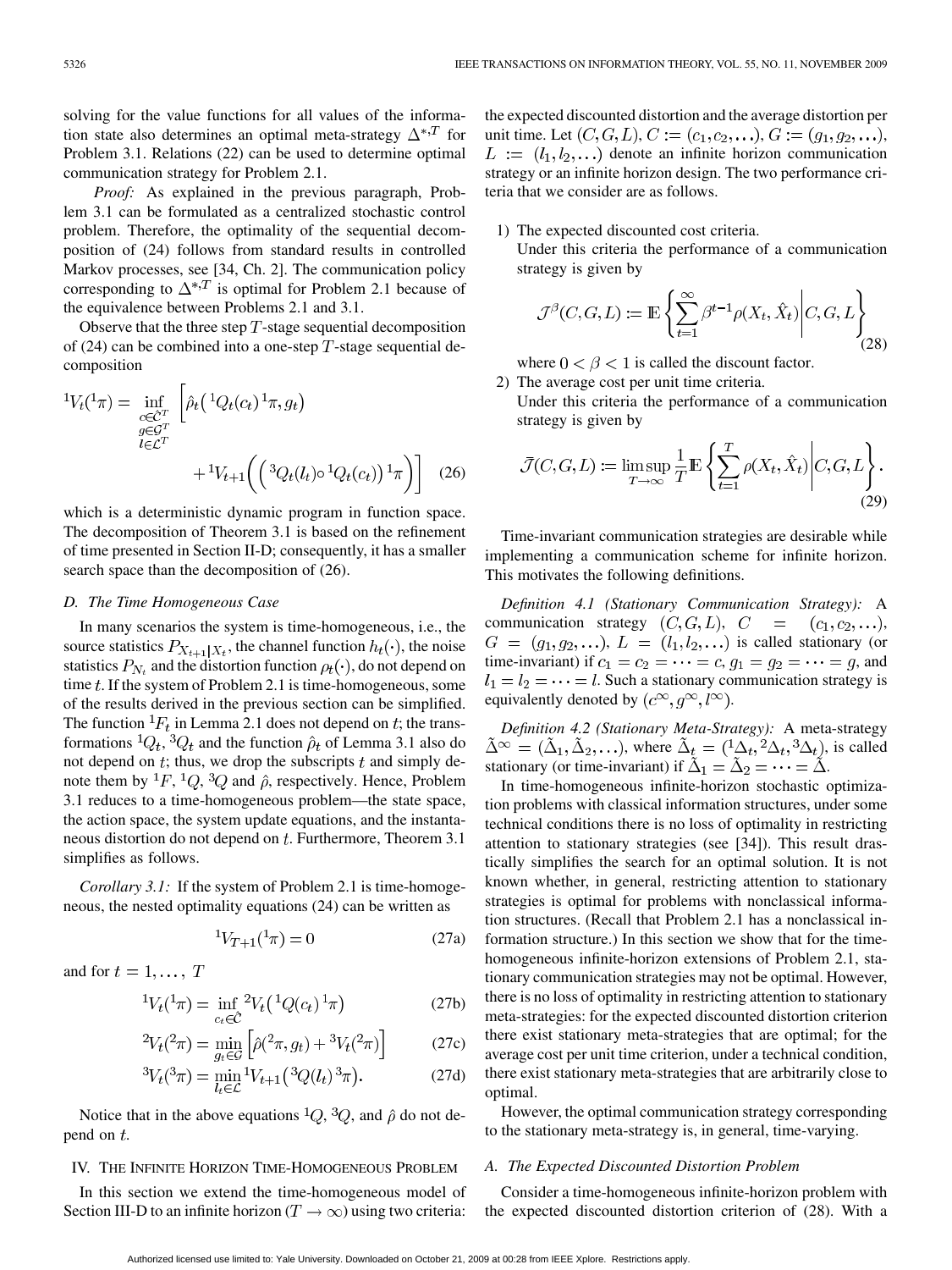slight modification to the proof of [33] one can show that the structural results of Section II-G are valid for this case, hence we can restrict attention to encoders belonging to  $\tilde{C}$ . Consider  $\frac{1}{\pi t}$ ,  $\frac{2}{\pi t}$ , and  $\frac{3}{\pi t}$  as in Definition 3.1: they satisfy the properties of Lemma 3.1; furthermore, since the system is time-invariant, the transformations  ${}^{1}Q$  and  ${}^{3}Q$  and the expected instantaneous distortion  $\hat{\rho}$  do not depend on t. Let  $\gamma_t := (c_t, q_t, l_t)$  denote the communication rules at time t and  $\Gamma$  denote the space  $\mathcal{C} \times \mathcal{G} \times \mathcal{L}$ . We can combine (22) as

$$
{}^{1}\pi_{t+1}\tilde{Q}(\gamma_{t})\,{}^{1}\pi_{t}, \qquad \gamma_{t} = \tilde{\Delta}_{t}({}^{1}\pi_{t}) \tag{30}
$$

where

$$
\tilde{Q}(\gamma_t) = {}^3Q(l_t) \circ {}^1Q(c_t)
$$
  
and  

$$
\tilde{\Delta}_t({}^1\pi_t) = ({}^1\Delta_t({}^1\pi_t), {}^2\Delta_t({}^1Q({}^1\Delta_t({}^1\pi_t)) {}^1\pi_t),
$$

$$
{}^3\Delta_t({}^1Q({}^1\Delta_t({}^1\pi_t)) {}^1\pi_t)).
$$

The instantaneous distortion at time  $t$  can be written as

$$
\tilde{\rho}(\mathbf{1}_{\pi_t}, \mathbf{1}_{\gamma_t}) = \hat{\rho}(\mathbf{1}_{Q(c_t)}, \mathbf{1}_{\pi_t}, g_t).
$$

Hence, the time-homogeneous infinite horizon problem with the expected discounted cost criterion of (28) is equivalent to the following deterministic optimization problem.

*Problem 4.1:* Consider a deterministic system with state space  ${}^{1}\Pi$  and action space  $\Gamma$ . The system dynamics are given by

$$
{}^{1}\pi_{t+1} = \tilde{Q}(\gamma_t) \, {}^{1}\pi_t, \qquad \gamma_t = \tilde{\Delta}_t({}^{1}\pi_t) \tag{31}
$$

where  $\tilde{Q}$  is a known transformation and  $\tilde{\Delta}$  :  $\Pi \rightarrow \Gamma$  is a meta-function. At each time an instantaneous cost  $\tilde{\rho}(1\pi_t, \gamma_t)$ is incurred. The initial state  ${}^{1}\pi_1$  is known. The objective is to choose meta-strategy  $\tilde{\Delta}^{\infty} = (\tilde{\Delta}_1, \tilde{\Delta}_2, \ldots)$  so as to minimize the discounted infinite horizon total distortion given by

$$
\mathcal{J}^{\beta}(\tilde{\Delta}^{\infty}) = \sum_{t=1}^{\infty} \beta^{t-1} \tilde{\rho}(\cdot^1 \pi_t, \gamma_t). \tag{32}
$$

Problem 4.1 is a standard deterministic time-invariant infinite horizon problem with total discounted distortion (cost) criterion. As we have assumed  $\rho(\cdot)$  to be uniformly bounded,  $\hat{\rho}$  and  $\tilde{\rho}$  are also uniformly bounded. Therefore, an optimal meta-strategy is guaranteed to exist and can be obtained as follows.

*Theorem 4.1:* For Problem 4.1 and consequently for the infinite horizon expected discounted cost problem with the performance criterion given by (28) one can restrict attention to stationary meta-strategies without any loss of optimality. Specifically there exists a stationary meta-strategy  $\tilde{\Delta}^{*,\infty} := (\tilde{\Delta}^*, \tilde{\Delta}^*, \ldots)$ , and a corresponding infinite horizon communication strategy  $(C^*, G^*, L^*), C^* := (c_1, c_2, \ldots),$  $G := (q_1, q_2, \ldots), L := (l_1, l_2, \ldots)$  such that

$$
\mathcal{J}^{\beta}(\tilde{\Delta}^{*,\infty}) = V(\cdot^1 \pi_1),\tag{33}
$$

where  $V$  is the unique uniformly bounded fixed point of

$$
V(\frac{1}{\pi}) = \min_{\gamma \in \Gamma} \{ \tilde{\rho}(\frac{1}{\pi}, \gamma) + \beta V(\tilde{Q}(\gamma)(\frac{1}{\pi})) \}, \qquad (34)
$$

and  $\tilde{\Delta}^*$  satisfies

$$
V(\mathbf{1}_{\pi}) = \tilde{\rho}(\mathbf{1}_{\pi}, \tilde{\Delta}^*(\mathbf{1}_{\pi})) + \beta V(\tilde{Q}(\tilde{\Delta}^*(\mathbf{1}_{\pi}))(\mathbf{1}_{\pi})). \tag{35}
$$

Optimal communication rules  $(c_t^*, g_t^*, l_t^*)$  at time t are given by

$$
(c_t^*, g_t^*, l_t^*) =: \gamma_t^* = \tilde{\Delta}^*(1\pi_t). \tag{36}
$$

*Proof:* Since Problem 4.1 is a centralized stochastic control problem with uniformly bounded cost, the result follows from standard results for infinite horizon discounted cost problems in centralized stochastic control, see [46, Ch. 6]. The fixed point equation (34) can be decomposed into its "natural" sequential form as

$$
{}^{1}V(^{1}\pi) = \inf_{c \in \hat{C}} {}^{2}V(^{1}Q(c) \, {}^{1}\pi), \tag{37a}
$$

$$
{}^{2}V(^{2}\pi) = \min_{g \in \mathcal{G}} \tilde{\rho}({}^{2}\pi, g) + \beta \, {}^{3}V(^{2}\pi), \tag{37b}
$$

$$
{}^{3}V({}^{3}\pi) = \min_{l \in \mathcal{L}} {}^{1}V({}^{3}Q(l){}^{3}\pi). \tag{37c}
$$

These equations are the infinite horizon analogue of (24).

## *B. The Average Distortion Per Unit Time Problem*

Consider the time-homogeneous infinite horizon problem with the average distortion per unit time criterion of (29). Using the arguments similar to the first paragraph of Section IV-B, this problem is equivalent to the following deterministic problem:

*Problem 4.2:* Consider a deterministic system with state space  ${}^{1}\Pi$  and action space  $\Gamma$ . The system dynamics are given by

$$
{}^{1}\pi_{t+1} = \tilde{Q}(\gamma) \, {}^{1}\pi_t, \qquad \gamma_t = \tilde{\Delta}_t({}^{1}\pi_t) \tag{38}
$$

where  $\tilde{Q}$  is a known transformation and  $\tilde{\Delta}$  :  $\Pi \rightarrow \Gamma$  is a meta-function. At each time an instantaneous cost  $\tilde{\rho}(1\pi_t, \gamma_t)$ is incurred. The initial state  $\frac{1}{T_1}$  is known. The objective is to choose meta-strategy  $\tilde{\Delta}^{\infty} = (\tilde{\Delta}_1, \tilde{\Delta}_2, \ldots)$  so as to minimize the average distortion per unit time over an infinite horizon given by

$$
\bar{\mathcal{J}}(\tilde{\Delta}^{\infty}) = \limsup_{T \to \infty} \frac{1}{T} \sum_{t=1}^{T} \tilde{\rho}(\cdot^1 \pi_t, \gamma_t).
$$
 (39)

Problem 4.2 *cannot* be solved by taking the limit  $\beta \rightarrow 1$ in the result of Theorem 4.1. Such a result is valid only if the problem has finite state and action space (see [47, Theorem 31.5.2]) which is not the case here. See [48] for a survey of various results connecting the expected discounted cost problem with the average cost per unit time problem.

For Problem 4.2 an optimal meta-strategy may not exist. However, under suitable conditions, meta-strategies that are arbitrarily close to optimal exist. Specifically, we have the following result.

Authorized licensed use limited to: Yale University. Downloaded on October 21, 2009 at 00:28 from IEEE Xplore. Restrictions apply.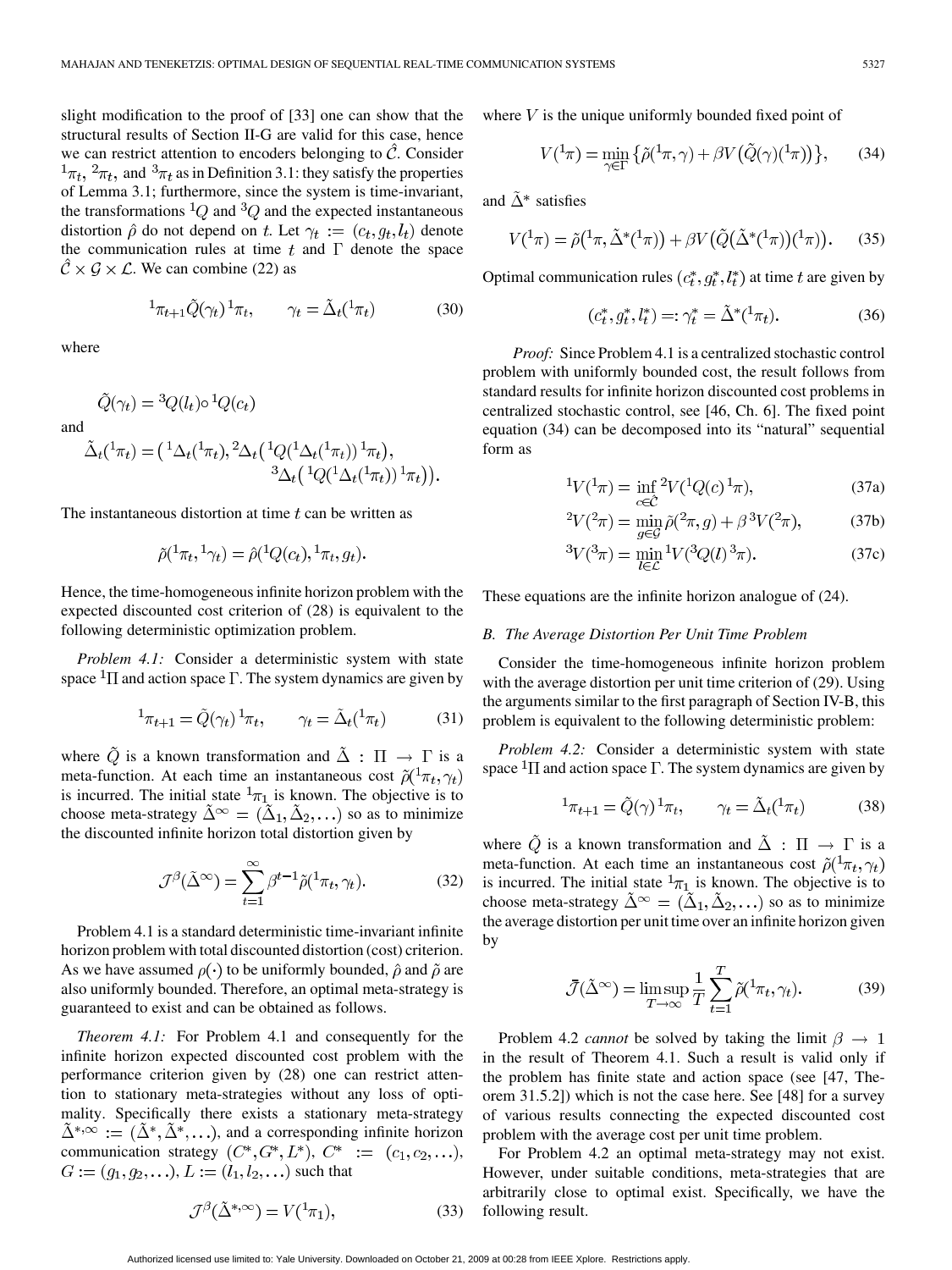*Theorem 4.2:* For Problem 4.2 and correspondingly for the infinite horizon average cost per unit time problem with the performance criterion given by (29), assume the following.

A1) For any  $\epsilon > 0$  there exist bounded measurable functions  $v(\cdot)$  and  $r(\cdot)$  and meta-function  $\Delta^* : \Pi \to \Gamma$ such that for all  $\frac{1}{\pi}$ 

$$
v(\mathbf{1}_{\pi}) = \min_{\gamma \in \Gamma} v(\tilde{Q}(\gamma) \mathbf{1}_{\pi}) = v(\tilde{Q}(\tilde{\Delta}^*(\mathbf{1}_{\pi})) \mathbf{1}_{\pi}) \tag{40}
$$

and

$$
\tilde{\rho}(\frac{1}{\pi}, \tilde{\Delta}^*(1\pi)) + r(\tilde{Q}(\tilde{\Delta}^*(1\pi)) 1\pi) \le v(1\pi) + r(1\pi)
$$
  

$$
\le \min_{\gamma \in \Gamma} \left\{ \tilde{\rho}(\frac{1}{\pi}, \gamma) + r(\tilde{Q}(\gamma) 1\pi) \right\} + \varepsilon. \quad (41)
$$

Then for any horizon T and any meta-strategy  $\tilde{\Delta}^T$  := , the stationary meta-strategy  $(T$ -times) satisfies

$$
\mathcal{J}_T(\tilde{\Delta}^{*,T}) \le r({}^1\pi_1) + Tv({}^1\pi_1) \le \mathcal{J}_T(\tilde{\Delta}^T) + T\varepsilon. \tag{42}
$$

Furthermore, the stationary meta-strategy  $\tilde{\Delta}^{*,\infty}$  $(\tilde{\Delta}^*, \tilde{\Delta}^*, \ldots)$  is  $\varepsilon$ -optimal (i.e.,  $\varepsilon$  close to optimal). That is, for any infinite horizon meta-strategy  $\tilde{\Delta}^{\infty} := (\tilde{\Delta}_1, \tilde{\Delta}_2, ...)$ we have

$$
\overline{\mathcal{J}}(\tilde{\Delta}^{*,\infty}) \le v({}^1\pi_1) \le \underline{\mathcal{J}}(\tilde{\Delta}^{\infty}) + \varepsilon \tag{43}
$$

where

$$
\overline{\mathcal{J}}(\tilde{\Delta}^{*,\infty}) := \limsup_{T \to \infty} \frac{1}{T} \sum_{t=1}^{T} \tilde{\rho}(\Lambda_{\pi_t}, \Delta^*(\pi_t)) \qquad (44)
$$

with  ${}^1\pi_{t+1} = \tilde{Q}(\tilde{\Delta}^*(1\pi_t) 1\pi_t)$  and

$$
\underline{\mathcal{J}}(\tilde{\Delta}^{\infty}) := \liminf_{T \to \infty} \frac{1}{T} \sum_{t=1}^{T} \tilde{\rho}(\ell^1 \pi_t, \tilde{\Delta}_t(\pi_t)) \tag{45}
$$

with  ${}^1\pi_{t+1} = \tilde{Q}(\tilde{\Delta}_t({}^1\pi_t){}^1\pi_t)$ .  $\varepsilon$ -optimal communication rules  $(c_t^*, g_t^*, l_t^*)$  at time t are given by

$$
(c_t^*, g_t^*, l_t^*) =: \gamma_t^* = \tilde{\Delta}^*(1\pi_t). \tag{46}
$$

*Proof:* Since Problem 4.1 is a centralized stochastic control problem with uniformly bounded cost, the result follows from standard results for infinite horizon average cost per unit time problems in centralized stochastic control, see [46, Ch. 7].

Conditions that guarantee that assumption A1) of Theorem 4.2 is satisfied are fairly technical and do not provide much insight into the properties of the source, the channel, and the distortion functions that will guarantee the existence of such policies. The interested reader may look at [46, Ch. 7, Sec.10] and [49, Ch. 3, Sec. 3.3].

## *C. Discussion of the Results*

The discussion of Section III-B shows that one can view the real-time communication problem as an equivalent deterministic optimization problem by considering the information state

as the "controlled state," the communication rule as the "control action" and the meta-function as the "control law" at each time. In classical infinite-horizon deterministic optimization problems, there is no loss of optimality in restricting attention to stationary control laws; by analogy, in the infinite-horizon real-time communication problem, there is no loss of optimality in restricting attention to stationary meta-strategies. In classical infinite-horizon deterministic optimization problems, stationary actions are not optimal in general; by analogy, in infinite-horizon real-time communication problem, stationary communication strategies are not optimal in general. In the absence of a systematic framework, the task of finding and implementing an optimal infinite-horizon communication strategy is infeasible. The methodology of this section provides one systematic framework: obtain and implement time-varying optimal infinite-horizon communication strategies by obtaining and implementing stationary infinite-horizon meta-strategies. The off-line search simplifies to finding the fixed point of a functional equation. Once an optimal stationary meta-strategy is obtained, both the encoder and the decoder can store it, and use it to obtain the current optimal communication rules by keeping track of the current information state. This greatly simplifies the on-line implementation of a time-varying optimal communication strategy.

#### V. FIXED-FINITE DELAY

For many applications where communication delay is important, the acceptable delay is finite and fixed but nonzero. In this section we consider the case when the distortion metric tolerates a fixed-finite delay  $\delta$ , i.e., at time  $t, t > \delta$ , the decoder tries to estimate the source output at time  $t - \delta$  and a distortion  $\rho_t(X_{t-\delta}, \hat{X}_t)$  is incurred. This case can be modeled by modifying the model of Section II-A as follows.

- M1) The variables  $\hat{X}_1, \dots, \hat{X}_\delta$  are simply not generated; the receiver spends the first  $\delta$  periods just accumulating the observations  $Y_1, \ldots, Y_\delta$  and updating its memory accordingly.
- M2) The performance of a communication scheme  $(C, G, L), C := (c_1, c_2, \dots c_T), G := (g_{\delta+1}, \dots, g_T),$  $\hat{L} := (l_1, l_2, \dots l_T)$  is given by

$$
\mathcal{J}_T(C, G, L) := \mathbb{E}\left\{\sum_{t=\delta+1}^T \rho_t(X_{t-\delta}, \hat{X}_t) \middle| C, G, L\right\}.
$$
 (47)

Assume that the system runs for more that  $\delta$  steps, that is,  $T > \delta$ . We are interested in the following optimization problem.

*Problem 5.1:* Consider the model of Problem 2.1 with modifications M1) and M2) defined above. Choose a communication strategy  $(C^*, G^*, L^*)$  that is optimal with respect to the performance criterion of (47).

## *A. Transformation to a Zero-Delay Problem*

In this section, we show how to convert the fixed-finite delay problem into a zero-delay problem. This can be done using the sliding window repackaging of the source as presented in [27]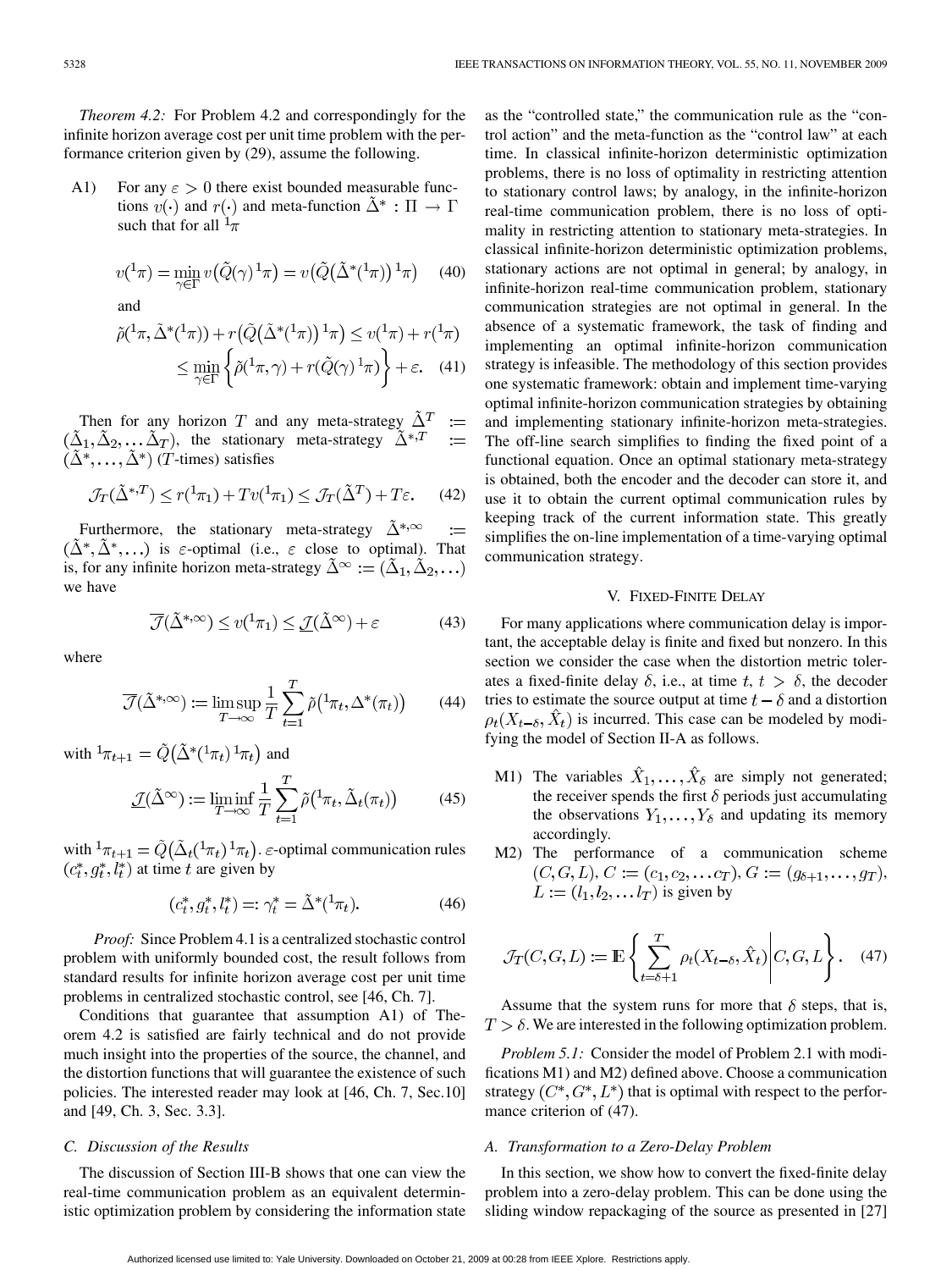and [33]. For that matter, define a process  $\{\bar{X}_t, t = 1, \dots, T\}$ as follows:

$$
\bar{X}_t := \begin{cases} (X_t, \dots, X_t), & t \le \delta \\ (X_{t-\delta}, \dots, X_t), & t > \delta. \end{cases} \tag{48}
$$

Let  $\bar{\mathcal{X}}_t$  denote the space of realizations of  $\bar{X}_t$ , i.e.,  $\bar{\mathcal{X}}_t = \mathcal{X}^t$  for  $t \leq \delta$  and  $\bar{\mathcal{X}}_t = \mathcal{X}^{\delta+1}$  for  $t > \delta$ . Observe that  $X^t = \bar{X}^t$ , so for any  $c_t \in \mathcal{C}_t$  we can find a  $\bar{c}_t : \bar{\mathcal{X}}^t \to \mathcal{Z}$  such that

$$
Z_t = c_t(X_1,\ldots,X_t) = \overline{c}_t(\overline{X}_t,\ldots,\overline{X}_t).
$$

Let  $\bar{C}_t$  denote the collection of all  $\bar{c}_t$  corresponding to all  $c_t \in \mathcal{C}_t$ . Define  $\bar{g}_t$  as follows

$$
\bar{g}_t(Y_t, M_{t-1}) := \begin{cases} 0, & t \le \delta \\ g_t(Y_t, M_{t-1}), & t > \delta. \end{cases}
$$

Let  $\bar{\mathcal{G}}_t = \emptyset$  for  $t \leq \delta$  and  $\bar{\mathcal{G}}_t = \mathcal{G}$ . Furthermore, define a modified distortion function  $\bar{\rho}_t$  as follows:

$$
\bar{\rho}_t(\bar{X}_t, \hat{X}_t) := \begin{cases} 0, & t \leq \delta; \\ \rho_t(X_{t-\delta}, \hat{X}_t), & t > \delta. \end{cases} \tag{49}
$$

Using these transformations, the total distortion under a communication strategy  $(C, G, L)$  can be written as

$$
\mathcal{J}_T(C, G, L) = \mathbb{E}\left\{\sum_{t=\delta+1}^T \rho_t(X_{t-\delta}, \hat{X}_t) \middle| C, G, L\right\}
$$

$$
= \mathbb{E}\left\{\sum_{t=1}^T \bar{\rho}_t(\bar{X}_t, \hat{X}_t) \middle| \bar{C}, \bar{G}, L\right\}
$$

$$
=:\bar{\mathcal{J}}_T(\bar{C}, \bar{G}, L). \tag{50}
$$

Hence, Problem 5.1 is equivalent to the following problem.

*Problem 5.2:* Consider Problem 5.1 with the sliding window repackaging of the source given by (48). Choose a communication strategy  $(\bar{C}^*, \bar{G}^*, L^*)$  that is optimal with respect to the performance criterion of (50), i.e.

$$
\bar{\mathcal{J}}_T(\bar{C}^*, \bar{G}^*, L^*) = \bar{\mathcal{J}}_T^* := \min_{\substack{\bar{C} \in \bar{C}^T \\ \bar{G} \in \bar{\mathcal{G}}^T \\ L \in \mathcal{L}^T}} \mathcal{J}_T(\bar{C}, \bar{G}, L) \tag{51}
$$

where  $\bar{C}^T := \bar{C}_1 \times \cdots \times \bar{C}_T$ ,  $\bar{G}^T := \bar{G}_1 \times \cdots \times \bar{G}_T$ , and  $\bar{C}_t$ ,  $\bar{G}_T$ , and  $\mathcal{L}^T$  are as defined earlier.

## *B. Agents' Beliefs and Structural Results*

Problem 5.2 is a zero-delay real-time communication problem. So, the analysis and results of Sections II–IV can be applied to this problem. We can define the encoder's and receiver's beliefs as in Definitions 2.3 and 2.4. We need to modify  $\hat{A}_t(x)$  in Definition 2.4 as follows:

$$
\hat{A}_t(x) := \Pr\left(X_{t-\delta} = x \,|\, {}^2\mathfrak{R}_t\right), \quad t = \delta + 1, \dots, T. \tag{52}
$$

The structural properties of optimal encoders and decoders can be restated as follows.

*Theorem 5.1:* Consider Problem 5.2 for any arbitrary (but fixed) decoding and memory update strategies,

 $\bar{G} = (g_1, g_2, \dots g_T)$  and  $L = (l_1, l_2, \dots l_T)$ , respectively. Then there is no loss of optimality in restricting attention to encoding rules of the form

$$
Z_t = \overline{c}_t(\overline{X}_t, {}^1B_t), \quad t = 2, \dots, T.
$$

which is equivalent to

$$
Z_t = c_t(X_1, ..., X_t, B_t), \quad t = 2, ..., \delta
$$
 (53a)  

$$
Z_t = c_t(X_{t-\delta}, ..., X_t, B_t), \quad t = \delta + 1, ..., T.
$$
 (53b)

*Theorem 5.2:* Consider Problem 5.2 for any arbitrary (but fixed) encoding and memory update strategies,  $\overline{C} = (\overline{c}_1, \overline{c}_2, \dots \overline{c}_T)$  and  $L = (l_1, l_2, \dots l_T)$ , respectively. Then there is no loss of optimality in restricting attention to decoding rules of the form

$$
\hat{X}_t = \hat{g}_t(\hat{A}_t) := \arg\min_{\hat{x}\in\hat{\mathcal{X}}} \sum_{x\in\mathcal{X}} \rho_t(x, \hat{x}) \hat{A}_t(x). \tag{54}
$$

where  $\hat{A}_t$  is defined in (52).

## *C. Global Optimization*

Globally optimal communication strategies for Problem 5.2 can be obtained along the lines of Section III. For that matter, define information states  $\frac{1}{\pi}$ ,  $\frac{2}{\pi}$ , and  $\frac{3}{\pi}$  as follows:

$$
i_{\overline{\pi}_t} := \Pr\left(\overline{X}_t, {}^iB_t\right) = \begin{cases} \Pr\left(X_1, \dots, X_t, {}^iB_t\right), & t \le \delta \\ \Pr\left(X_{t-\delta}, \dots, X_t, {}^iB_t\right), & t > \delta. \end{cases}
$$
\n(55)

These information states are related in the same manner as Lemma 3.1. So, we can formulate an equivalent optimization problem as in Section III-B and solve it along the lines of the nested optimality equations in Section III-C. Observe that in Problem 5.2,  $\bar{\rho}_t(X_t, X_t) = 0$  for  $t \leq \delta$ , so the global optimization algorithm simplifies as follows.

*Theorem 5.3:* An optimal meta-strategy  $\Delta^{*,T}$  for Problem 5.2 can be determined by the solution of the following nested optimality equations. Define value function  ${}^{i}V_{t}$ ,  $i = 1, 2, 3, t =$  $1,\ldots,T$  as follows: for all  ${}^{i}\bar{\pi}_{t} \in {}^{i}\bar{\Pi} := \mathcal{P}(\mathcal{X}^{\delta+1} \times {}^{i}\mathcal{B})$  and

$$
{}^{i}V_{T+1}({}^{1}\pi) = 0 \tag{56a}
$$

and for  $t = \delta + 1, \ldots, T$ 

$$
{}^{1}V_{t}({}^{1}\bar{\pi}) = \inf_{\bar{c}_{t}\in\hat{\mathcal{C}}} {}^{2}V_{t}({}^{1}Q_{t}(\bar{c}_{t}) {}^{1}\bar{\pi}), \tag{56b}
$$

$$
{}^{2}V_{t}(^{2}\bar{\pi}) = \min_{g_{t}\in\mathcal{G}}\left[\hat{\rho}_{t}(^{2}\bar{\pi}, g_{t}) + {}^{3}V_{t}(^{2}\bar{\pi})\right]
$$
(56c)

$$
{}^{3}V_{t}({}^{3}\bar{\pi}) = \min_{l_{t}\in\mathcal{L}} {}^{1}V_{t+1}({}^{3}Q_{t}(l_{t}){}^{3}\bar{\pi}).
$$
 (56d)

and for  $t = 1, ..., \delta$  and  ${}^{i}\overline{\pi}_{t} \in {}^{i}\overline{\Pi}_{t} := \mathcal{P}(\mathcal{X}^{t} \times {}^{i}\mathcal{B})$ 

$$
{}^{1}V_{t}({}^{1}\bar{\pi}_{t}) = \inf_{\bar{c}_{t}\in\hat{\bar{C}}} {}^{2}V_{t}({}^{1}Q_{t}(\bar{c}_{t})\,{}^{1}\bar{\pi}_{t}), \tag{57a}
$$

$$
{}^{2}V_{t}(^{2}\bar{\pi}_{t}) = {}^{3}V_{t}(^{2}\bar{\pi}_{t}), \tag{57b}
$$

$$
{}^{3}V_{t}({}^{3}\bar{\pi}_{t}) = \min_{l_{t}\in\mathcal{L}} {}^{1}V_{t+1}({}^{3}Q_{t}(l_{t}) {}^{3}\bar{\pi}_{t}). \tag{57c}
$$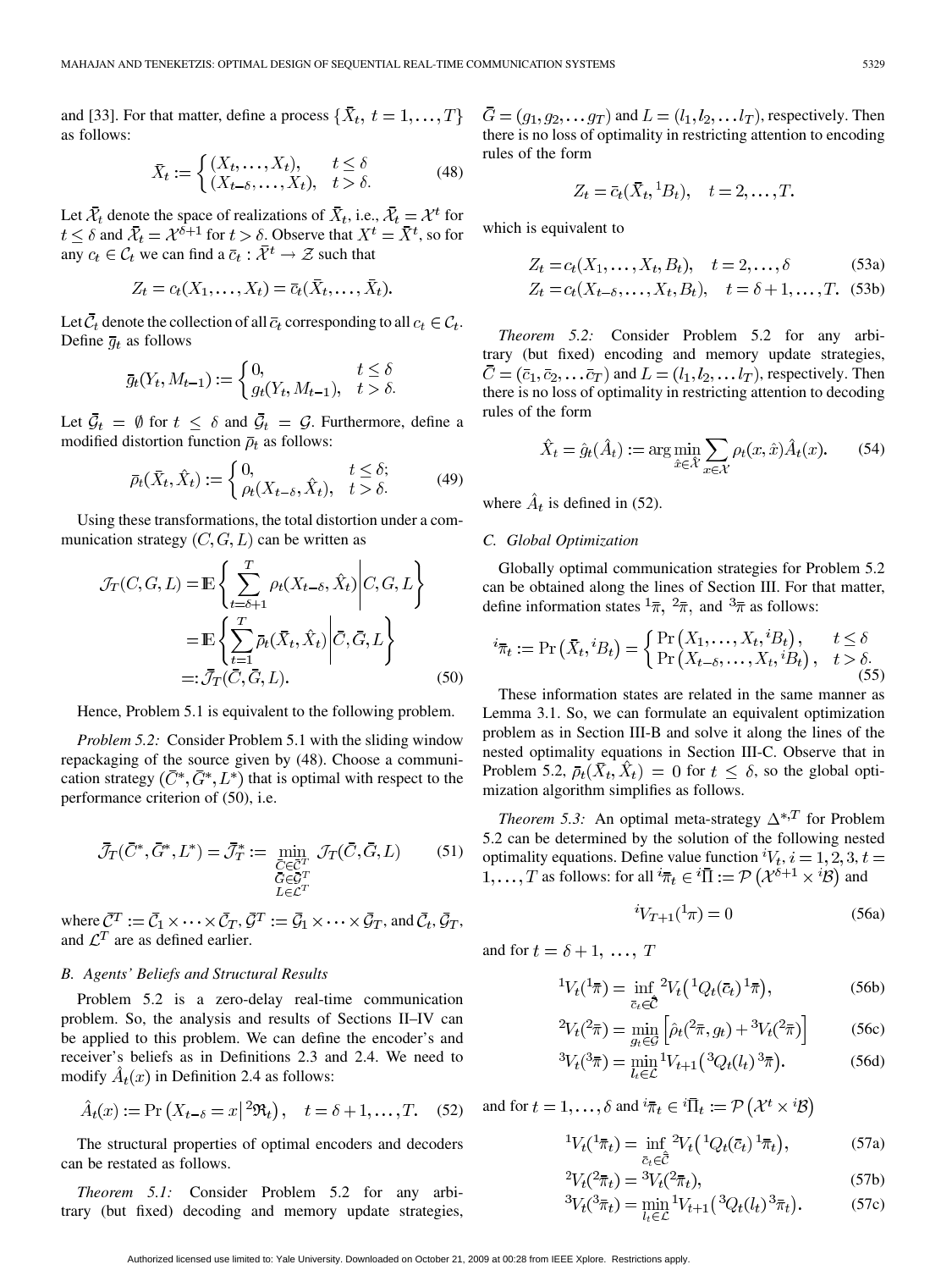The value function can be determined iteratively by moving backwards in time. The optimal performance  $\mathcal{J}_{T}^{*}$  and optimal meta-strategy  $\Delta^{*,T}$  can be determined from the value functions in the same way as in Theorem 3.1.

#### *D. The Infinite Horizon Time-Homogeneous Problem*

In this section we assume that the system is time-homogeneous and consider the infinite-horizon problem for the two performance criteria described in Section IV. Observe that a time-homogeneous model for Problem 5.1 *does not* imply that the transformed zero delay problem is time-homogeneous. This is because for the first  $\delta$  steps  $\bar{X}_t$  takes values in a space that is increasing with time. Thus, for the first  $\delta$  time steps, the system is not time-homogeneous; from  $\delta + 1$  onwards, it is time-homogeneous. Therefore, the infinite horizon problems can be broken into two phases:

- 1) the initialization phase, and
- 2) the sliding window phase.

The initialization phase is for the first  $\delta$  time steps, and the sliding window phase is from  $\delta + 1$  onwards.

Now, an optimal communication strategy for the infinite-horizon problem with the expected discounted distortion criterion can be obtained by first obtaining the value function and an optimal meta-strategy for the sliding window phase and then obtaining an optimal meta-strategy for the sliding window phase by treating it as a finite horizon problem. This is explained in detail below.

*Theorem 5.4:* An optimal meta-strategy for the time-homogeneous infinite-horizon expected discounted distortion problem can be determined as follows.

1) *The sliding window phase*.

The sliding window phase can be transformed into a zero-delay time-homogeneous infinite-horizon expected discounted distortion problem using the transformation of Section V-B. Therefore, we can use Theorem 4.1 to find the value function V and a stationary meta-strategy  $\Delta^*$ that is optimal for  $\delta + 1$  onwards. V is given by the unique fixed point of (34) and  $\Delta^*$  satisfies (35).

2) *The initialization phase*.

The initialization phase corresponds to a finite horizon problem where there is no instantaneous distortion, and only a final expected distortion corresponding to the value function  $V$  which was determined in the sliding window phase, i.e., for  ${}^{i}\bar{\pi}_{t} \in {}^{i}\bar{\Pi}_{t} := \mathcal{P}(\mathcal{X}^{t} \times {}^{i}\mathcal{B})$ , we have

$$
V_{\delta+1}({}^{i}\overline{\pi}_{\delta+1}) = \beta^{\delta} V({}^{i}\overline{\pi}_{\delta+1})
$$
 (58a)

and for  $t = 1, \ldots, \delta$ 

$$
{}^{1}V_{t}({}^{1}\bar{\pi}_{t}) = \inf_{\bar{c}_{t}\in\hat{\bar{C}}} {}^{2}V_{t}({}^{1}Q_{t}(\bar{c}_{t})\,{}^{1}\bar{\pi}_{t}), \tag{58b}
$$

$$
{}^{2}V_{t}(^{2}\bar{\pi}_{t}) = {}^{3}V_{t}(^{2}\bar{\pi}_{t}), \tag{58c}
$$

$$
{}^{3}V_{t}({}^{3}\bar{\pi}_{t}) = \min_{l_{t}\in\mathcal{L}} {}^{1}V_{t+1}({}^{3}Q_{t}(l_{t}) {}^{3}\bar{\pi}_{t}).
$$
 (58d)

For the average distortion per unit time problem, it does not matter what communication strategy is used in the initialization phase. Since the sliding window phase is time-homogeneous,

we can use Theorem 4.2 to find an optimal infinite-horizon meta-strategy for  $\delta + 1$  onwards, and use any policy for the initialization phase.

# VI. HIGHER-ORDER MARKOV SOURCES

In many applications the source statistics are higher-order Markov rather than first-order Markov. Such applications can be modeled by making the following modification to the model of Section II-A:

M1') The source output  $\{X_t, t = 1, ..., T\}$  is kth order Markov, i.e., for  $t > k$  and  $x_1, \ldots, x_{t+1} \in \mathcal{X}$ , we have

$$
\Pr(X_{t+1} = x_{t+1} | X^t = x^t) = \Pr(X_{t+1} = x_{t+1} | X^t_{t-k+1} = x^t_{t-k+1}).
$$

This model was considered in [33, Sec. III-B] and it was shown that

1) there is no loss of optimality in restricting attention to encoders of the form

$$
Z_t = c_t(X_{t-k+1}, \dots, X_t, {}^1B_t), \qquad t = k+1, \dots, T;
$$

2) the structure of the optimal receiver is the same as that of the model of Section II-A.

In this section, we show how to obtain globally optimal communication strategies for this model. The key idea is to transform the problem into a first-order Markov source, in the same manner as the finite-delay problem is transformed into a zerodelay problem. For that matter, define the process  $\{\bar{X}_t, t =$  $1, \ldots, T$  as follows:

$$
\bar{X}_t := \begin{cases} (X_1, \dots, X_t), & t \le k \\ (X_{t-k+1}, \dots, X_t), & t > k. \end{cases}
$$
(59)

Observe that  $\{\bar{X}_t, t = 1, \ldots, T\}$  is a first-order Markov process. The structural results of [33] state that we can restrict attention to encoders of the form

$$
Z_t = c_t(\bar{X}_t, {}^1B_t). \tag{60}
$$

Let  $\bar{C}_t$  denote the class of all encoders at time t of the form (60).

The channel and the receiver are the same as in the model of Section II-A. Define a modified distortion function  $\bar{\rho}_t$  as follows:

$$
\bar{\rho}_t(\bar{X}_t, \hat{X}_t) := \rho_t(X_t, \hat{X}_t). \tag{61}
$$

With these modifications we can formulate an optimization problem similar to Problem 2.2. The finite horizon problem can be solved in the same manner as Section III. For the infinite horizon variation, we need to break the problem into two phases.

- 1) The initialization phase which lasts for the first  $k$  steps.
- 2) The sliding window phase which starts from  $k + 1$  onwards.The infinite horizon problem for both the expected discounted distortion and average distortion per unit time criteria can be solved over these two phases along the lines of the solution for the fixed-finite delay problem presented in Section V-D.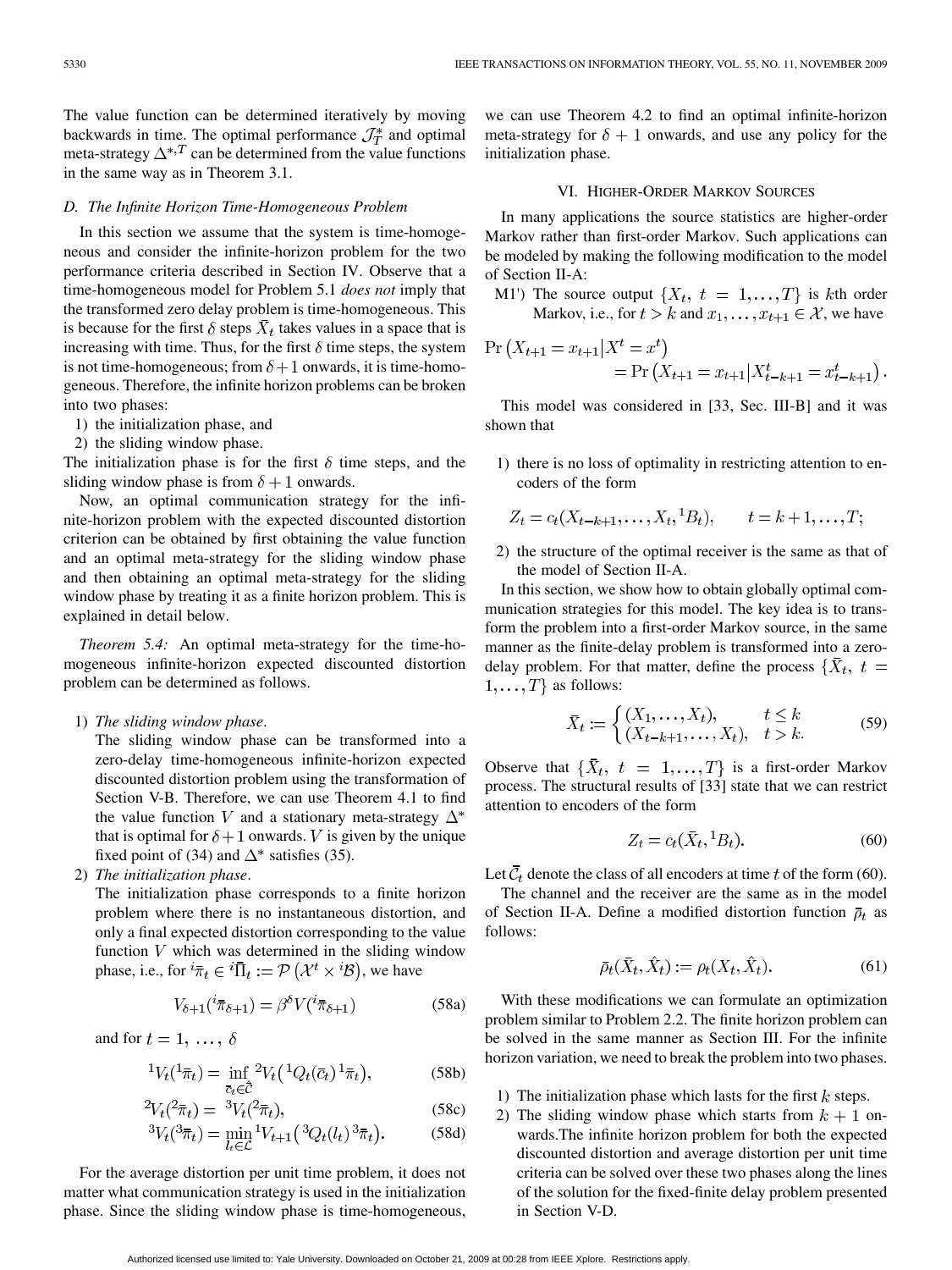

Fig. 3. The sequential ordering of the variables of the real time communication system for channels with memory. <sup>1</sup>t, <sup>2</sup>t, and <sup>3</sup>t are refinements of stage t.

## VII. CHANNELS WITH MEMORY

So far in this paper, we have assumed a memoryless channel. In realistic scenarios, the channel may have memory because of either changing physical environment (e.g., wireless fading channel), or inter symbol interference, or a combination of both. Such channels can be modeled as discrete channel with *state* (see [50] and [51]). In this section we extend our methodology for jointly optimal encoding, decoding and memory update for channels with memory.

#### *A. Problem Formulation*

Consider the same problem as in Section II with one change. Instead of assuming the channel to be memoryless, assume that it has a finite state memory. The state  $S_t$  of the belongs to a finite set  $S$ . The channel is described as

$$
Y_t = h_t(Z_t, N_t, S_{t-1})
$$
\n(62)

where  $h_t(\cdot)$  denotes the channel function at time t,  $N_t$  which belongs to  $\mathcal N$  denotes the channel noise at time t, and  $S_{t-1}$ which belongs to S denotes the channel state at time  $t - 1$ . Assume that  $\{N_t, t = 1, \ldots, T\}$  is a sequence of independent random variables and the PMF of  $N_t$  is  $P_{N_t}$ . Also assume that  $\{N_t, t = 1, ..., T\}$  is independent of the source output  $\{X_t, t = 1, \ldots, T\}$  and the initial state  $S_0$  of the channel. The channel state is updated according to

$$
S_t = \dot{h}_t(Z_t, N_t, S_{t-1})\tag{63}
$$

where  $\hat{h}_t(\cdot)$  is the channel update function. Assume that the initial state  $S_0$  of the channel has distribution  $P_{S_0}$ .

The source, the encoder, the receiver, and the distortion models are the same as in Section II-A. The sequential ordering of the variables is shown in Fig. 3. We are interested in the following optimization problem.

*Problem 7.1:* Consider the real-time communication system of Section II-A with a channel with memory given by (62) and (63). Choose a communication strategy  $(C^*, G^*, L^*)$  that is optimal with respect to the performance criterion of (5), i.e.

$$
\mathcal{J}_T(C^*, G^*, L^*) = \mathcal{J}_T^* := \min_{\substack{C \in \mathcal{C}^T \\ G \in \mathcal{G}^T \\ L \in \mathcal{L}^T}} \mathcal{J}_T(C, G, L), \qquad (64)
$$

where  $C^T$ ,  $G^T$ , and  $\mathcal{L}^T$  are defined in Problem 2.1.

# *B. Agents' Beliefs and Their Evolution*

For this model, define information fields at the encoder and the receiver as in Definitions 2.1 and 2.2. For ease of notation, define  ${}^{i}S_{t}$  as the state of the channel at time  ${}^{i}t$ , i.e.

$$
{}^{1}S_{t} = S_{t-1}, \qquad {}^{2}S_{t} = S_{t}, \qquad {}^{3}S_{t} = S_{t}.
$$
 (65)

The beliefs of the encoder and the receiver are modified to take the uncertainty of the channel state into account as follows.

*Definition 7.1 (Encoder's Beliefs):* Let  ${}^{i}B'_{t}$  denote the encoder's belief about the receiver's observation and the state of the channel at time  $i$ ,  $i = 1, 2, 3, t = 1, \ldots, T$ . Then for  $i_r \in {^i\mathcal{R}}$ , and  $i_s \in \mathcal{S}$ 

$$
{}^{i}B'_{t}({}^{i}r,{}^{i}s) := \Pr\left({}^{i}R_{t} = {}^{i}r,{}^{i}S_{t} = {}^{i}s\big| {}^{i}\mathfrak{E}_{t}\right). \tag{66}
$$

Let  ${}^{i}B' = \mathcal{P} ({}^{i}R \times S)$  denote the space of realizations of  ${}^{i}B_t$ .

*Definition 7.2 (Receiver's Beliefs):* Let  ${}^{i}A'_{t}$  denote the receiver's belief about the encoder's observations and the channel state at time  $i_t$ ,  $i = 1, 2, 3, t = 1, \ldots, T$ . Then for  $i_{e_t} \in {}^i{\mathcal{E}}_t$  and  $i_S \in \mathcal{S}$ 

$$
{}^{i}A'_{t}({}^{i}e_{t},{}^{i}s) := \Pr\left({}^{i}E_{t} = {}^{i}e_{t},{}^{i}S_{t} = {}^{i}s|{}^{i}\Re_{t}\right). \tag{67}
$$

Let  ${}^{i}A'_{t} := \mathcal{P}\left({}^{i}\mathcal{E}_{t} \times \mathcal{S}\right)$  denote the space of realizations of  ${}^{i}A'_{t}$ . Furthermore, let  $\hat{A}_t$  denote the receiver's belief about the source output at time instant  $2t$ , given by (14).

The beliefs of the encoder evolve in a manner similar to Lemma 2.1.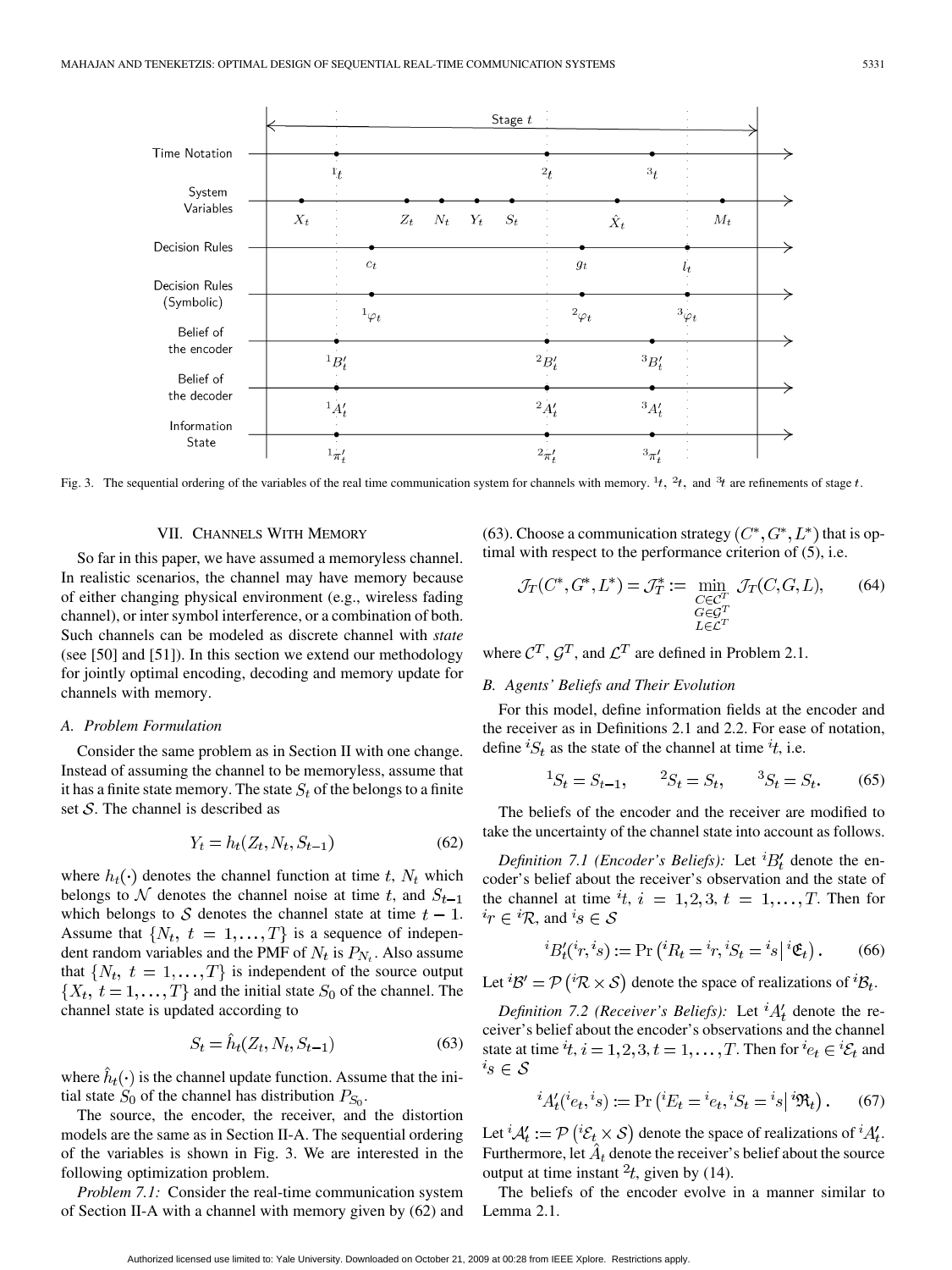*Lemma 7.1 (Evolution of the Encoder's Beliefs):* For each stage t, there exist deterministic functions  ${}^1F'_t$  and  ${}^3F'$  such that

$$
{}^{2}B'_{t} = {}^{1}F'_{t}({}^{1}B'_{t}, Z_{t}), \quad {}^{3}B'_{t} = {}^{2}B'_{t}, \quad {}^{1}B'_{t+1} = {}^{3}F'({}^{3}B'_{t}, l_{t}).
$$

This is proved in Appendix C.

## *C. Structural Results*

In this section we derive qualitative properties of optimal encoders (respectively, decoders) that are true for any arbitrary but fixed decoding and memory update strategies (respectively, encoding and memory update strategies).

*Theorem 7.1:* Consider Problem 7.1 with arbitrary but fixed decoding and memory update strategies,  $G := (g_1, g_2, \dots g_T)$ and  $L := (l_1, l_2, \ldots l_T)$ , respectively. Then there is no loss of optimality in restricting attention to encoding rules of the form

$$
Z_t = c_t(X_t, {}^1B'_t), \qquad t = 2, \dots, T.
$$
 (68)

We follow the methodology of the alternative proof of the structural results in [33].

*Proof:* Look at the problem from the encoder's point of view. The process  $\{X_t, t = 1, ..., T\}$  is a Markov process independent of the noise in the forward channel. This fact together with the result of Lemma 7.1 imply that the process  $\{(X_t,{}^1B'_t),\}$  $t = 1, \ldots, T$  is a controlled Markov process with control action  $Z_t$ , i.e., for any  $x^{t+1} \in \mathcal{X}^{t+1}$ ,  ${}^{1}b^{t}$ ,  ${}^{t+1} \in \mathcal{B}'^{t+1}$ ,  $z^t \in \mathcal{Z}^t$ , and any choice of  $\frac{1}{\phi}t$ 

$$
\Pr(X_{t+1} = x_{t+1}, \frac{1}{B'_{t+1}} = \frac{1}{b'_{t+1}}|
$$
\n
$$
X^t = x^t, \frac{1}{B'}^t = \frac{1}{b'}^t, Z^t = z^t, \frac{1}{\phi^t}
$$
\n
$$
= \Pr(\frac{1}{B'_{t+1}} = \frac{1}{b'_{t+1}}|
$$
\n
$$
X^{t+1} = x^{t+1}, \frac{1}{B'}^t = \frac{1}{b'}^t, Z^t = z^t, \frac{1}{\phi^t s}
$$
\n
$$
\times \Pr(X_{t+1} = x_{t+1} | X^t = x^t, \frac{1}{B'}^t = \frac{1}{b'}^t, Z^t = z^t, \frac{1}{\phi^t})
$$
\n
$$
\stackrel{(a)}{=} \mathbb{1} [\frac{1}{b'_{t+1}} = \frac{3}{b'} (\frac{1}{B'_{t}} (\frac{1}{b'_{t}}, z_{t}), l_{t})] P_{X_{t+1} | X_t} (x_{t+1} | x_t)
$$
\n
$$
= \Pr(X_{t+1} = x_{t+1}, \frac{1}{B'_{t+1}} = \frac{1}{b'_{t+1}}|
$$
\n
$$
X_t = x_t, \frac{1}{B'_t} = \frac{1}{b'_t}, Z_t = z_t; l_t)
$$

where  $(a)$  follows from the Markov property of the source and Lemma 7.1. Thus, for a fixed memory update strategy L,  $\{(X_t, {}^1B'_t), t = 1, \ldots, T\}$  is a controlled Markov process with control action  $Z_t$ . Furthermore, the conditional expected instantaneous cost can be written as

$$
\mathbb{E}\left\{\rho_t(X_t, \hat{X}_t)\middle|{}^2 \mathfrak{E}_t\right\} \n= \mathbb{E}\left\{\rho_t(X_t, \hat{X}_t)\middle|X^t, Z^t; c^t, g^t, l^{t-1}\right\} \n= \sum_{\substack{y_t \in \mathcal{Y} \\ m_{t-1} \in \mathcal{M}}} \rho_t(X_t, g_t(y_t, m_{t-1})) \n\times \Pr(Y_t = y_t, M_{t-1} = m_{t-1}|X^t, Z^t; c^t, g^t, l^{t-1}) \n= \sum_{\substack{y_t \in \mathcal{Y} \\ m_{t-1} \in \mathcal{M}}} \rho_t(X_t, g_t(y_t, m_{t-1}))^3 B'_t(y_t, m_{t-1})
$$

$$
\stackrel{(b)}{=} \sum_{\substack{y_t \in \mathcal{Y} \\ m_{t-1} \in \mathcal{M}}} \rho_t(X_t, g_t(y_t, m_{t-1}))^1 F_t({}^1B'_t, Z_t)(y_t, m_{t-1})
$$
  
=:  $\tilde{\rho}_t(X_t, {}^1B'_t, Z_t, g_t)$ 

where  $(b)$  follows from Lemma 7.1. Thus, the total expected cost can be written as

$$
\mathbb{E}\left\{\sum_{t=1}^{T}\rho_t(X_t,\hat{X}_t)\middle|C,G,L\right\}
$$
\n
$$
=\mathbb{E}\left\{\sum_{t=1}^{T}\mathbb{E}\left\{\rho_t(X_t,\hat{X}_t)\middle|{}^2\mathfrak{E}_t\right\}\middle|C,G,L\right\}
$$
\n
$$
=\mathbb{E}\left\{\sum_{t=1}^{T}\tilde{\rho}_t(X_t,{}^1B'_t,Z_t,g_t)\middle|C,G,L\right\}.\tag{69}
$$

Hence, from the encoder's point of view,  $\{(X_t, {}^1B'_t),\}$  $t = 1, ..., T$  is a perfectly observed controlled Markov process with control action  $Z_t$  and an instantaneous cost  $\tilde{\rho}_t(X_t, {}^1B'_t, Z_t, g_t)$  (recall that G is fixed). From Markov decision theory [34, Chapter 6], we know that there is no loss of optimality in restricting attention to encoding rules of the form (68).

*Theorem 7.2:* Consider Problem 7.1 for any arbitrary but fixed encoding and memory update strategies,  $C := (c_1, c_2, \dots c_T)$  and  $L := (l_1, l_2, \dots l_T)$ , respectively. Then there is no loss of optimality in restricting attention to decoding rules of the form

$$
\hat{X}_t = \hat{g}_t(\hat{A}_t) := \arg\min_{\hat{x}\in\hat{\mathcal{X}}} \sum_{x\in\mathcal{X}} \rho_t(x, \hat{x}) \hat{A}_t(x). \tag{70}
$$

*Proof:* Look at the problem from the decoder's point of view. Since decoding is a filtering problem, minimizing the total distortion  $\mathcal{J}_T(C, G, L)$  is equivalent to minimizing the conditional expected instantaneous distortion  $\mathbb{E}\left\{\rho_t(X_t, \hat{X}_t) \middle| \, \frac{2\Re_t}{\sigma_t}\right\}$ for each time  $t$ . This conditional expected instantaneous distortion can be written as

$$
\mathbb{E}\left\{\rho_t(X_t, \hat{X}_t)\middle|{}^2\mathfrak{R}_t\right\} = \sum_{x_t \in \mathcal{X}} \rho_t(x_t, \hat{X}_t) \Pr(x_t|{}^2\mathfrak{R}_t)
$$

$$
= \sum_{x_t \in \mathcal{X}} \rho_t(x_t, \hat{X}_t) \hat{A}_t(x_t)
$$

and is minimized by the decoding rule given in (70).

We can use the structural results of Theorem 7.1 to choose encoding rules from a space of functions that is not changing with time. Let  $\hat{C}'$  denote the space of functions from  $\mathcal{X} \times {}^1\mathcal{B}'$  to  $\mathcal{Z}$ , and  $\hat{\mathcal{C}}^{\prime,T}$  denote  $\hat{\mathcal{C}}^{\prime} \times \cdots \times \hat{\mathcal{C}}^{\prime}$  (*T*-times). Then, the result of Theorem 7.1 implies the following.

*Corollary 7.1:* For Problem 7.1, the optimal performance  $\mathcal{J}_{T}^{*}$ can be determined by

$$
\mathcal{J}_T^* := \inf_{\substack{C \in \hat{\mathcal{C}}^{\prime}, T \\ G \in \mathcal{G}^T \\ L \in \mathcal{L}^T}} \mathcal{J}_T(C, G, L). \tag{71}
$$

Authorized licensed use limited to: Yale University. Downloaded on October 21, 2009 at 00:28 from IEEE Xplore. Restrictions apply.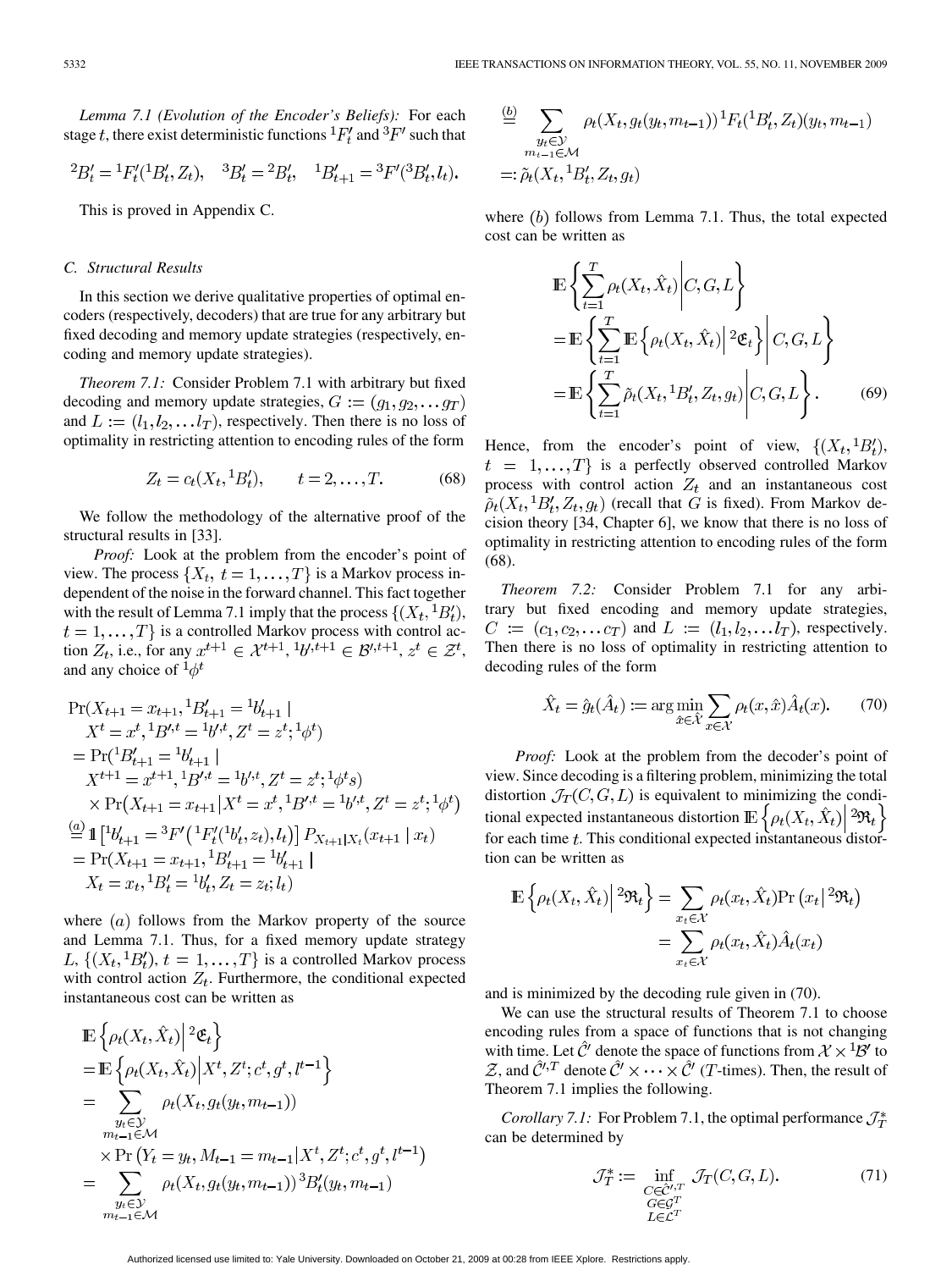Consequently, Problem 7.1 can be reformulated in a manner similar to the reformulation presented in Section II-H.

*Problem 7.2:* Under the assumptions of Problem 7.1 choose a communication strategy  $(C^*, G^*, L^*)$  belonging to  $(\mathcal{C}'^T \times$  $\mathcal{G}^T \times \mathcal{L}^T$ ) that is optimal with respect to the performance criterion of (71).

## *D. Global Optimization*

We use the structural results of Section VII-C to identify information states to obtain a sequential decomposition of Problem 7.2. This decomposition determines a globally optimal communication strategy for Problem 7.2 (and consequently for Problem 7.1). We follow the philosophy and approach of Sections III and IV. For that matter, we define the following.

*Definition 7.3:* Define  $\frac{1}{4}\pi$ ,  $\frac{2}{\pi}$ , and  $\frac{3\pi}{4}$  as follows:

$$
{}^{i}\pi'_{t} = \Pr\left(X_{t}, {}^{i}B'_{t} | {}^{i}\phi^{t-1}\right), \qquad i = 1, 2, 3. \tag{72}
$$

Let  ${}^{i}\Pi'$  denote the space of probability measures on  $(\mathcal{X} \times {}^{i}\mathcal{B}')$ . Then  ${}^{i}\pi'_{t}$  takes values in  ${}^{i}\Pi'$ .

These probability measures are related to one another in a manner similar to Lemma 3.1. Consequently, Problem 7.2 can be reformulated in the same manner as Problem 2.2; furthermore, a sequential decomposition similar to the nested optimality equations of Theorem 3.1 can be obtained. This sequential decomposition can be extended to the infinite horizon along the lines of the results of Section IV. All these results can be derived along the lines of the analysis in Sections III and IV, so we omit the details.

#### VIII. COMPUTATIONAL ISSUES

As mentioned earlier, all the variations of real-time communication problems considered in this paper are decentralized stochastic optimization problems. Consequently, they cannot be solved by classical Markov decision theory. However, the results presented in this paper show that an appropriate choice of information states can transform the decentralized stochastic optimization problem into a centralized deterministic optimization problem; albeit one where the objective is to choose an optimal function for each realization of the information state. Contrast this to the problems with classical information structure (which include Markov decision problems) where the objective is to choose an optimal action for each realization of the information state. This difference is the key reason for the difficulty in numerically solving these problems. Numerically solving decentralized stochastic control problems is known to be NEXP complete [52], i.e., it can be *proved* that, in general, these problems cannot be solved in polynomial time. The result of this paper shows that we can write sufficient conditions for finding optimal meta-strategies (the nested optimality conditions of Theorem 3.1 and the fixed point equations of Theorems 4.1 and 4.2) which are similar *in structure* to the sufficient conditions for finding optimal strategies in POMDPs (partially observable Markov decision processes). The information state in our decomposition is a probability vector on a finite dimensional real vector; thus it is the same as an information state for POMDPs where the unobserved state is a finite dimensional real vector. The action space in our decomposition is an uncountable

function space; thus it is similar to the action space of POMDPs with uncountable (Borelian) action spaces. Hence, one of the various approximation techniques for POMDPs [53]–[57] could be used to obtain an approximate numerical solution of the sequential decomposition presented in this paper. It could also be possible to break the curse of dimensionality by using randomization, or exploiting special structure, or taking advantage of the "knowledge capital" as explained in [58], [59].

When we move to the more general models of fixed-finite delay, higher-order Markov sources, or channels with memory, the above remarks remain valid: in the corresponding sequential decomposition the information state is still a probability measure on finite dimensional real vector and the action space is still an uncountable function space. However, all of these more general modeling assumptions increase the complexity of the solution because of the following two reasons.

1) The structure of optimal encoders has higher complexity, e.g., in problems with fixed-finite delay we can only restrict to encoders of the form

$$
Z_t = c_t(X_{t-\delta}, \dots, X_t, {}^1B_t)
$$

as compared to problems with zero-delay where we can restrict to

$$
Z_t = c_t(X_t, {}^1B_t).
$$

2) The information state is a probability measure on a higher dimensional space, e.g., in problems with fixed-finite delay  $\delta$ , the information state belongs to  $\mathcal{P}(\mathcal{X}^{\delta+1}\times i\mathcal{B})$  as compared to problems with zero-delay where the information state belongs to  $\mathcal{P}(\mathcal{X} \times \mathcal{B})$ .

Both these factors make it computationally more difficult to solve the sufficient conditions for optimality derived in this paper.

It is important to remember that the high computational complexity is of the *off-line* computation of the optimal solution; the *on-line* implementation of the optimal solution is relatively straightforward.

# IX. COMPARISON WITH THE PHILOSOPHY OF INFORMATION THEORY AND CODING THEORY

This paper takes a drastically different approach to the design of a communication system than the traditional approach taken in information theory and coding theory. In this section we explain the reason for taking this different approach; we also explain the step that needs to be added to our approach in order to provide a complete solution methodology to determining good communication strategies for real-time communication systems.

When designing a communication system, we are interested in communication strategies that perform nearly optimally and are easy to implement. When there is no restriction on communication delay, information theory and coding theory break down the design of a communication system into two steps:

- 1) first, information theory is used to determine the fundamental limits of performance of a communication system;
- 2) then, coding theory investigates codes that are easy to implement and perform close to the fundamental performance limits determined by information theory.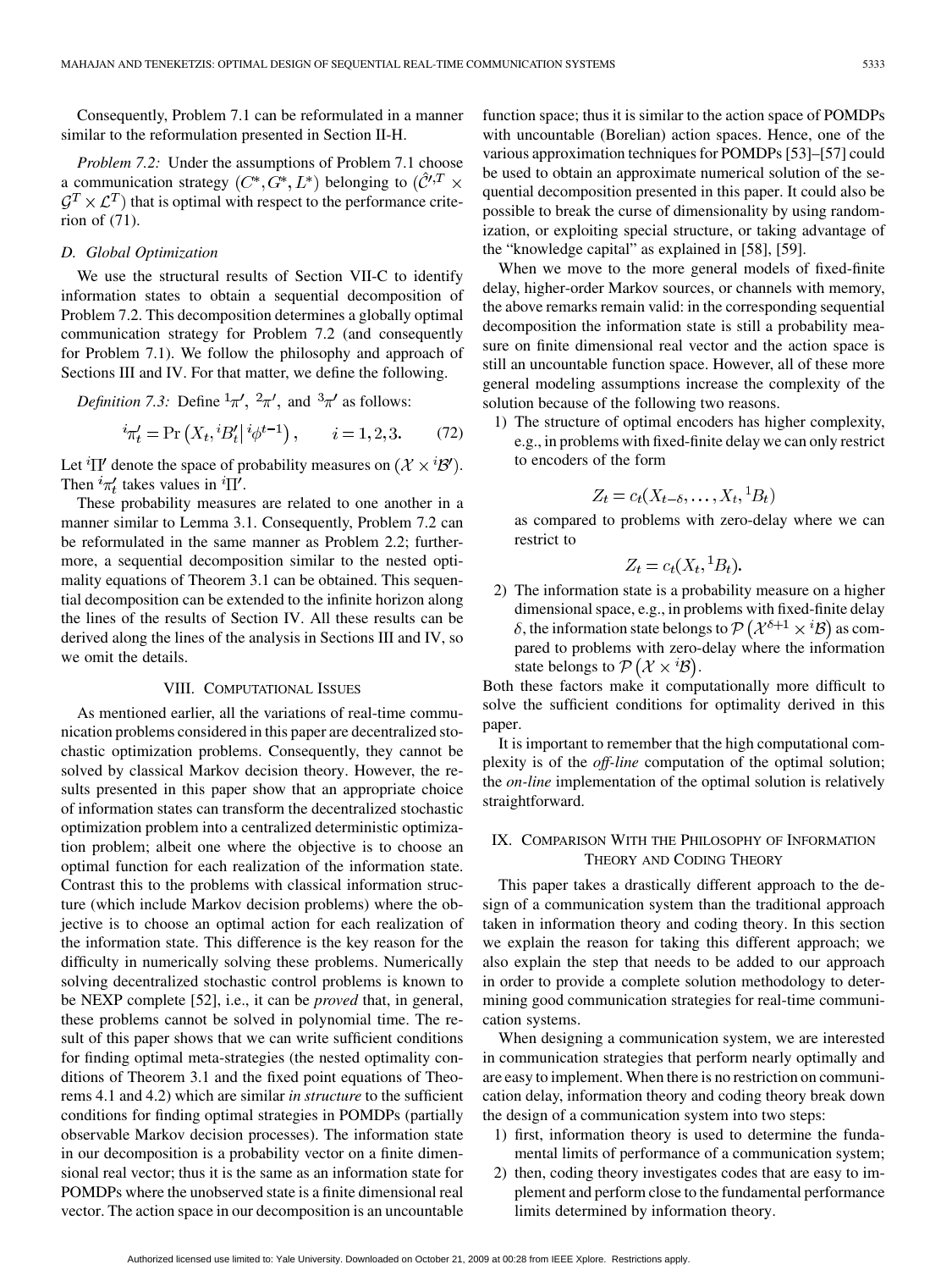However, when small communication delay is required, the above approach fails because the information theoretic bounds are, in general, not tight for small delays. Therefore, fundamental limits of performance for small delays are unknown.3 Consequently, benchmarks for performance evaluation of communication strategies do not exist, and it is difficult to determine if particular family of codes performs close to optimal.

Given the current state of knowledge, one can take two approaches to the design of real-time communication systems: either determine tight bounds on optimal performance (and then find codes that come close to those bounds), or use some other technique to find good codes. In this paper we follow the second approach. We formulate the real-time communication problem as a decentralized stochastic optimization problem and develop a methodology to systematically search for an optimal communication strategy. This methodology exponentially simplifies the search for an optimal solution. In spite of this simplification, numerically solving the resultant optimality equations is a formidable task. We are not aware, at this point, of good approximation techniques for solving the optimality equations of Sections III and IV. (As pointed out in Section VIII, the approximation techniques for POMDP are an obvious candidate, but we do not know if it can be proved that they provide good approximations of the optimality equations of Sections III and IV). If such approximation techniques are discovered, only then would the results of this paper along with those techniques provide a complete methodology to determining communication strategies that perform well for small delays.

# X. CONCLUSION

Real-time communication is a notoriously hard problem: the difficulties are both conceptual and computational. In this paper we present a conceptual framework to study real-time communication. This framework is based on the notions of information structure and information state, and provides a systematic way of searching for an optimal real-time communication strategy. The framework is fairly general: we show that it is applicable to finite and infinite horizon zero-delay communication systems and can be extended to fixed-finite delay communication systems, to systems where the source statistics are higher-order Markov, and to systems where the channels have memory. Thus, this framework provides a unified method of investigating different variations of real-time communication.

The conceptual results presented in this paper exponentially simplify the computational complexity of the problem. In spite of this simplification, numerically determining globally optimal communication strategies is a formidable task. Furthermore, finding computationally efficient algorithms to approximately solve the optimality equations of this paper is a difficult unsolved problem.

The approach taken in this paper is similar in spirit to Witsenhausen's standard form [35]. In our solution, we exploit the structural results of [33] to identify information states that belong to a space that does not increase with time. This is in contrast to the information states in [35] which belong to a space that increases with time. This feature allows us to extend our methodology to infinite horizon problem; in contrast, the standard form is applicable to only finite horizon problems. It is worth noting that for infinite horizon problems, stationary (time-invariant) communication strategies are not necessarily optimal.

The methodology presented in this paper can be used, in principle, for arbitrary values of acceptable communication delay. However, the increase in computational complexity with the increase in delay implies that the methodology presented in this paper can only be used for applications where the acceptable delay is small. Information theory, on the other hand, provides tight performance bounds for applications where the acceptable communication delay is large. Finding a methodology for communication problems where the acceptable delay is medium (i.e., the delay is large enough to make the framework presented in this paper computationally intractable, but small enough so that the asymptotic laws of probability are not applicable) remains a challenging open problem.

# APPENDIX A

# RELATION BETWEEN THE BELIEFS

*Proof of Lemma 2.1:* We prove the three results separately. 1) Consider any  $e_t = (e_t, z_t) \in {}^2{\mathcal{E}}_t, {}^2r_t = (y_t, m_{t-1}) \in$  ${}^{2}\mathcal{R}_{t}$ ,  ${}^{2}\phi^{t-1} = ({}^{1}\phi^{t-1}, c_{t})$ . Then

$$
{}^{2}b_{t}({}^{2}r_{t}) = \Pr\left({}^{2}R_{t} = {}^{2}r_{t}\right){}^{2}E_{t} = {}^{2}e_{t}; {}^{2}\phi^{t-1})
$$
  
\n
$$
= \Pr(Y_{t} = y_{t}, M_{t-1} = m_{t-1} |
$$
  
\n
$$
{}^{1}E_{t} = {}^{1}e_{t}, Z_{t} = z_{t}; {}^{1}\phi^{t-1}, c_{t})
$$
  
\n
$$
= \Pr(Y_{t} = y_{t} | M_{t-1} = m_{t-1}, {}^{1}E_{t} = {}^{1}e_{t},
$$
  
\n
$$
Z_{t} = z_{t}; {}^{1}\phi^{t-1}, c_{t})
$$
  
\n
$$
\times \Pr(M_{t-1} = m_{t-1} | {}^{1}E_{t} = {}^{1}e_{t}, Z_{t} = z_{t};
$$
  
\n
$$
{}^{1}\phi^{t-1}, c_{t})
$$
  
\n
$$
\stackrel{(a)}{=} P_{N_{t}}(n_{t} \in \mathcal{N} : y_{t} = h_{t}(z_{t}, n_{t}))
$$
  
\n
$$
\times \Pr(M_{t-1} = m_{t-1} | {}^{1}E_{t} = {}^{1}e_{t}; {}^{1}\phi^{t-1})
$$
  
\n
$$
= P_{N_{t}}(n_{t} \in \mathcal{N} : y_{t} = h_{t}(z_{t}, n_{t})) \times {}^{1}b_{t}(m_{t-1})
$$
  
\n
$$
= : {}^{1}F_{t}({}^{1}b_{t}, z_{t})(y_{t}, m_{t-1})
$$

$$
= {}^{1}F_{t}({}^{1}b_{t}, z_{t})({}^{2}r_{t})
$$
\n(73)

where  $(a)$  follows from the sequential order in which the system variables are generated. Observe that the dependence of  ${}^2F_t(\cdot)$  on t is through the dependence of  $h_t(\cdot)$ and the noise statistics  $P_{N_t}$  on t.

2) Consider any  ${}^3e_t \in {}^3{\mathcal{E}}_t, {}^3r_t \in {}^3{\mathcal{R}}_t$ , and  ${}^3\phi^{t-1} =$  $(2\phi^{t-1}, g_t)$ . Recall that  ${}^3E_t = {}^2E_t$  and  ${}^3R_t = {}^2R_t$ . Then

$$
{}^{3}b_{t}({}^{3}r_{t}) = \Pr\left({}^{3}R_{t} = {}^{3}r_{t}\right] {}^{3}E_{t} = {}^{3}e_{t}; {}^{3}\phi^{t-1})
$$
  
\n
$$
= \Pr\left({}^{2}R_{t} = {}^{3}r_{t}\right] {}^{2}E_{t} = {}^{3}e_{t}; {}^{2}\phi^{t-1}, g_{t})
$$
  
\n
$$
\stackrel{(b)}{=} \Pr\left({}^{2}R_{t} = {}^{3}r_{t}\right] {}^{2}E_{t} = {}^{3}e_{t}; {}^{2}\phi^{t-1}, g_{t})
$$
  
\n
$$
= \Pr\left({}^{2}R_{t} = {}^{3}r_{t}\right] {}^{2}E_{t} = {}^{3}e_{t}; {}^{2}\phi^{t-1})
$$
  
\n
$$
= {}^{2}b_{t}({}^{3}r_{t})
$$
  
\n(74)

where  $(b)$  follows from the sequential order in which the system variables are generated.

<sup>3</sup>Recently, nonasymptotic upper and lower bounds for channel coding have been developed [60], [61]. However, corresponding bounds for joint source–channel coding remain unknown.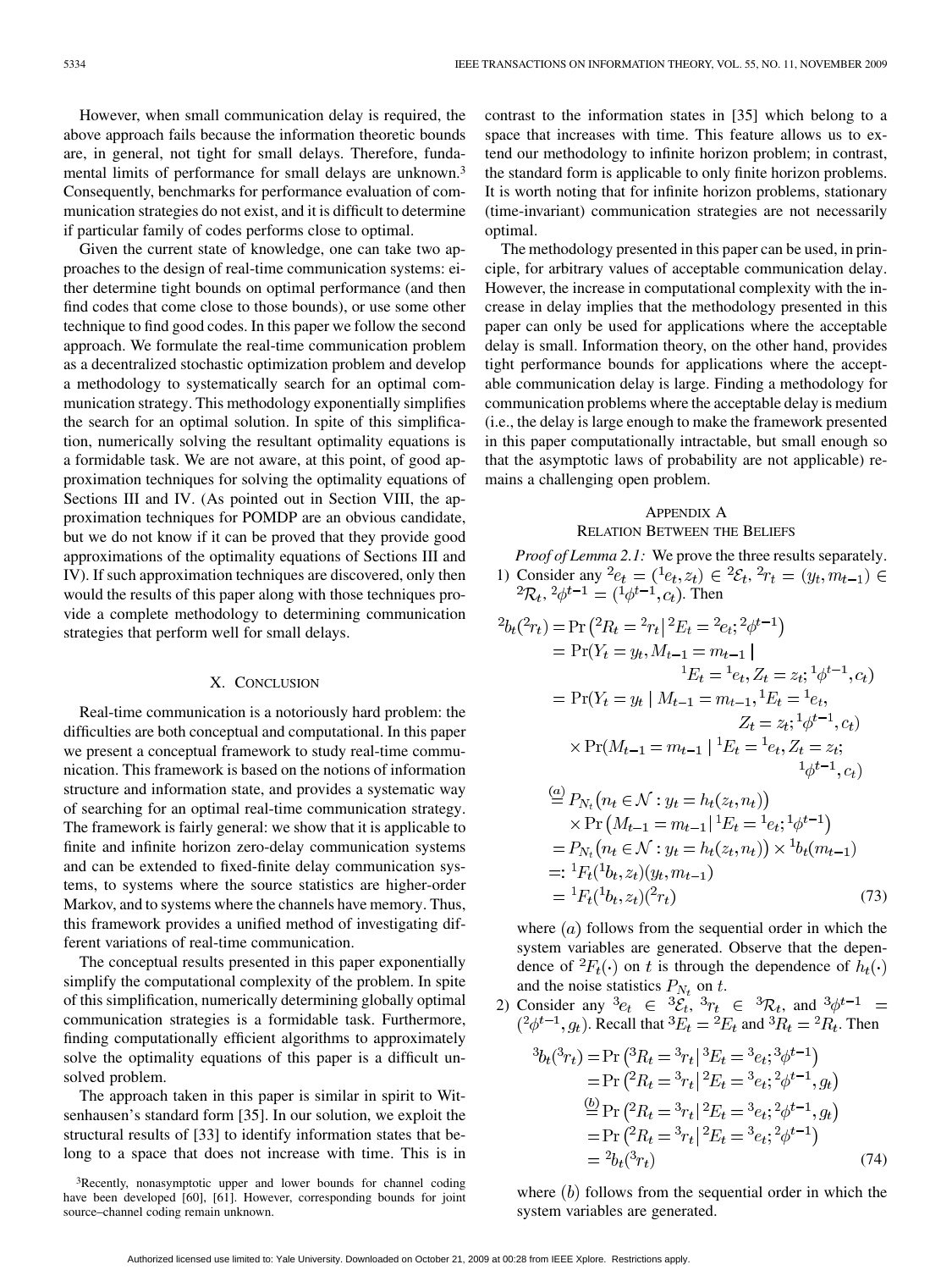3) Consider any 
$$
{}^{1}e_{t+1} = ({}^{3}e_{t}, x_{t+1}) \in {}^{1}\mathcal{E}_{t+1}, {}^{1}r_{t+1} = m_{t} \in {}^{1}\mathcal{R}
$$
, and  ${}^{1}\phi^{t} = ({}^{3}\phi^{t-1}, l_{t})$ . Then

$$
{}^{1}b_{t+1}({}^{1}r_{t+1})
$$
\n
$$
= Pr ({}^{1}R_{t+1} = {}^{1}r_{t+1}| {}^{1}E_{t+1} = {}^{1}e_{t+1}; {}^{1}\phi^{t})
$$
\n
$$
= Pr ({}^{M}t = m_{t}| {}^{3}E_{t} = {}^{3}e_{t}, X_{t+1} = x_{t+1}; {}^{3}\phi^{t-1}, l_{t})
$$
\n
$$
= \sum_{\substack{y_{t} \in \mathcal{Y} \\ m_{t-1} \in \mathcal{M}}} Pr(Y_{t} = y_{t}, M_{t} = m_{t}, M_{t-1} = m_{t-1} |
$$
\n
$$
= \sum_{\substack{y_{t} \in \mathcal{Y} \\ m_{t-1} \in \mathcal{M}}} Pr(M_{t} = m_{t}| Y_{t} = y_{t}, M_{t} = m_{t-1},
$$
\n
$$
{}^{3}E_{t} = {}^{3}e_{t}, X_{t+1} = x_{t+1}; {}^{3}\phi^{t-1}, l_{t})
$$
\n
$$
\times Pr(Y_{t} = y_{t}, M_{t-1} = m_{t-1} |
$$
\n
$$
{}^{3}E_{t} = {}^{3}e_{t}, X_{t+1} = x_{t+1}; {}^{3}\phi^{t-1}, l_{t})
$$
\n
$$
\overset{(c)}{=} \sum_{\substack{y_{t} \in \mathcal{Y} \\ m_{t-1} \in \mathcal{M}}} 1 [m_{t} = l_{t}(y_{t}, m_{t-1})]
$$
\n
$$
= \sum_{\substack{y_{t} \in \mathcal{Y} \\ m_{t-1} \in \mathcal{M}}} 1 [m_{t} = l_{t}(y_{t}, m_{t-1})]
$$
\n
$$
= \sum_{\substack{y_{t} \in \mathcal{Y} \\ m_{t-1} \in \mathcal{M}}} 1 [m_{t} = l_{t}(y_{t}, m_{t-1})] {}^{3}b_{t}(y_{t}, m_{t-1})
$$
\n
$$
= {}^{3}F(^{3}b_{t}, l_{t})(m_{t})
$$
\n
$$
= {}^{3}F(^{3}b_{t}, l_{t})(m_{t})
$$
\n
$$
= {}^{3}F(^{3}b_{t
$$

where  $(c)$  follows from the sequential order in which the system variables are generated.

# APPENDIX B RELATION BETWEEN INFORMATION STATES

*Proof of Lemma 3.1:* We prove the three results separately. 1) Consider any  $x_t \in \mathcal{X}$ ,  ${}^2b_t \in {}^2\mathcal{B}$ , and  ${}^2\phi^{t-1} = ({}^1\phi^{t-1}, c_t)$ . A component of  ${}^2\pi_t$  is given by

$$
{}^{2}\pi_{t}(x_{t}, {}^{2}b_{t}) = \Pr(X_{t} = x_{t}, {}^{2}B_{t} = {}^{2}b_{t} | {}^{2}\phi^{t-1})
$$
\n
$$
= \int_{{}^{1}b_{t} \in {}^{1}B} \sum_{z_{t} \in \mathcal{Z}} \Pr(X_{t} = x_{t}, Z_{t} = z_{t}, {}^{2}B_{t} = {}^{2}b_{t},
$$
\n
$$
{}^{1}B_{t} = {}^{1}b_{t} | {}^{1}\phi^{t-1}, c_{t} d {}^{1}b_{t}
$$
\n
$$
= \int_{{}^{1}b_{t} \in {}^{1}B} \sum_{z_{t} \in \mathcal{Z}} \Pr({}^{2}B_{t} = {}^{2}b_{t} | X_{t} = x_{t}, Z_{t} = z_{t},
$$
\n
$$
{}^{1}B_{1} = {}^{1}b_{1}; {}^{1}\phi^{t-1}, c_{t} d {}^{1}b_{t}
$$
\n
$$
\times \Pr(Z_{t} = z_{t} | X_{t} = x_{t}, {}^{1}B_{t} = {}^{1}b_{t}; {}^{1}\phi^{t-1}, c_{t})
$$
\n
$$
\times \Pr(X_{t} = x_{t}, {}^{1}B_{t} = {}^{1}b_{t} | {}^{1}\phi^{t-1}, c_{t}) d {}^{1}b_{t}
$$
\n
$$
\stackrel{(a)}{=} \int_{{}^{1}b_{t} \in {}^{1}B} \sum_{z_{t} \in \mathcal{Z}} 1 \left[ {}^{2}b_{t} = {}^{1}F_{t}({}^{1}b_{t}, z_{t}) \right]
$$
\n
$$
\times \Pr(X_{t} = x_{t}, {}^{1}B_{t} = {}^{1}b_{t} | {}^{1}\phi^{t-1}) d {}^{1}b_{t}
$$
\n
$$
= \int_{{}^{1}b_{t} \in {}^{1}B} \sum_{z_{t} \in \mathcal{Z}} 1 \left[ {}^{2}b_{t} = {}^{1}F_{t}({}^{1}b_{t}, z_{t}) \right]
$$
\n
$$
\times \Pr(X_{t} = x_{t}, {}^{1}B_{t} = {}^{1}b_{t} | {}^{1}\phi^{t-1}) d {}^{1}b_{t}
$$
\n
$$
= \int_{{}^{1}b_{t} \
$$

where  $(a)$  follows from the sequential order in which the system variables are generated.

2) Consider  $x_t \in \mathcal{X}$ ,  ${}^3b_t \in {}^3B$ , and  ${}^3\phi^{t-1} = ({}^2\phi^{t-1}, g_t)$ . Then a component of  ${}^{3}\pi_t$  is given by

$$
{}^{3}\pi_{t}(x_{t}, {}^{3}b_{t}) = \Pr(X_{t} = x_{t}, {}^{3}B_{t} = {}^{3}b_{t} | {}^{3}\phi^{t-1})
$$
  
\n
$$
= \Pr(X_{t} = x_{t}, {}^{2}B_{t} = {}^{3}b_{t} | {}^{2}\phi^{t-1}, g_{t})
$$
  
\n
$$
\stackrel{\text{(b)}}{=} \Pr(X_{t} = x_{t}, {}^{2}B_{t} = {}^{3}b_{t} | {}^{2}\phi^{t-1})
$$
  
\n
$$
= {}^{2}\pi_{t}(x_{t}, {}^{3}b_{t})
$$
\n(77)

where  $(b)$  follows from the sequential order in which the system variables are generated.

3) Consider  $x_{t+1} \in \mathcal{X}, \, ^{1}b_{t+1} \in {}^{1}B$ , and  $^{1}\phi^{t} = ({}^{3}\phi^{t-1}, l_t)$ . Then a component of  ${}^{1}\pi_{t+1}$  is given by

$$
{}_{\pi_{t+1}}(x_{t+1}, {}^{1}b_{t+1})
$$
\n
$$
= \Pr\left(X_{t+1} = x_{t+1}, {}^{1}B_{t+1} = {}^{1}b_{t+1} | {}^{1}\phi^{t}\right)
$$
\n
$$
= \int_{3b_{t} \in 3B} \sum_{x_{t} \in \mathcal{X}_{t}} \Pr\left(X_{t+1} = x_{t+1}, X_{t} = x_{t}, 3B_{t} = {}^{3}b_{t}, X_{t} = {}^{3}b_{t}, Y_{t} = {}^{3}b_{t}, Y_{t} = {}^{3}b_{t} = {}^{3}b_{t}, Y_{t} = {}^{3}b_{t} = {}^{3}b_{t} = {}^{3}b_{t} = {}^{3}b_{t} = {}^{3}b_{t} = {}^{3}b_{t} = {}^{3}b_{t} = {}^{3}b_{t} = {}^{3}b_{t} = {}^{3}b_{t} = {}^{3}b_{t} = {}^{3}b_{t} = {}^{3}b_{t}
$$
\n
$$
\times \Pr\left(X_{t} = x_{t}, {}^{3}B_{t} = {}^{3}b_{t} | {}^{3}\phi^{t-1}\right) d^{3}b_{t}
$$
\n
$$
= \int_{3b_{t} \in 3B} \sum_{x_{t} \in \mathcal{X}_{t}} P_{X_{t+1}|X_{t}}(x_{t+1} | x_{t})
$$
\n
$$
\times \Gamma\left[{}^{1}b_{t+1} = {}^{3}F({}^{3}b_{t}, l_{t})\right] {}^{3} \pi_{t}(x_{t}, {}^{3}b_{t}) d^{3}b_{t}
$$
\n
$$
=: \left({}^{3}Q_{t}(l_{t}) {}^{3} \pi_{t})(x_{t+1}, {}^{1}b_{t+1})\right) \qquad (78)
$$

where  $(c)$  follows from the sequential order in which the system variables are generated.

4) Consider 
$$
{}^2r_t = (y_t, m_{t-1}) \in {}^2 \mathcal{R}
$$
. Then

$$
\mathbb{E}\left\{\rho_t(X_t, \hat{X}_t)\middle| \, {}^2\phi^{t-1}, g_t\right\} = \sum_{\substack{x_t \in \mathcal{X} \\ 2r_t \in {}^2\mathcal{R}_t}} \rho_t(x_t, g_t({}^2r_t))
$$
\n
$$
\times \Pr\left(X_t = x_t, {}^2R_t = {}^2r_t \middle| \, {}^2\phi^{t-1}, g_t\right). \tag{79}
$$

Now consider

$$
\Pr(X_t = x_t, {}^2R_t = {}^2r_t | {}^2\phi^{t-1}, g_t)
$$
\n
$$
= \int_{{}^{2b_t}e^{2t}} \Pr(X_t = x_t, {}^2R_t = {}^2r_t, {}^2B_t = {}^2b_t |
$$
\n
$$
= \int_{{}^{2b_t}e^{2t}} \Pr({}^2R_t = {}^2r_t | X_t = x_t, {}^2B_t = {}^2b_t; {}^2\phi^{t-1}, g_t)
$$
\n
$$
\times \Pr(X_t = x_t, {}^2B_t = {}^2b_t | {}^2\phi^{t-1}, g_t) d^2b_t
$$
\n
$$
\stackrel{(d)}{=} \int_{{}^{2b_t}e^{2t}} {}^2b_t({}^2r_t) \Pr(X_t = x_t, {}^2B_t = {}^2b_t | {}^2\phi^{t-1}) d^2b_t
$$
\n
$$
= \int_{{}^{2b_t}e^{2t}} {}^2b_t({}^2r_t) {}^2\pi_t(x_t, {}^2b_t) d^2b_t.
$$
\n(80)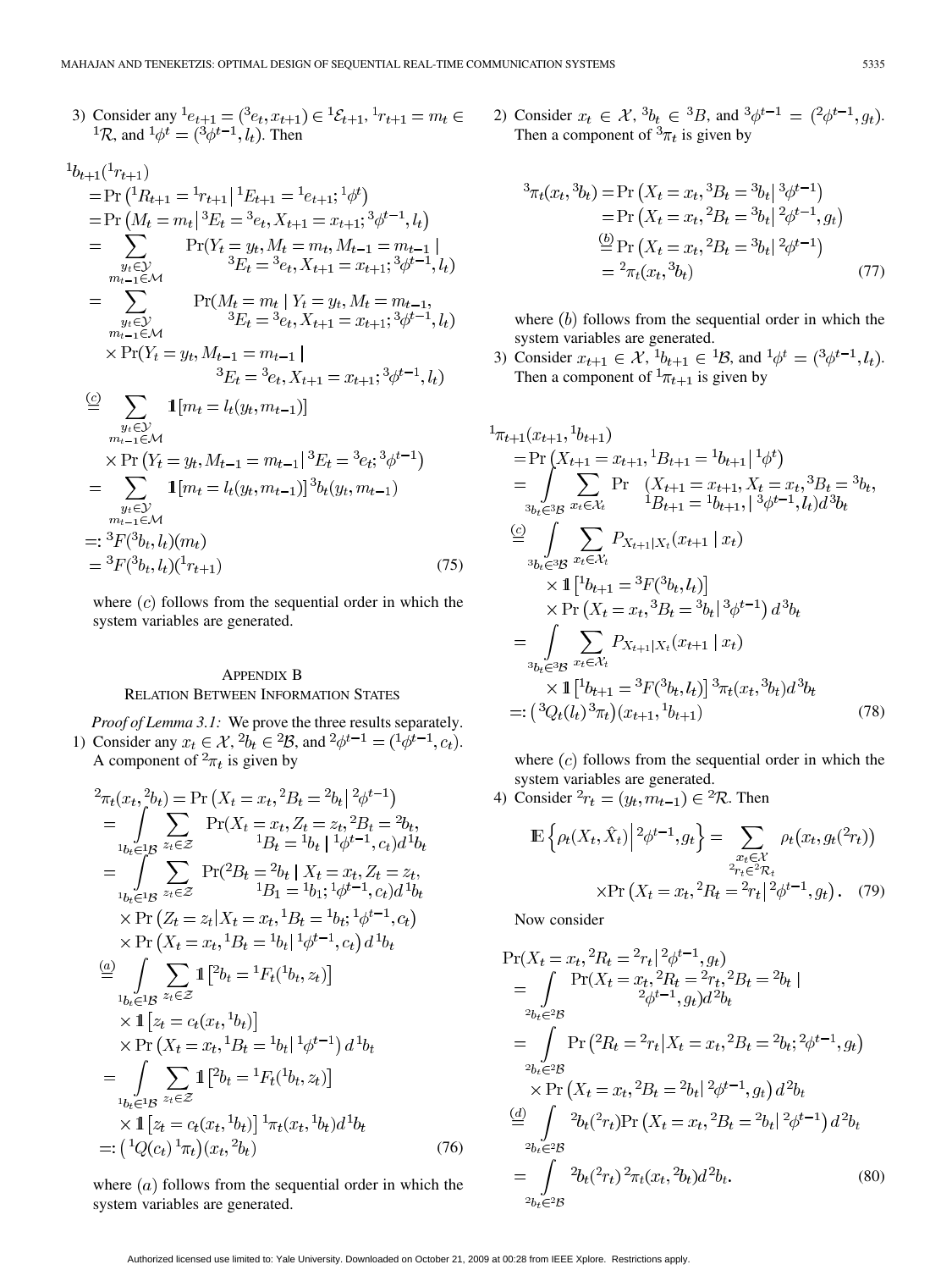Substituting the result of (80) in (79) we get

$$
\mathbb{E}\left\{\rho_t(X_t, \hat{X}_t)\middle| \begin{matrix} 2\phi^{t-1}, g_t \\ g^{t-1}, g_t \end{matrix}\right\}
$$
\n
$$
= \sum_{\substack{x_t \in \mathcal{X} \\ 2r_t \in \mathcal{R}_t}} \rho_t(x_t, g_t(\hat{z}_t)) \int_{b_t \in \mathcal{B}_t} \rho_t^2(x_t, \hat{z}_t) \cdot d^2b_t
$$
\n
$$
=:\hat{\rho}_t(\hat{z}_t, g_t). \tag{81}
$$

Observe that (76) and (78) imply that the transformations  ${}^{1}Q_{t}$ and  ${}^3Q_t$  are linear in the sense that if  ${}^1\pi_t^{(1)}, {}^1\pi_t^{(2)} \in {}^1\Pi_t$ ,  $c_t \in \hat{\mathcal{C}}$ and  $\lambda \in [0,1]$ , then

$$
{}^{1}Q_{t}(c_{t})\left(\lambda^{1}\pi_{t}^{(1)} + (1-\lambda)^{1}\pi_{t}^{(2)}\right)
$$
  
=  $\lambda^{1}Q_{t}(c_{t})^{1}\pi_{t}^{(1)} + (1-\lambda)^{1}Q_{t}(c_{t})^{1}\pi_{t}^{(2)}$  (82)

and similar relation holds for  ${}^3Q_t$ .

# APPENDIX C RELATION BETWEEN THE BELIEFS FOR CHANNELS WITH MEMORY

*Proof of Lemma 7.1:* We prove the three results separately. 1) Consider any  $e_t = (e_t, z_t) \in {}^2{\mathcal{E}}_t$ , ,  $s_t \in \mathcal{S}$ , and  $\phi^{t-1} = (\phi^{t-1}, c_t)$ . Then  $2\nu/2$ 

$$
{}_{0}C_{t}(-r_{t}, s_{t})
$$
\n
$$
= \Pr ({}^{2}R_{t} = {}^{2}r_{t}, {}^{2}S_{t} = s_{t} | {}^{2}E_{t} = {}^{2}e_{t}; {}^{2}\phi^{t-1})
$$
\n
$$
= \Pr(Y_{t} = y_{t}, M_{t-1} = m_{t-1}, S_{t} = s_{t} | {}^{1}E_{t} = {}^{1}e_{t}, Z_{t} = z_{t}; {}^{1}\phi^{t-1}, c_{t})
$$
\n
$$
= \sum_{s_{t-1} \in S} \Pr(Y_{t} = y_{t}, M_{t-1} = m_{t-1}, S_{t-1} = s_{t-1} | {}^{1}E_{t} = {}^{1}e_{t}, Z_{t} = z_{t}; {}^{1}\phi^{t-1}, c_{t})
$$
\n
$$
= \sum_{s_{t-1} \in S} \Pr(Y_{t} = y_{t}, S_{t} = s_{t} | {}^{1}E_{t} = {}^{1}e_{t}, Z_{t} = z_{t}, {}^{1}S_{t-1} = s_{t-1}, M_{t-1} = m_{t-1}; {}^{1}\phi^{t-1}, c_{t})
$$
\n
$$
\times \Pr(M_{t-1} = m_{t-1}, S_{t-1} = s_{t-1} | {}^{1}E_{t} = {}^{1}e_{t}, Z_{t} = z_{t}; {}^{1}\phi^{t-1}, c_{t})
$$
\n
$$
= \sum_{s_{t-1} \in S} P_{N_{t}}(n_{t} \in \mathcal{N} : y_{t} = h_{t}(z_{t}, n_{t}, s_{t-1}),
$$
\n
$$
\times \Pr(M_{t-1} = m_{t-1}, S_{t-1} = s_{t-1} | {}^{1}E_{t} = {}^{1}e_{t}, Z_{t} = z_{t}; {}^{1}\phi^{t-1})
$$
\n
$$
= \sum_{s_{t-1} \in S} P_{N_{t}}(n_{t} \in \mathcal{N} : y_{t} = h_{t}(z_{t}, n_{t}, s_{t-1}),
$$
\n
$$
=: {}^{1}F'_{t}({}^{1}b'_{t}, z_{t})(y_{t}, m_{t-1})
$$
\n
$$
=: {}^{1}F'_{t}({}^{1}b'_{t}, z_{t})(
$$

where  $(a)$  follows from the sequential order in which the system variables are generated.

2) Consider any  ${}^3e_t \in {}^3{\mathcal{E}}_t, {}^3r_t \in {}^3\mathcal{R}, s_t \in \mathcal{S}$ , and . Recall that  ${}^3E_t = {}^2E_t$ ,  ${}^3R_t = {}^2R_t$ , and  ${}^{\grave{2}}S_t$ . Then

$$
{}^{3}b'_{t}({}^{3}r_{t},s_{t})
$$
\n= Pr( ${}^{3}R_{t} = {}^{3}r_{t}, {}^{3}S_{t} = s_{t} | {}^{3}E_{t} = {}^{3}e_{t}; {}^{3}\phi^{t-1}$ )\n  
\n= Pr( ${}^{2}R_{t} = {}^{3}r_{t}, {}^{2}S_{t} = s_{t} | {}^{3}E_{t} = {}^{3}e_{t}; {}^{2}\phi^{t-1}, g_{t}$ )\n  
\n $\stackrel{(b)}{=} \Pr({}^{2}R_{t} = {}^{3}r_{t}, {}^{2}S_{t} = s_{t} | {}^{3}E_{t} = {}^{3}e_{t}; {}^{2}\phi^{t-1}$ )\n  
\n=  ${}^{2}b'_{t}({}^{3}r_{t}, s_{t}).$ \n(84)

where  $(b)$  follows from the sequential order in which the system variables are generated.

3) Consider any  ${}^{1}e_{t+1} = ({}^{3}e_{t}, x_{t+1}) \in {}^{3}E_{t+1},$ ,  $s_t \in \mathcal{S}$ , and  ${}^1\phi^t = ({}^3\phi^{t-1}, l_t)$ . Recall that  ${}^3S_t = S_t$ . Then

$$
{}^{1}b'_{t+1}({}^{1}r_{t+1},s_{t})
$$
\n
$$
= \Pr({}^{1}R_{t+1},{}^{1}S_{t+1} = s_{t} | {}^{1}E_{t+1} = {}^{1}e_{t+1}; {}^{1}\phi^{t})
$$
\n
$$
= \Pr({}^{M}t = m_{t}, {}^{3}S_{t} = s_{t} | {}^{3}E_{t} = {}^{3}e_{t},
$$
\n
$$
X_{t+1} = x_{t+1}; {}^{3}\phi^{t-1}, l_{t})
$$
\n
$$
= \sum_{\substack{y_{t} \in \mathcal{Y} \\ m_{t-1} \in \mathcal{M}}} \Pr(Y_{t} = y_{t}, M_{t} = m_{t}, M_{t-1} = m_{t-1},
$$
\n
$$
{}^{3}S_{t} = s_{t} | {}^{3}E_{t} = {}^{3}e_{t}, X_{t+1} = x_{t+1};
$$
\n
$$
{}^{3}\phi^{t-1}, l_{t})
$$
\n
$$
= \sum_{\substack{y_{t} \in \mathcal{Y} \\ m_{t-1} \in \mathcal{M}}} \Pr(M_{t} = m_{t} | Y_{t} = y_{t}, M_{t-1} = m_{t-1},
$$
\n
$$
{}^{2}S_{t} = s_{t}, {}^{3}E_{t} = {}^{3}e_{t}, X_{t+1} = x_{t+1};
$$
\n
$$
{}^{3}\phi^{t-1}, l_{t})
$$
\n
$$
\times \Pr(Y_{t} = y_{t}, M_{t-1} = m_{t-1}, {}^{2}S_{t} = s_{t} |
$$
\n
$$
{}^{3}E_{t} = {}^{3}e_{t}, X_{t+1} = x_{t+1}; {}^{3}\phi^{t-1}, l_{t})
$$
\n
$$
\overset{(c)}{=} \sum_{\substack{y_{t} \in \mathcal{Y} \\ m_{t-1} \in \mathcal{M}}} \mathbf{1}[m_{t} = l_{t}(y_{t}, m_{t-1})]
$$
\n
$$
\times \Pr(Y_{t} = y_{t}, M_{t-1} = m_{t-1}, {}^{2}S_{t} = s_{t} |
$$

$$
\begin{aligned}\n&\times 11(t_t - y_t, m_{t-1} - m_{t-1}, \, y_t - s_t) \\
&3E_t = {}^3e_t; {}^3\phi^{t-1} \\
&= \sum_{\substack{y_t \in \mathcal{Y} \\ m_{t-1} \in \mathcal{M}}} 1[m_t = l_t(y_t, m_{t-1})] {}^3b'_t(y_t, m_{t-1}, s_t) \\
&= {}^3F'({}^3b'_t, l_t)(m_t) \\
&= {}^3F'({}^3b'_t, l_t)({}^1r_{t+1})\n\end{aligned} \tag{85}
$$

where  $(c)$  follows from the sequential order in which the system variables are generated.

## ACKNOWLEDGMENT

The authors are grateful to A. Anastasopoulos, S. Pradhan, and J. Lagarias for insightful discussions and to Serdar Yüksel for useful feedback. They are also grateful to the reviewers for their detailed and careful comments that helped us to significantly improve the presentation of the paper.

## **REFERENCES**

- [1] C. E. Shannon, "A mathematical theory of communication," *Bell System Technical Journal*, vol. 22, pp. 379–423, Jul. 1948.
- [2] N. T. Gaarder and D. Slepian, "On optimal finite-state digital transmission systems," in *Proc. Int. Symp. Inf. Theory*, Grignano, Italy, Jun. 1979.
- [3] N. T. Gaarder and D. Slepian, "On optimal finite-state digital transmission systems," *IEEE Trans. Inf. Theory*, vol. 28, pp. 167–186, 1982.
- [4] T. Linder and G. Lugosi, "A zero-delay sequential scheme for lossy coding of individual sequences," *IEEE Trans. Inf. Theory Theory*, vol. 47, pp. 2533–2538, 2001.
- [5] T. Weissman and N. Merhav, "On limited-delay lossy coding and filtering of individual sequences," *IEEE Trans. Inf. Theory*, vol. 48, pp. 721–733, 2002.

Authorized licensed use limited to: Yale University. Downloaded on October 21, 2009 at 00:28 from IEEE Xplore. Restrictions apply.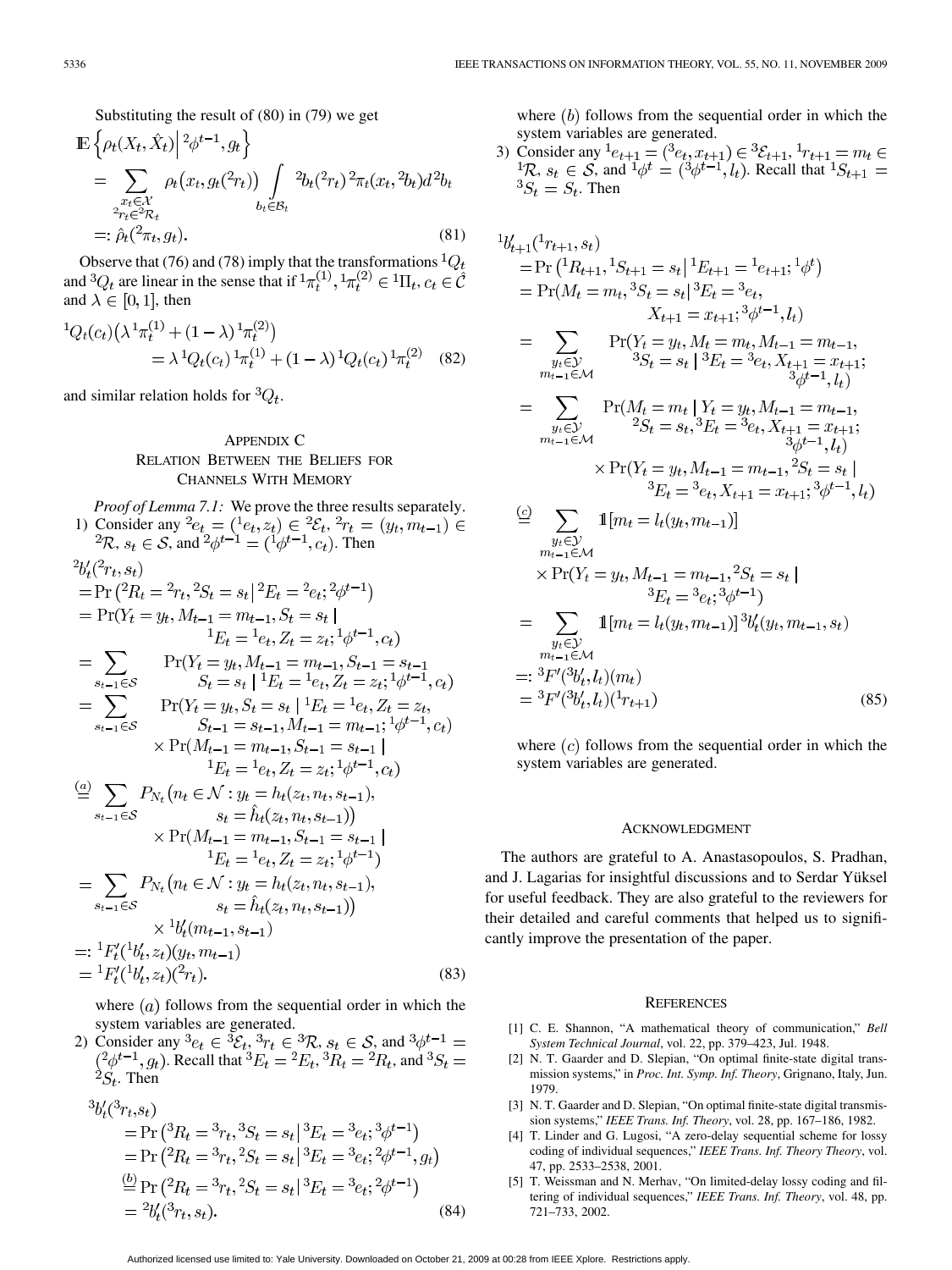- [6] A. Gÿorgy, T. Linder, and G. Lugosi, "Efficient adaptive algorithms and minimax bounds for zero-delay lossy source coding," *IEEE Trans. Signal Processing*, vol. 52, pp. 2337–2347, 2004.
- [7] S. Matloub and T. Weissman, "Universal zero-delay joint source–channel coding," *IEEE Trans. Inf. Theory*, vol. 52, pp. 5240–5250, Dec. 2006.
- [8] S. P. Lloyd, "Rate versus fidelity for binary source," *Bell Syst. Tech. J.*, vol. 56, pp. 427–437, 1977.
- [9] P. Piret, "Causal sliding block encoders with feedback," *IEEE Trans. Inf. Theory*, vol. 25, pp. 237–240, Mar. 1979.
- [10] D. L. Neuhoff and R. K. Gilbert, "Causal source codes," *IEEE Trans. Inf. Theory*, vol. 28, pp. 701–713, Sep. 1982.
- [11] T. Linder and R. Zamir, "Causal coding of stationary sources and individual sequences with high resolution," *IEEE Trans. Inf. Theory*, vol. 52, pp. 662–680, Feb. 2006.
- [12] T. Fine, "Properties of an optimum digital system and applications," *IEEE Trans. Inf. Theory*, vol. 10, pp. 287–296, Oct. 1964.
- [13] B. McMillan, "Communication systems which minimize coding noise," *Bell Syst. Tech. J.*, vol. 48, no. 9, pp. 3091–3113, Sep. 1969.
- [14] T. Ericson, Delayless Information Transmission Linköping University, Department of Elec. Eng., Linköping, Sweden, Internal Publication LiTH-ISY-I-0260, 1979.
- [15] T. Ericson, "A result on delayless information tranmission," in *International Symposium on Information Theory*, Grignano, Italy, Jun. 1979.
- [16] H. S. Witsenhausen, "Informational aspects of stochastic control," in *Proc. Oxford Confe. Stoch. Optim.*, 1978.
- [17] D. Teneketzis, "Communication in Decentralized Control," Ph.D. dissertation, Department of EECS, Massachusetts Inst. Technol., Cambridge, MA, 1979.
- [18] G. Munson, "Causal Information Transmission with Feedback," Ph.D. dissertation, Department of Electrical Engineering, Cornell University,, Ithaca, NY, 1981.
- [19] A. K. Gorbunov and P. S. Pinsker, "Non-anticipatory and prognostic epsilon entropies and message generation rates," *Probl. Inf. Trans.*, vol. 9, pp. 184–191, 1973.
- [20] A. K. Gorbunov and P. S. Pinsker, "Prognostic epsilon entropy of a Gaussian message and a Gaussian source," *Probl. Inf. Trans.*, vol. 10, pp. 93–109, 1974.
- [21] P. S. Pinsker and A. K. Gorbunov, "Delayed epsilon entropy with small mean-square reproduction error," *Probl. Inf. Transm.*, vol. 23, no. 2, pp. 91–95, Apr.-Jun. 1987.
- [22] S. Engell, "New results on the real-time transmission problem," *IEEE Trans. Inf. Theory*, vol. 33, pp. 210–218, Mar. 1987.
- [23] Y.-C. Ho, M. Kastner, and E. Wong, "Teams, signaling, and information theory," *IEEE Trans. Autom. Control*, vol. 23, pp. 305–312, 1978.
- [24] N. Merhav and I. Kontoyiannis, "Source coding exponents for zerodelay coding with finite memory," *IEEE Trans. Inf. Theory*, vol. 49, pp. 609–625, 2003.
- [25] A. W. Drake, "Observation of A Markov Process Through a Noisy Channel," Sc.D. dissertation, Department of Elec. Eng., Massachusetts Inst. Technol., Cambridge, MA, 1962.
- [26] J. Devore, "A note on the observation of a Markov source through a noisy channel," *IEEE Trans. Inf. Theory*, vol. 20, pp. 762–764, 1974.
- [27] H. S. Witsenhausen, "On the structure of real-time source coders," *Bell Syst. Tech. J.*, vol. 58, no. 6, pp. 1437–1451, Jul.-Aug. 1979.
- [28] V. S. Borkar, S. K. Mitter, and S. Tatikonda, "Optimal sequential vector quantization of Markov sources," *SIAM J. Opt. Contr.*, vol. 40, no. 1, pp. 135–148, Jan. 2001.
- [29] J. C. Walrand and P. Varaiya, "Optimal causal coding–decoding problems," *IEEE Trans. Inf. Theory*, vol. 29, pp. 814–820, Nov. 1983.
- [30] R. S. Lipster and A. N. Shiryayev*, Statistics of Random Processes*. New York: Springer-Verlag, 1977, vol. II, Applications.
- [31] T. Başar and R. Bansal, "Optimal design of measurement channels and control policies for linear-quadratic stochastic systems," *Europ. J. Oper. Res.*, vol. 93, pp. 226–236, 1994.
- [32] R. Bansal and T. Başar, "Simultaneous design of measurement channels and control strategies for stochastic systems with feedback," *Automatica*, vol. 25, pp. 679–694, 1989.
- [33] D. Teneketzis, "On the structure of optimal real-time encoders and decoders in noisy communication," *IEEE Trans. Inf. Theory*, pp. 4017–4035, Sep. 2006.
- [34] P. R. Kumar and P. Varaiya*, Stochastic Systems: Estimation Identification and Adaptive Control*. Englewood Cliffs, NJ: Prentice Hall, 1986.
- [35] H. S. Witsenhausen, "A standard form for sequential stochastic control," *Mathematical Systems Theory*, vol. 7, no. 1, pp. 5–11, 1973.
- [36] S. Thrun, "Monte Carlo POMDPs," in *Advances in Neural Information Processing Systems*, S. Solla, T. Leen, and K.-R. Müller, Eds. Cambridge, MA: MIT Press, 2000, vol. 12, pp. 1064–1070.
- [37] J. M. Porta, N. Vlassis, M. T. J. Spaan, and P. Pouparts, "Point-based value iteration for continuous POMDPs," *J. Mach. Learn. Res.*, vol. 7, pp. 2329–2367, Nov. 2006.
- [38] A. Brooks, A. Makarenkoa, S. Williamsa, and H. Durrant-Whytea, "Parametric POMDPs for planning in continuous state spaces," *Robot. Auton. Syst.*, no. 11, pp. 887–897, Nov. 2006.
- [39] E. Brunskill, L. Kaelbling, T. Lozano-Perez, and N. Roy, "Continuous-state POMDPs with hybrid dynamics," in *Proc. Tenth Int. Symp. Artificial Intelli. Math.*, Fort Lauderdale, FL, 2008.
- [40] G. R. Grimmett and D. R. Stirzaker*, Probability and Random Processes*. New York: Oxford University Press, 2001.
- [41] J. Marschak and R. Radner*, Economic Theory of Teams*. New Haven, CT: Yale University Press, 1972.
- [42] Y.-C. Ho, "Team decision theory and information structures," *Proc. IEEE*, vol. 68, pp. 644–654, 1980.
- [43] H. S. Witsenhausen, "Separation of estimation and control for discrete time systems," *Proc. IEEE*, vol. 59, pp. 1557–1566, Nov. 1971.
- [44] H. S. Witsenhausen, "Some remarks on the concept of state," in *Directions in Large-Scale Systems*, Y. C. Ho and S. K. Mitter, Eds. New York: Plenum, 1976, pp. 69–75.
- [45] R. J. Aumann, "Agreeing to disagree," *Ann. Stat.*, no. 4, pp. 1236–39, 1976.
- [46] E. B. Dynkin and A. A. Yushkevich*, Controlled Markov Processes*. : Springer-Verlag, 1975, A Series of Comprehensive Studies in Mathematics.
- [47] P. Whittle*, Optimization Over Time*. New York: Wiley, 1983, vol. 2, Wiley Series in Probability and Mathematical Statistics.
- [48] A. Arapostathis, V. S. Borkar, E. Fernandez-Gaucherand, M. K. Ghosh, and S. I. Marcus, "Discrete-time controlled Markov processes with average cost criterion – A survey," *SIAM J. Contr. Optim.*, vol. 31, no. 2, pp. 282–344, Mar. 1993.
- [49] O. Hernández-Lerma*, Adaptive Markov Control Processes*. New York: Springer-Verlag, 1989.
- [50] Q. Zhang and S. A. Kassam, "Finite-state Markov model for Rayleigh fading channels," *IEEE Trans. Commun.*, vol. 47, pp. 1688–1692, 1999.
- [51] G. Forney Jr., "Maximum-likelihood sequence estimation of digital sequences in the presence of intersymbol interference," *IEEE Trans. Inf. Theory*, vol. 18, pp. 363–378, 1972.
- [52] D. S. Bernstein, S. Zilberstein, and N. Immerman, "The complexity of decentralized control of Markov decision processes," in *Proc. 16th Int. Conf. Uncertainty Artif. Intell. (UAI)*, Stanford, CA, Jun. 2000, pp. 32–27.
- [53] W. S. Lovejoy, "A survey of partially observable Markov decision processes," *Ann. Oper. Res.*, vol. 28, no. 1, pp. 47–65, 1991.
- [54] R. Bansal and T. Basar, "Algorithms for partially observed Markov decision processes," *Automatica*, vol. 25, no. 5, pp. 679–694, 1989.
- [55] C. C. White, III and W. T. Scherer, "Solution procedures for partially observed Markov decision processes," *Oper. Res.*, vol. 37, no. 5, pp. 791–797, 1989.
- [56] C. C. White, III, "Partially observed Markov decision processes: A survey," *Ann. Oper. Res.*, vol. 32, 1991.
- [57] W. Zhang, "Algorithms for Partially Observed Markov Decision Processes," Ph.D. dissertation, Hong Kong University of Science and Technology, Hong Kong, 2001.
- [58] J. Rust, "Using randomization to break the curse of dimensionality," *Econometrica*, vol. 65, no. 3, pp. 487–516, 1997.
- [59] J. Rust, "Dealing with the complexity of economic calculations," in *Fundamental Limits to Knowledge in Economics*. Sante Fe, NM: Santa Fe Institute, 1996.
- [60] Y. Polyanskiy, H. V. Poor, and S. Verdu, "New channel coding achievablility bounds," in *Proc. IEEE Int. Symp. Inf. Theory*, Toronto, ON, Canada, Jul. 6–10, 2008, pp. 1763–1767.
- [61] L. Wang, R. Colbeck, and R. Renner, "Simple channel coding bounds," in *Proc. IEEE Int. Symp. Inf. Theory*, Seoul, South Korea, Jul. 3, 2009, pp. 1804–1808.